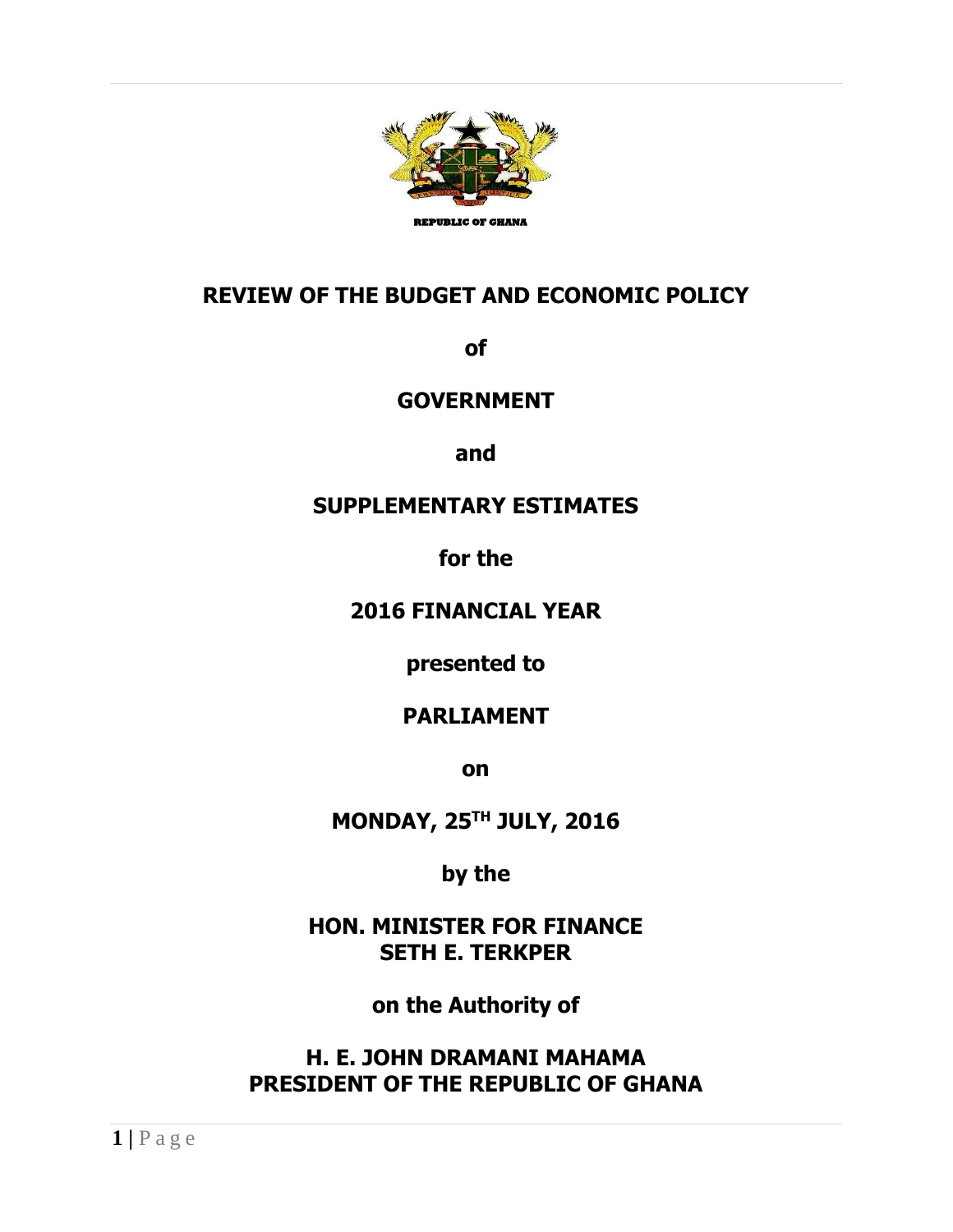## **SECTION ONE: INTRODUCTION**

- 1. Mr. Speaker, I beg to move that this Honourable House approves the sum of one billion, eight hundred and eighty-eight million, two hundred and three thousand, and three hundred and eighty-seven Ghana Cedis (**GH¢1,888,203,387)** as Supplementary Estimates for the 2016 Financial Year.
- 2. Mr. Speaker, in doing so, I would proceed by first presenting to this august House, a review of the performance of the economy of Ghana for the 2015 and 2016 Financial Year.
- 3. Right Honourable Speaker and Honourable Members of Parliament, on the authority of the President, His Excellency John Dramani Mahama, the positive review and, in particular, the need for Supplementary Estimates are necessitated by both domestic and global developments.
- 4. Mr. Speaker, again on behalf of the President, I wish to express our profound appreciation to this august House for your cooperation in the management of the economy. In particular, we wish to show appreciation for the House's pursuit of a very active legislative agenda in the areas of fiscal, financial and monetary management.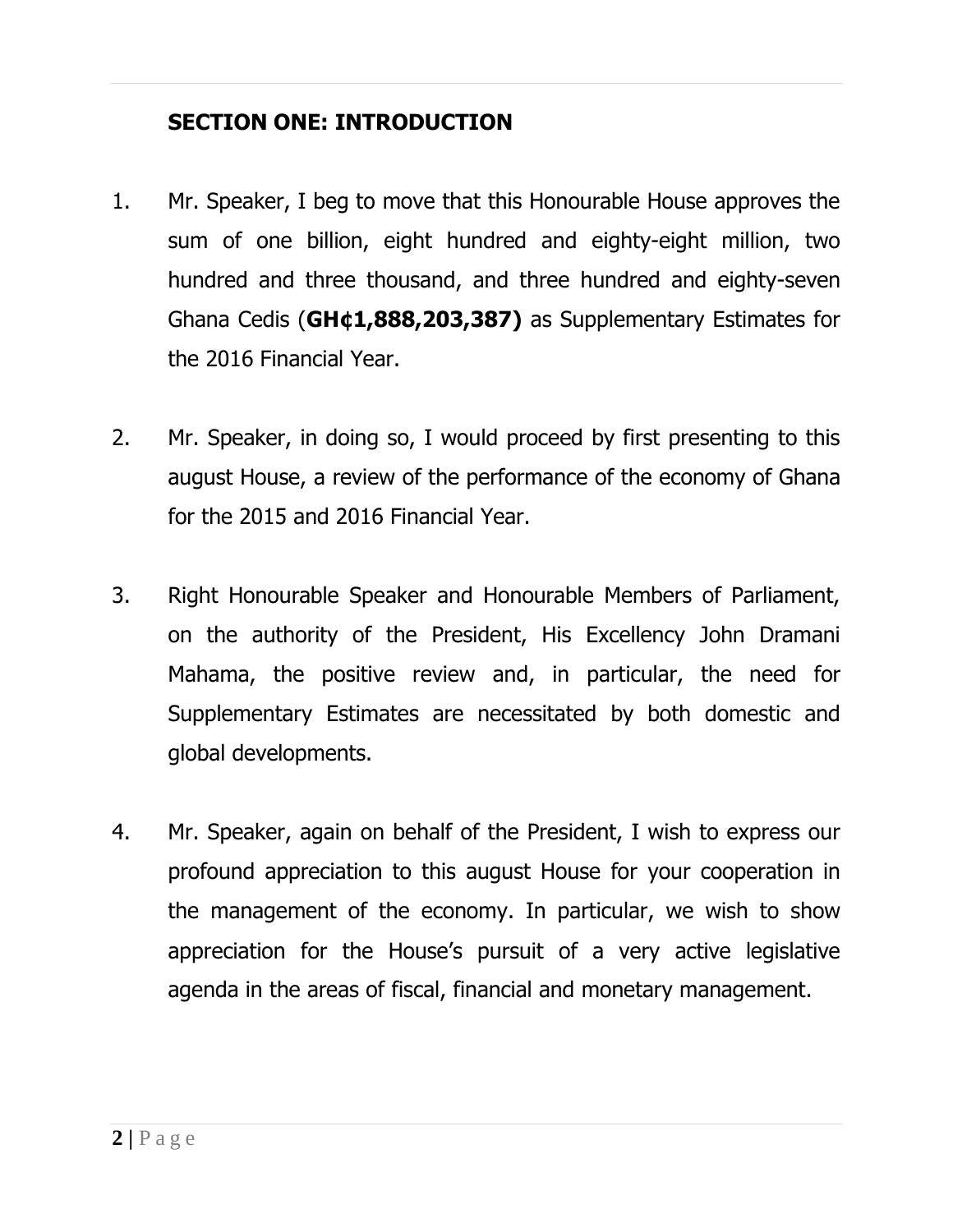- 5. No doubt, this has contributed to a very clear **"turnaround story"** that now shines the nation's path to a well-planned bright positive prospects for the economy. Despite a few lingering problems, we will demonstrate in this Statement that the context today is clearly different from the **"challenges"** that made H.E. President Mahama call on fellow citizens to change course from an unsustainable path when I presented my first Budget on His Excellency's authority to you in March 2013.
- 6. The specific aims of this review and Supplementary Estimates are to:
	- brief Honourable Members on the performance of the economy during the first five months of 2016;
	- update the House on the macroeconomic performance as well as the Budget Estimates for the 2016 Fiscal Year;
	- request the House to approve Supplementary Estimates for 2016 Fiscal Year; and
	- report on progress of major Initiatives and programs being implemented in various sectors of the economy.
- 7. Mr. Speaker, the update will highlight the overall positive impact of the President's policies. It will show that several daunting domestic and international challenges did not hinder our determination to change course. More importantly, the strategic focus enabled us to pursue the very active infrastructure and development programmes that the President himself has been presenting in his **"Accounting**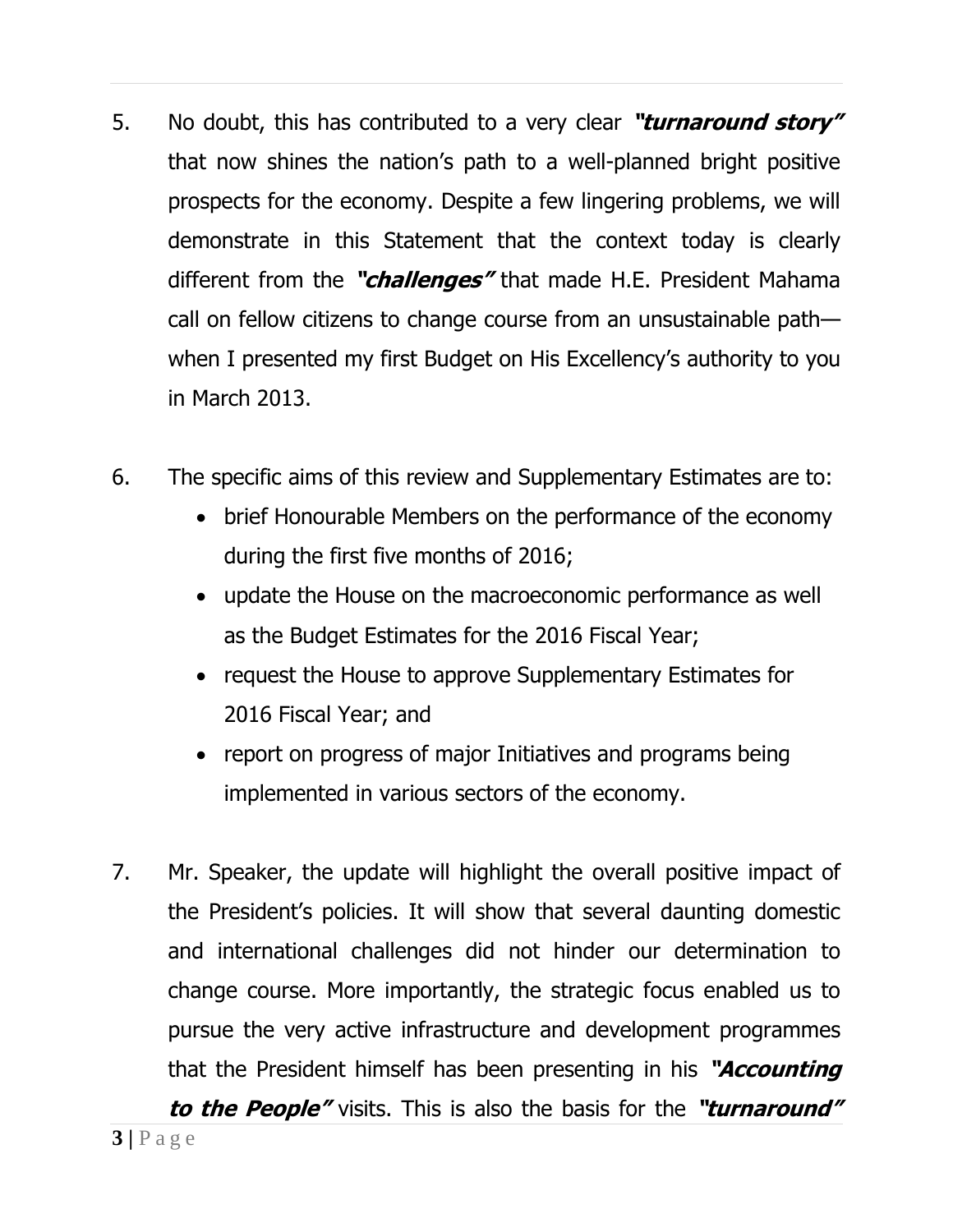and the course for pursuing a very robust growth agenda for the near-to-medium term.

- 8. The launch of our "**Home Grown" policies**, which are now part of the IMF Program, were designed to achieve fiscal consolidation; address short-term vulnerabilities; reduce a high budget deficit that had become harmful to the private sector; as well as stabilize and reverse the rise in the post-HIPC public debt. Mr. Speaker, we are on course to achieving these goals through management of prudent fiscal, financial, sectoral, and monetary policies.
- 9. Provisional fiscal data up to end-December 2015 show that total revenue and grants were higher than the Budget targets by 5 percent. The overrun in total expenditures, including arrears, narrowed to 2.1 percent above target. These performances resulted in a cash budget deficit of 6.3 percent of GDP, much better than the Budget target of 7.3 percent and 10.2 percent in 2014.
- 10. Indeed, at 0.2 percent of GDP at the end of 2015, the primary budget balance—that shows our ability to service loans for development—was a surplus for the first time in over a decade.
- 11. GDP also grew by 3.9 percent at end-2015, better than the projected 3.5 percent. It is getting better, with the economy growing by 4.9 percent in the first quarter of 2016, compared to 4.5 percent for the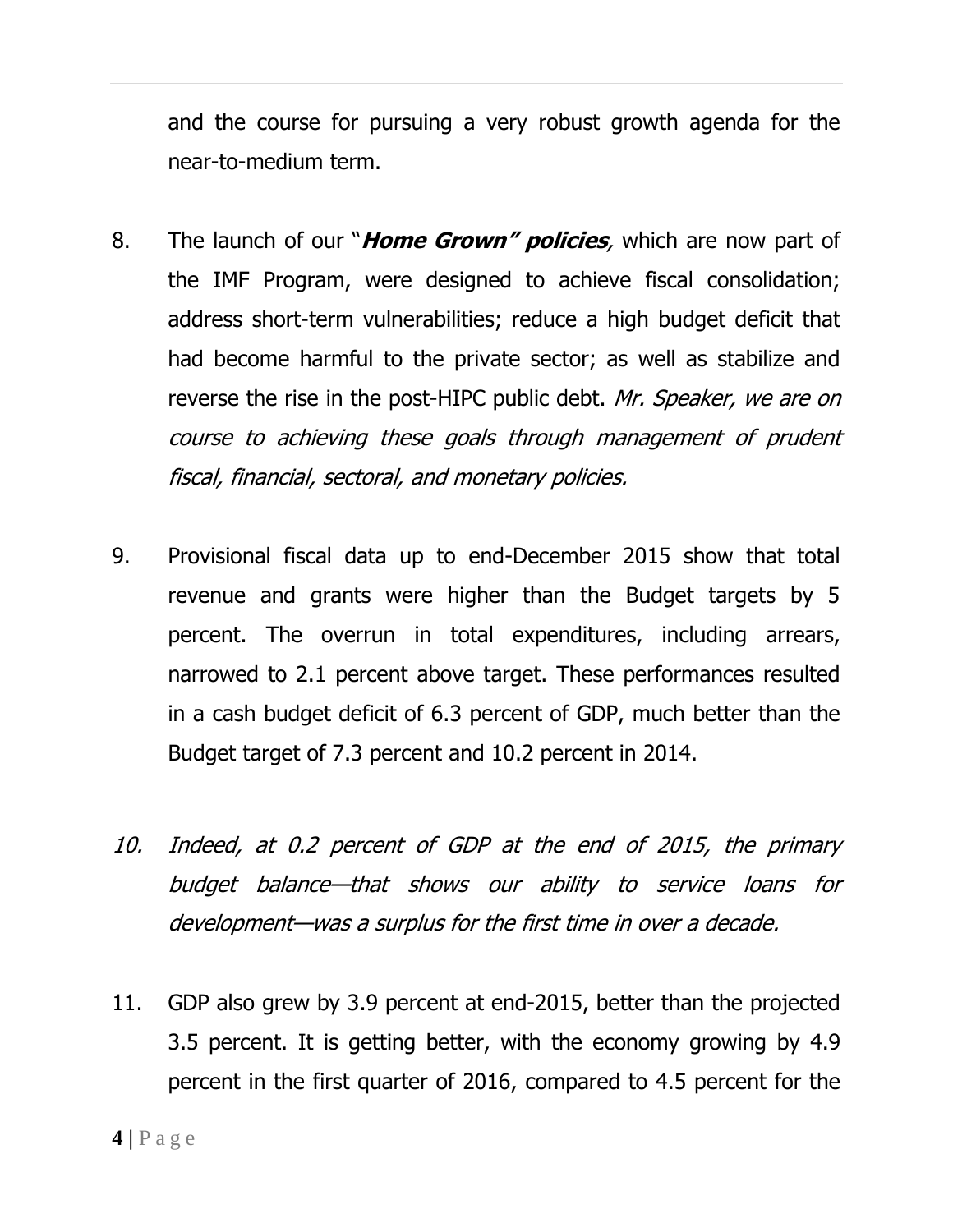same period in 2015. In spite of unanticipated shortfalls in price and production of crude oil, GDP growth is projected to end the year at 4.1 percent or better.

- 12. The nation's public debt level rose rapidly from a very low 26 percent in 2006—with the steepest post-HIPC increase of 31 percent in 2007—to approximately 72 percent by end-2015. We note that HIPC reduced the public debt from over 150 percent of GDP to 26 percent and created significant borrowing space. That era ended with the increase in public debt above sustainable levels.
- 13. We are proud to note that, for the first time since the declaration of HIPC in 2001 we were able to first, slow down the **rate of growth of debt accumulation** between 2014 and 2015; and, second, now reverse course, with the **debt-to-GDP** ratio falling from 72 percent of GDP at end-2015 to 63 percent at end-May 2016. Certainly, this is not the trajectory that will take the nation back to HIPC, as some had predicted only recently. We will persevere in bringing down the level of our public debt.
- 14. Mr. Speaker, the budget deficit is also narrowing, as we raise more domestic revenues and curtail expenditure overruns. Though the debt level is declining, we are able to continue the rapid expansion of infrastructure through prudent project management. The currency has been fairly stable; and private sector confidence is bouncing

 $5|$   $P$  a g e back. All these point to a **turnaround and very bright prospects**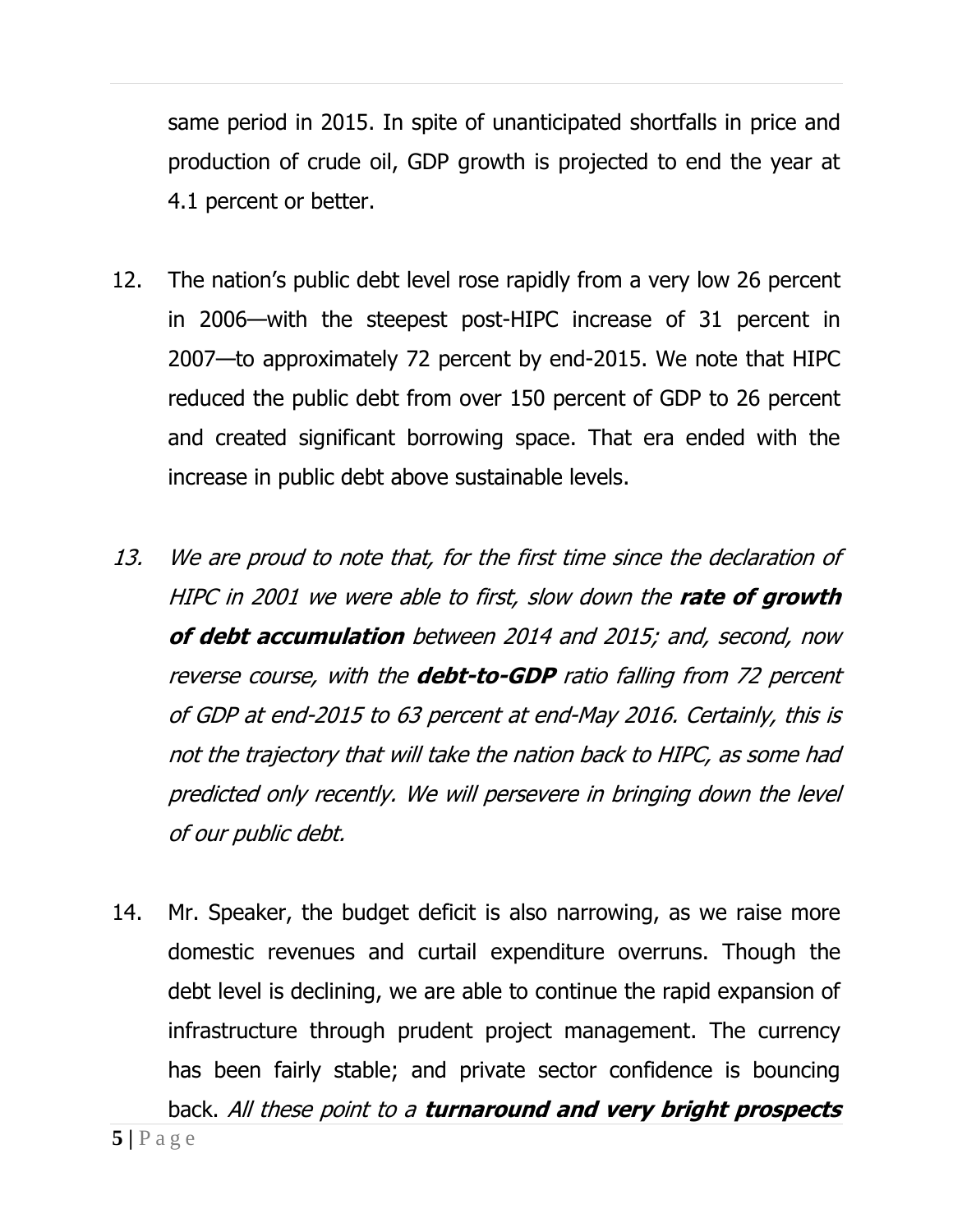for the economy. As promised when we launched the Home Grown policies, the trend rovides us with the opportunity to remove the temporary taxes—the Fiscal Stabilization Levy and the Temporary Import Duty—that helped reverse course, in the near term.

- 15. Mr. Speaker, notwithstanding these positive developments, there have been a number of challenges in the domestic and global economic environment since the presentation of the 2016 Budget to this august House in November 2015. These developments have affected the assumptions underlying the Budget.
- 16. First, crude oil prices declined to a low US\$28 per barrel (pbl) in January 2016, compared to the US\$53.05 pbl used in the Budget. Even though the price has been rising from March 2016, the range of US\$45—US\$48 pbl, at end-June 2016, is still below the oil price projection used in the 2016 Budget. Secondly, the defects in the turret bearing of the FPSO Kwame Nkrumah adversely affected crude oil and gas production for the first half of 2016. Thirdly, despite the repairs made to the broken West Africa Gas Pipeline, increased rebel and pirate activities continue to adversely affect the supply of gas to Ghana. This has a negative impact on power supply and, consequently, full recovery of the economy.
- 17. These developments and, in general, the sluggish commodity prices, will have implications for executing the 2016 Budget. In particular, for the second year running, the Government is compelled to come to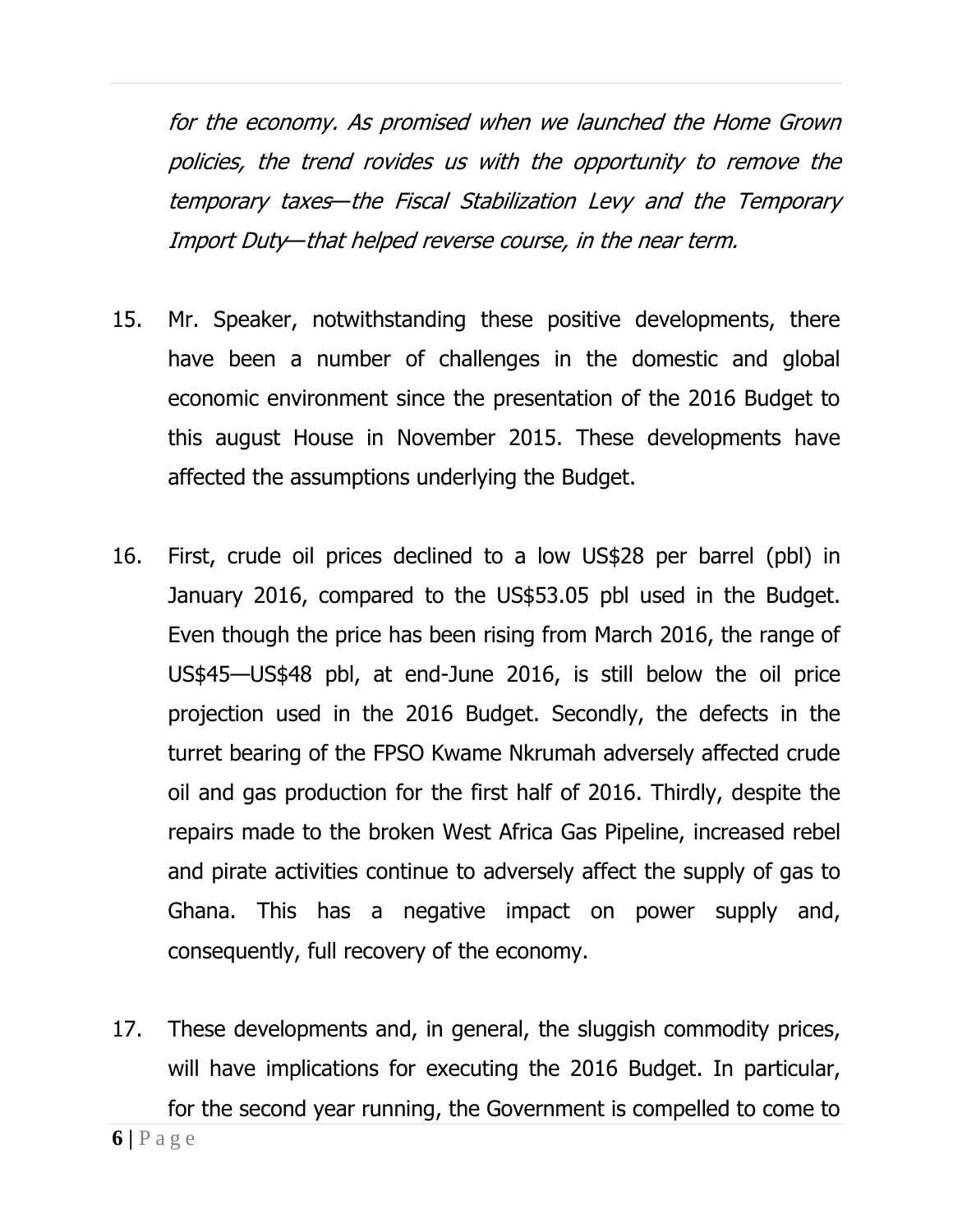the House to revise the allocations made to the Annual Budget Funding Amount (ABFA). On a more positive note, however, **the FPSO Prof. Atta Mills** docked in April 2016 to signal another significant step in our well laid-out plan to change course for the future.

- 18. Mr. Speaker, we have reminded MDAs and MMDAs already that the Supplementary Estimates will not result in automatic increases in budget allocation and expenditures. We will continue our focus on completing pipeline projects in all sectors; call for continuing prudence in spending; meet our obligations to contractors and suppliers; and realign our statutory funds to achieve our social intervention policies.
- 19. Rt. Hon. Speaker, against this background, I have come to this House to request for Supplementary Estimates of **GH¢1,888,203,387**, in accordance with Article 179 (8) of the 1992 Constitution and Standing Order 143 of this House.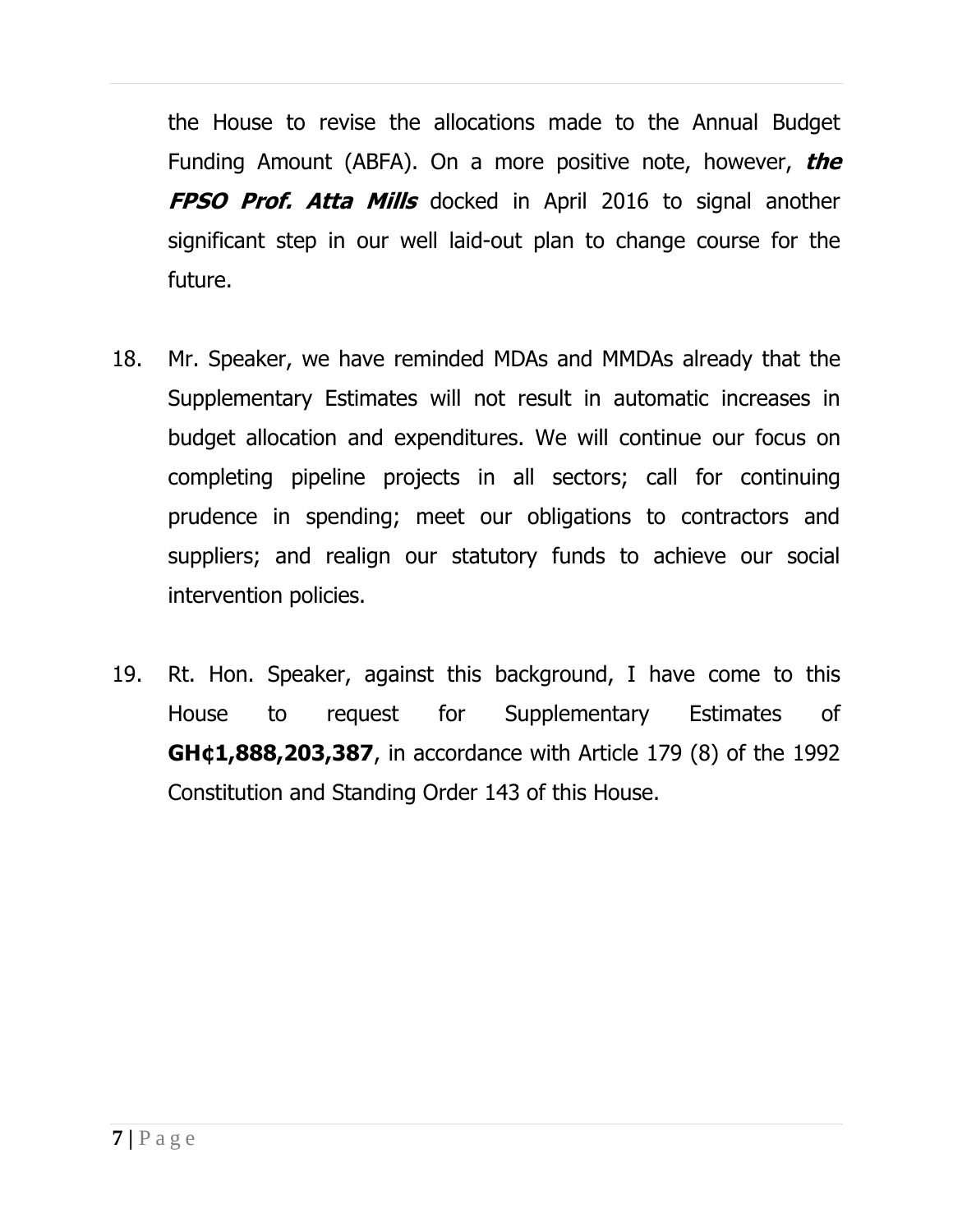# **SECTION TWO: ECONOMIC PERFORMANCE IN 2015 AND 2016**

- 20. Mr. Speaker, we wish to update the House with the macroeconomic performance at the end of 2015 since the 2016 Budget that was read in November 2015 was based on end-September 2015 performance and projection to end-year. For the second time, the Government has produced and published the 2015 Budget Performance Report on its website to provide this information in detail.
- 21. Also, this speech is a Summary and I entreat the Hansard Department to take account of the full version of the Statement before the House.

## **Macro-economic Performance**

- 22. The end-2015 results and developments to May 2016 show that the policies of the Government are on track and are gradually yielding the desired results.
- 23. **GDP Growth:** As noted, GDP or national output grew by 3.9 percent at end-2015 and by 4.9 percent for Quarter 1 of 2016—better than the 3.5 percent projection for 2015 and 4.1 percent in Quarter 1 of 2015. For Quarter 1 of 2016, Industry declined by 1.1 percent, against a growth rate of 7.2 percent in the same period in 2015. This is mainly due to the challenges relating to the supply of gas and crude oil from FPSO and the West Africa gas pipeline. However, the Agriculture Sector grew by 2.8 percent while the Services Sector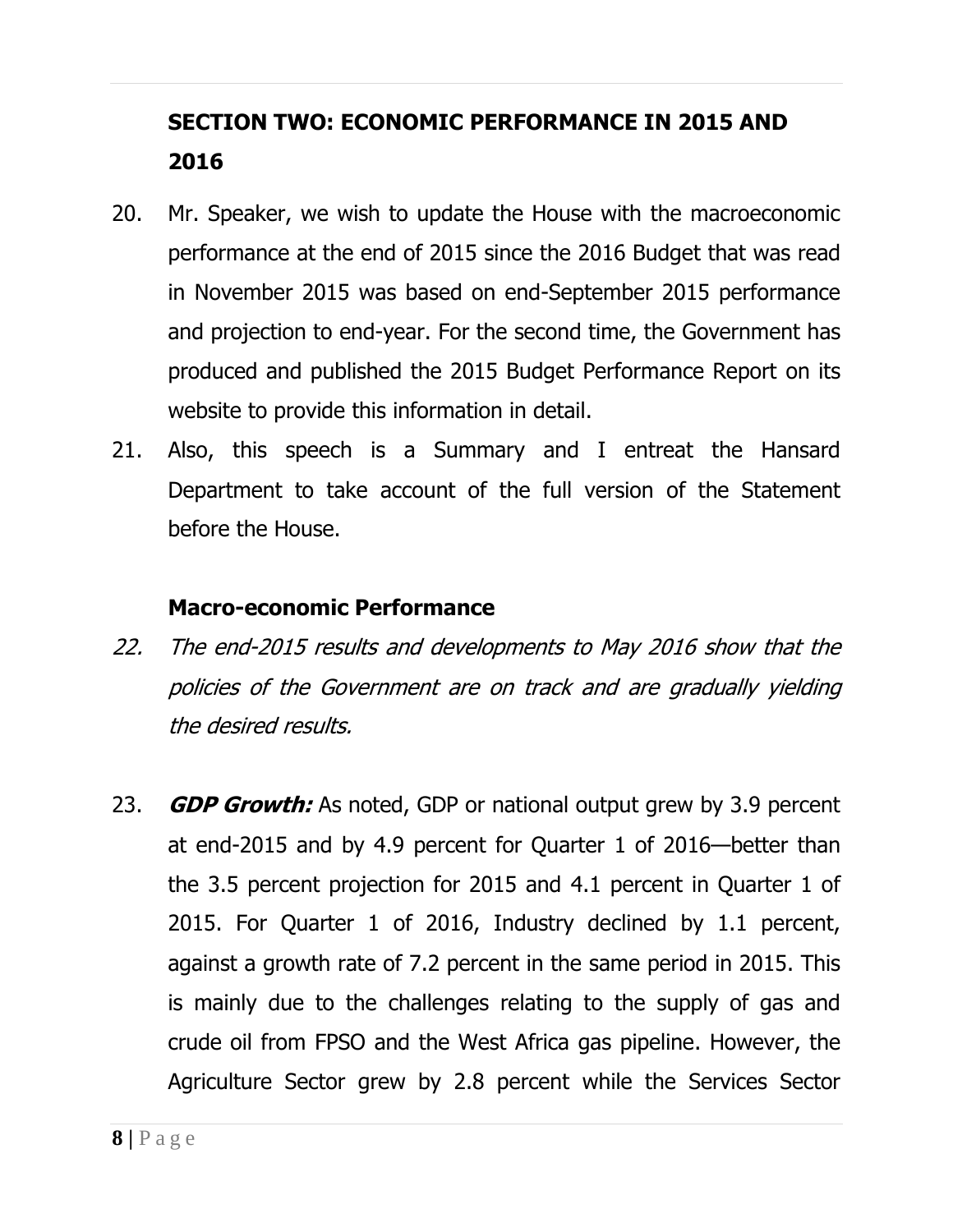grew by 8.8 percent. These show improvements over the 1.7 and 5.2 percent, respectively, for the same period in 2015.

24. **Inflation:** Inflation pressures remained high in 2015, ending the year at 17.7 percent. It remains elevated in 2016 due to the continuing pass-through effects of the adjustments in utility prices and, to a lesser extent, petroleum prices.

#### **Monetary and External Sector Developments**

- 25. **Money and Capital Markets:** The Bank of Ghana (BOG) has maintained the Monetary Policy Rate (MPR) at 26 percent since November 2015—against mixed trends in the money market. The 91 day Treasury Bill rate declined from 25.2 percent in December 2015 to 23.2 percent in April 2016 while the 182-day rate rose from 24.4 percent to 24.6 percent over the same period.
- **26.** *Exchange Rate Developments:* The Cedi recovered much of its lost value against the US dollar between January and April 2016—on account of tight monetary policy and improved foreign currency flows. The cumulative rate of depreciation slowed to 0.02 percent and 2.7 percent against the US dollar and the Euro, respectively. However, it appreciated by 1.6 percent against the Pound Sterling. These compare favourably with cumulative depreciation rates of 16.9 percent, 16.3 percent and 9.2 percent against the Dollar, Euro and Pound Sterling, respectively, for the same period in 2015.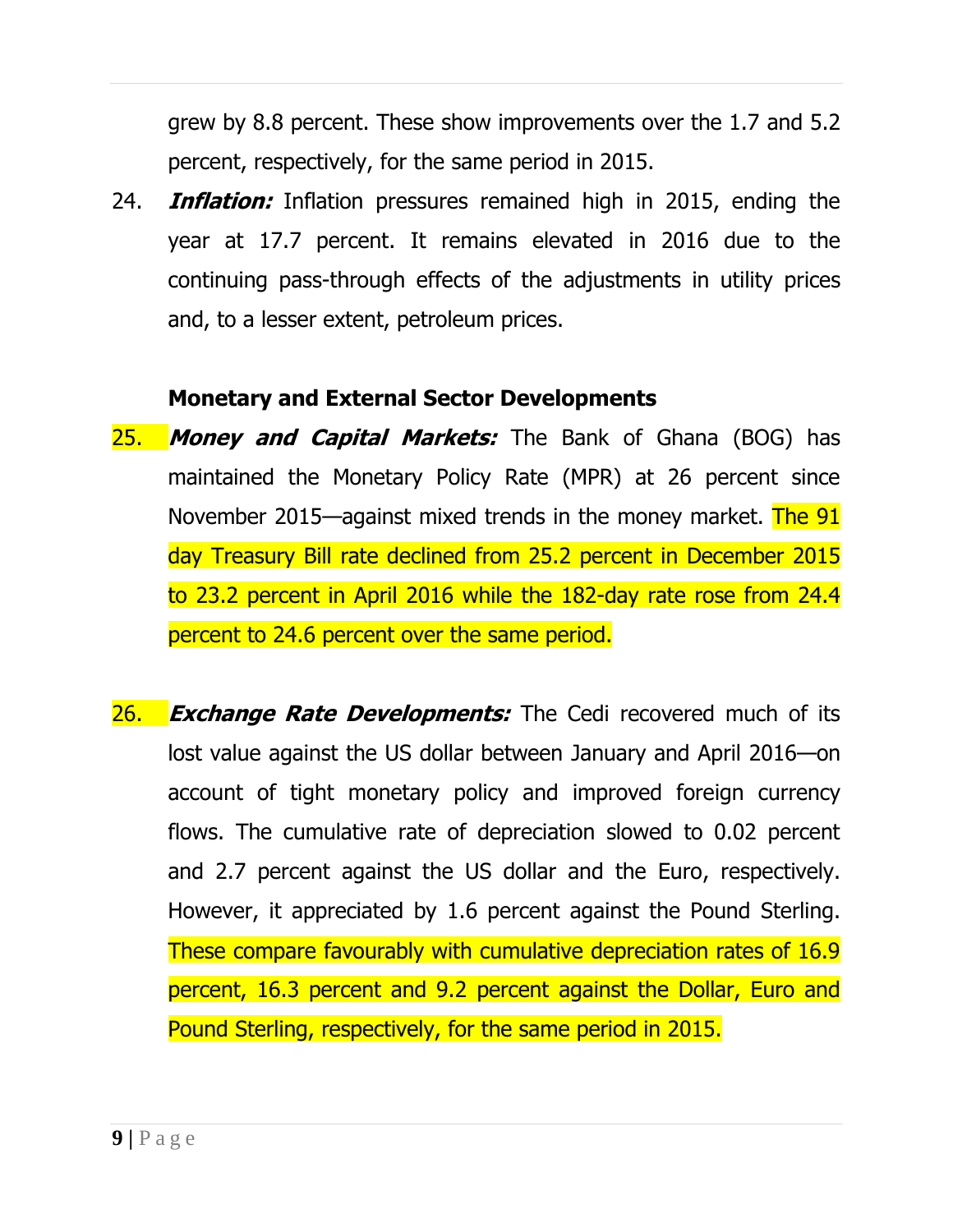27. **External Sector Developments:** On average, the volatilities in global commodity prices has had adverse consequences on the economy. The deficit in the provisional trade balance from January to April 2016 was US\$972.78 million, compared to US\$542.71 million for the same period in 2015. Gross Foreign Assets (GFA) increased by US\$66.26 million, from US\$5,884.74 million to US\$5,950.99 million at the end of December 2015. This was sufficient to cover 3.3 months of imports as at end-April 2016, compared to 3.4 months at the end of December 2015.

#### **Fiscal Performance**

- 28. **Total revenues:** Tax revenues amounted to GH¢10.3 billion and were 6.4 percent below the budget target of GH¢11.0 billion. However, grants have been broadly on target, with a negative deviation of 0.1 percent. The shortfall in tax revenue is mainly due to the decline in commodity prices, notably crude oil prices.
- 29. **Oil revenues:** Owing to low production from the FPSO, there was only one crude oil lifting by Ghana by May 2016 although there were flows from an additional lifting made in December 2016. The lifting proceeds from the 1.90 million barrels amounted to US\$66.23 million. Additional petroleum revenues (from corporate tax, surface rentals, gas receipts, etc.) amounted to GH¢20.92 million—compared to a half year target of US\$484.79 million in the Budget.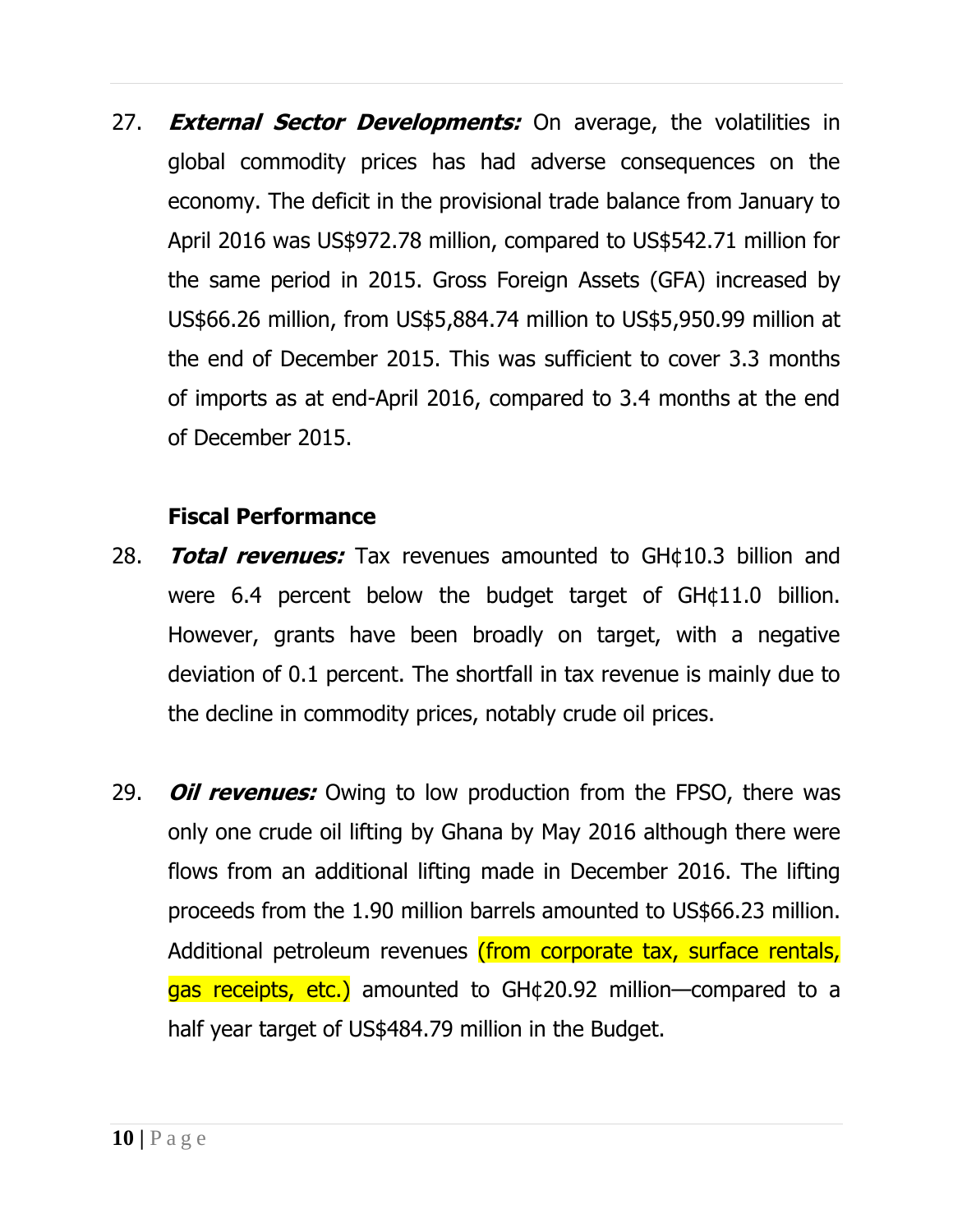- 30. In line with the decision taken by Parliament under the PRMA, US\$22.77 million of the amount was allocated to GNPC as Equity Financing Cost while the balance of US\$64.38 million was transferred as ABFA (70 percent) and to the Ghana Petroleum Funds (30 percent).
- 31. **Expenditures:** Total expenditures, including arrears, amounted to GH¢17.6 billion against a target of GH¢18.4 billion. Interest payments remain subdued, reflecting lower borrowing costs than anticipated. In general, expenditures are being contained to take account of the likely shortfalls in oil revenues but there were slight overruns of GH¢182.6 million on the wage bill.
- 32. **Budget or Fiscal Deficit:** Mr. Speaker, the provisional data for January to May 2016 indicates that the cash fiscal deficit was 2.5 percent of GDP against a 2.2 percent. This performance compares to a budget deficit of 2.2 percent of GDP during the same period in 2015.
- 33. The practical meaning of the annual declining deficits is that Government is living within its means. Therefore, is borrowing less from the banks and capital markets and putting less pressure on interest rates. This also makes more credit or loans available to the private sector to reduce the cost of doing business and contributing better to growth in national output.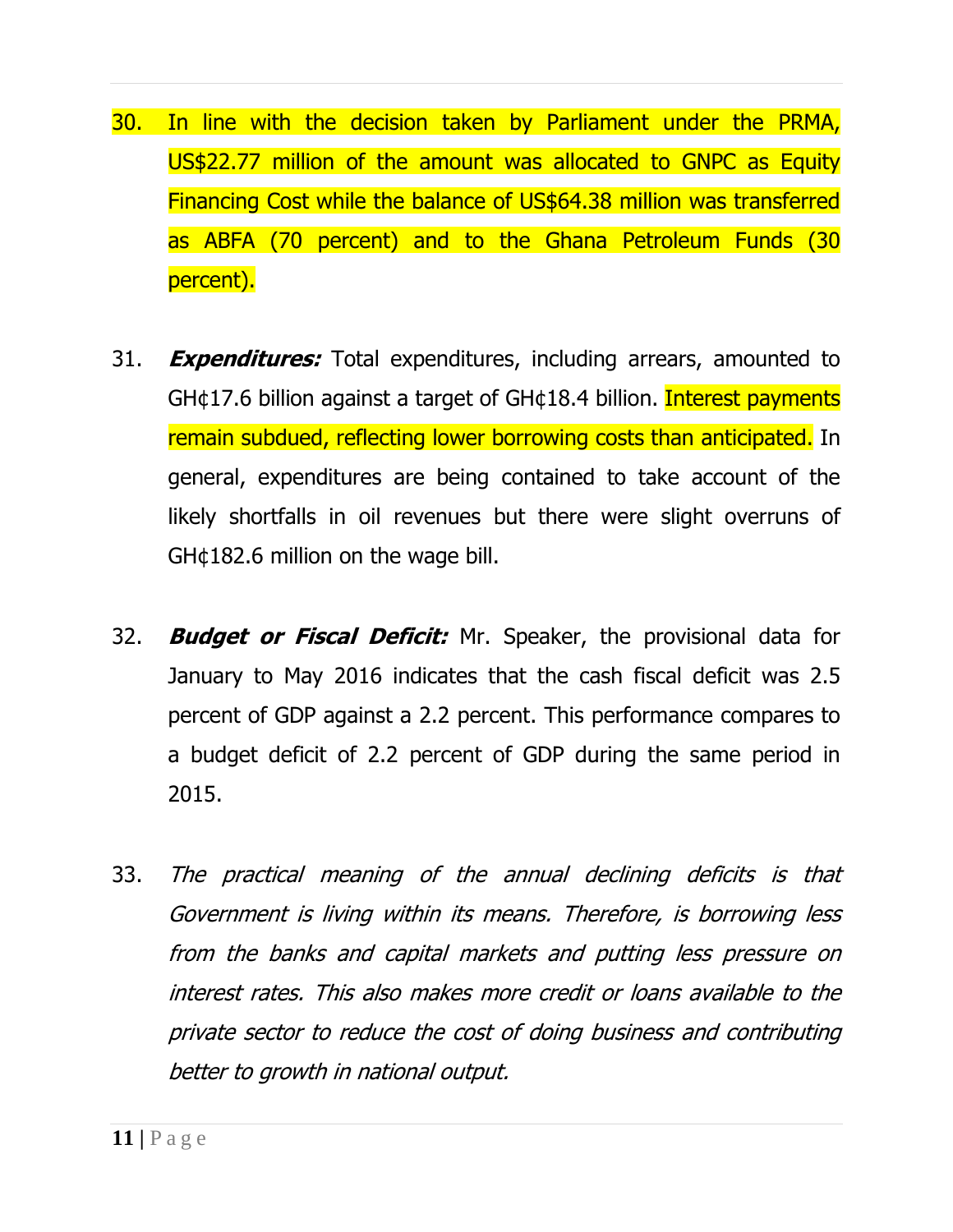- 34. **Financing and BOG zero-financing:** Domestic financing of the deficit (including non-resident participation in our local bonds) amounted to GH¢4.3 billion while foreign financing resulted in net repayment of GH¢128.9 million. It is important to note that this is the first time in our country's history that financing of the budget deficit, approved by this august House, is not benefitting from any credits or overdrafts from the Bank of Ghana to date.
- 35. Our ability to cope without BOG financing coincides with a major policy shift in fiscal management: the exploration of alternative sources of mobilizing funds, including the first-time use of the Ghana Stock Exchange (GSE) to sell, refinance and buy GOG 3-year and 5 year Bonds. This is gradually replacing the traditional use of BOG auctions—which we continue to use for Treasury and other shortterm bills.
- 36. Mr. Speaker this august House has also been assessing these financing policies and other vital PFM issues under two Bills before the House: the consolidated PFM Bill and the Bank of Ghana (Amendment) Bill.
- 37. **Public Debt Performance (January-May 2016)**: Rt. Hon. Speaker, as noted, the fast pace of accumulating public debt, since the declaration of HIPC, has started to slow down. The provisional data to end-May 2016 shows that Public Debt has decreased from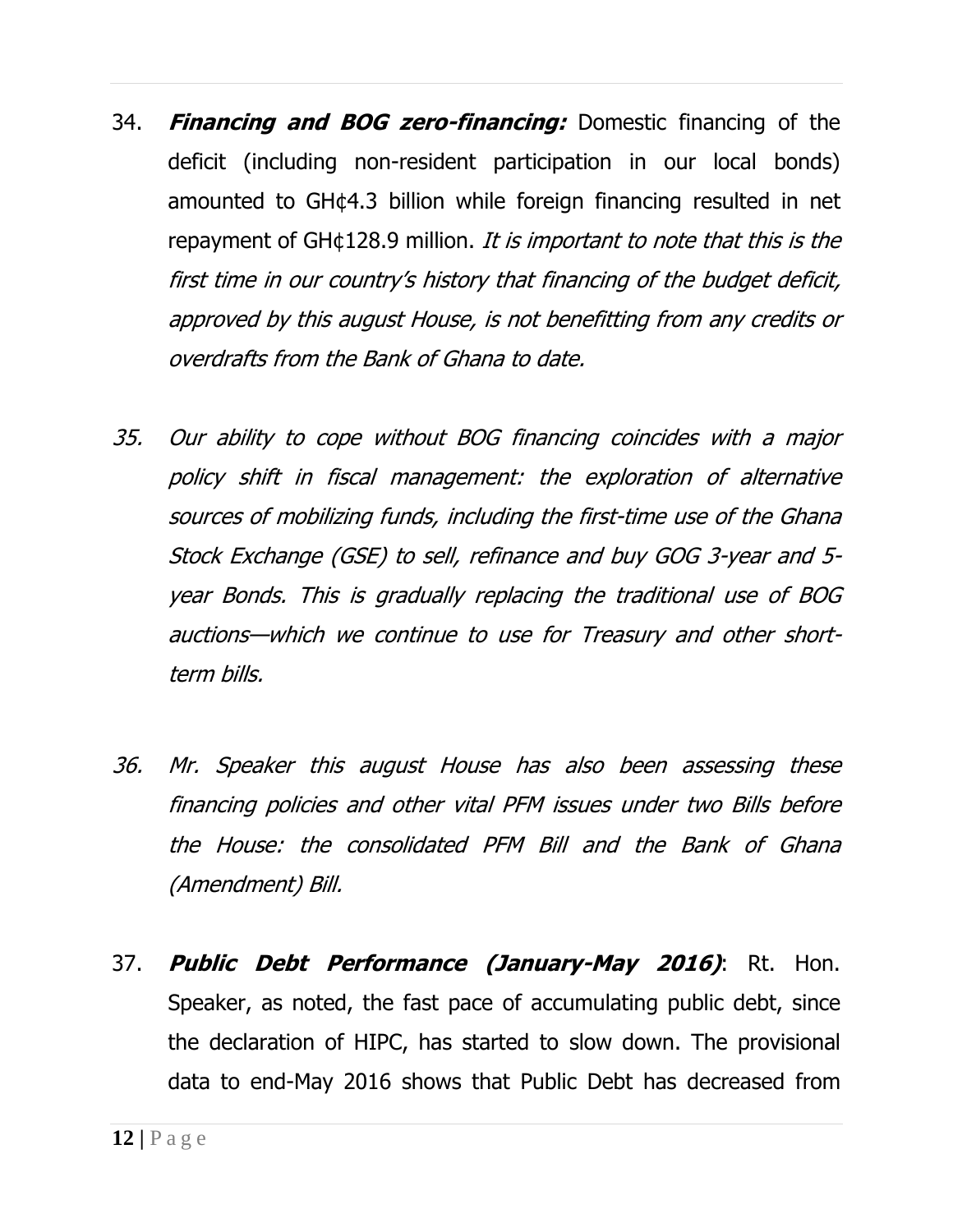about 72 percent of GDP at the end of 2015 to about 63 percent at the end of May 2016. The total comprises 26 percent domestic debt and 37 percent foreign—a mix that also shows the need for judicious balance between these two sources of raising funds for development.

- 38. Mr. Speaker, let's be clear on the progress we are making. This is the first time in our post-HIPC era that we have slowed the rate of growth of accumulating public debt—as measured by the internationally-accepted Debt/GDP ratio. Moreover, we have achieved this feat against the background of enormous economic pressures, which resulted in the growth of GDP (the denominator in the ratio) actually dipping for four successive years.
- 39. The point we are making is that, regardless of challenges that are often beyond our control, we keep transforming the economy through superior strategies and programs.
- 40. Despite these improving and, in many cases, impressive performances, we are not about to be complacent. The public debtto-GDP ratio will continue to vary, in line with factors such as new loans, disbursements, value of the Cedi, and growth of Output or GDP. However, our focus is clear: to make our debt ratio sustainable and consistent with our B ratings in capital markets. We will continue with our "smart" borrowing programs, in particular, to increase infrastructure development.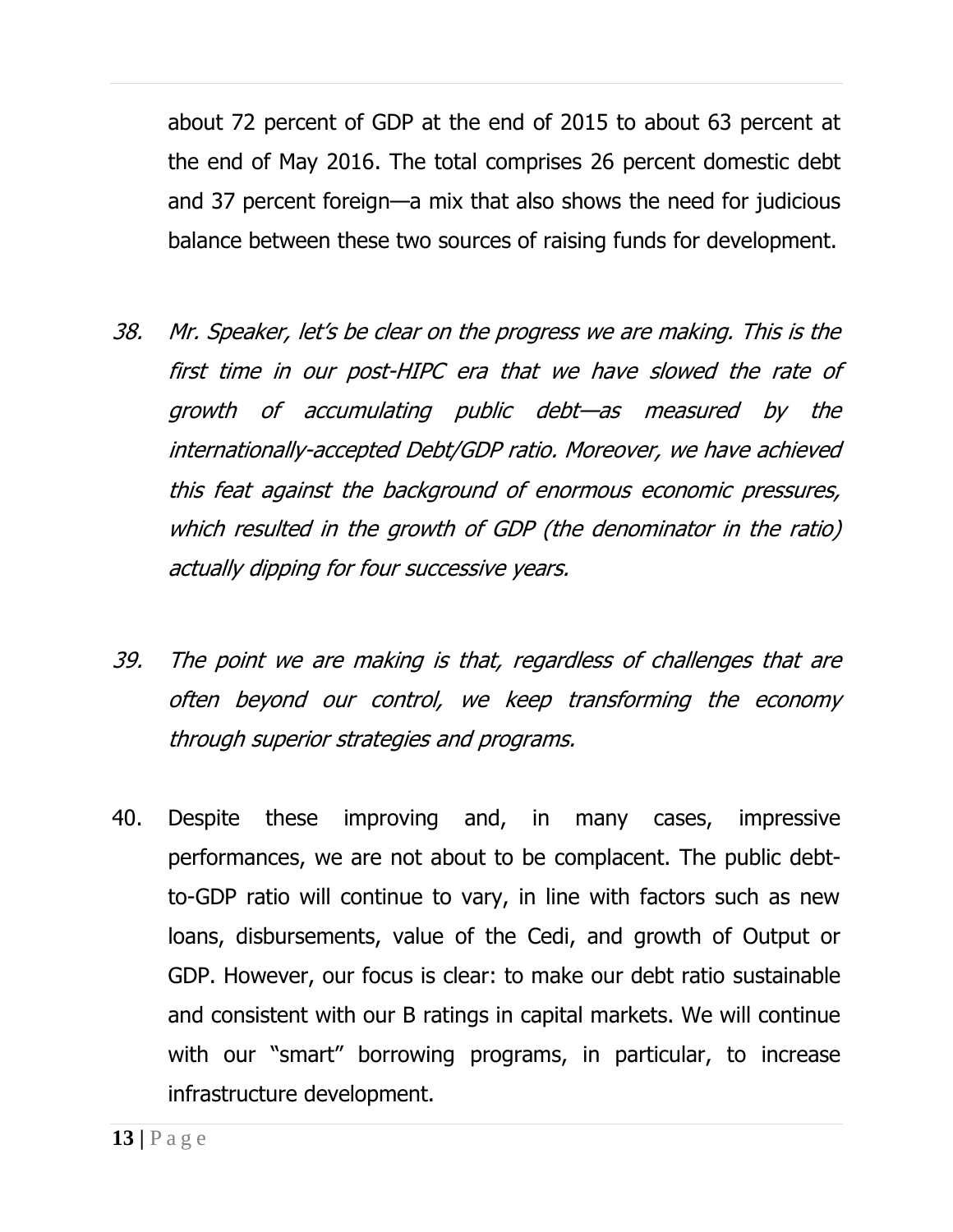- 41. The Government's New Debt Management Strategy include
	- escrow and self-financing programs (in particular, making our commercially viable projects pay for loans and putting them on public debt);
	- restraint on annual borrowing through prudent quotas (notably, when GDP growth declines or becomes sluggish);
	- amortization to minimize the "bullet" loans in our debt stock;
	- more active domestic and external capital market engagements (e.g., to extend the tenor of loans; and use of the Sinking Fund to pay both principal and interest; and
	- improving the "buy back" policy we launched for marketable public debt instruments—to redeem our debt over the term of some loans, when they trade favourably on the capital markets.
- 42. In particular, we are improving the debt and treasury functions to make the public debt sustainable. In the last two Bond issues, we achieved long tenors or maturity periods of 12 and 15 years respectively, thus stretching our maturity profile to 2030. This provides us with a unique opportunity to implement these programmes and we must not fail to do so.
- **14 |** P a g e 43. Another goal is to make guarantees mean what they say: as "contingent liabilities" and not events that increase our public debt automatically. These are relatively more advanced forms of "smart" borrowing approach—not "intoxicating" methods—that advanced and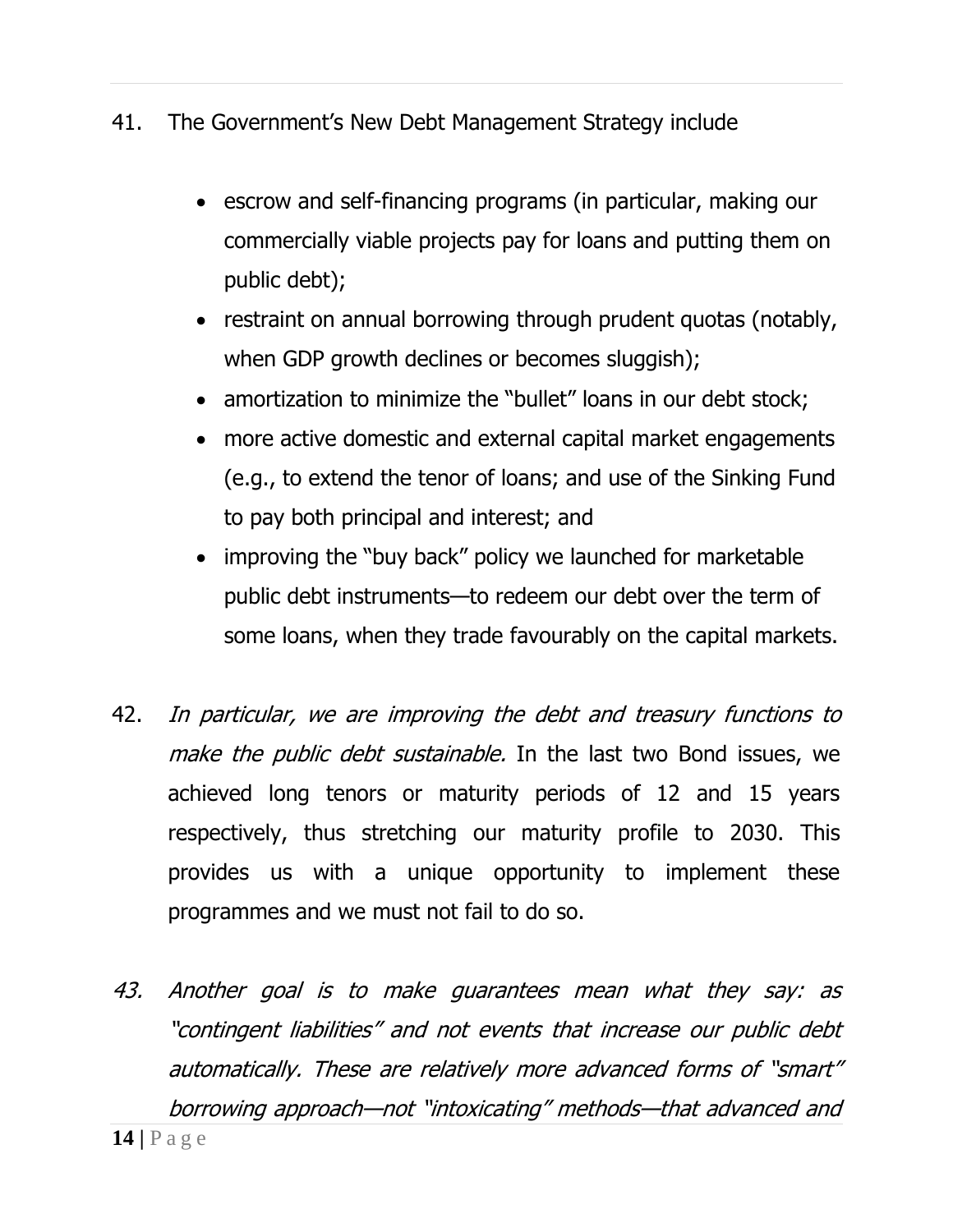middle income economies use to simultaneously borrow and pursue infrastructure development.

44. Mr. Speaker, therefore, in the medium term, the plan of Government remains focused on managing the public debt at the lowest cost and at prudent levels of risk. The plans include conducting and publishing Debt Sustainability Analysis (DSA) and revising the Medium Term Debt Strategy (MTDS) to guide borrowing. The proposals from these reports are what inform our debt policy decisions, which are leading to a reduction in the debt burden. We must keep at it, beyond the focus on oscillations that arise from factors such as exchange rate depreciation.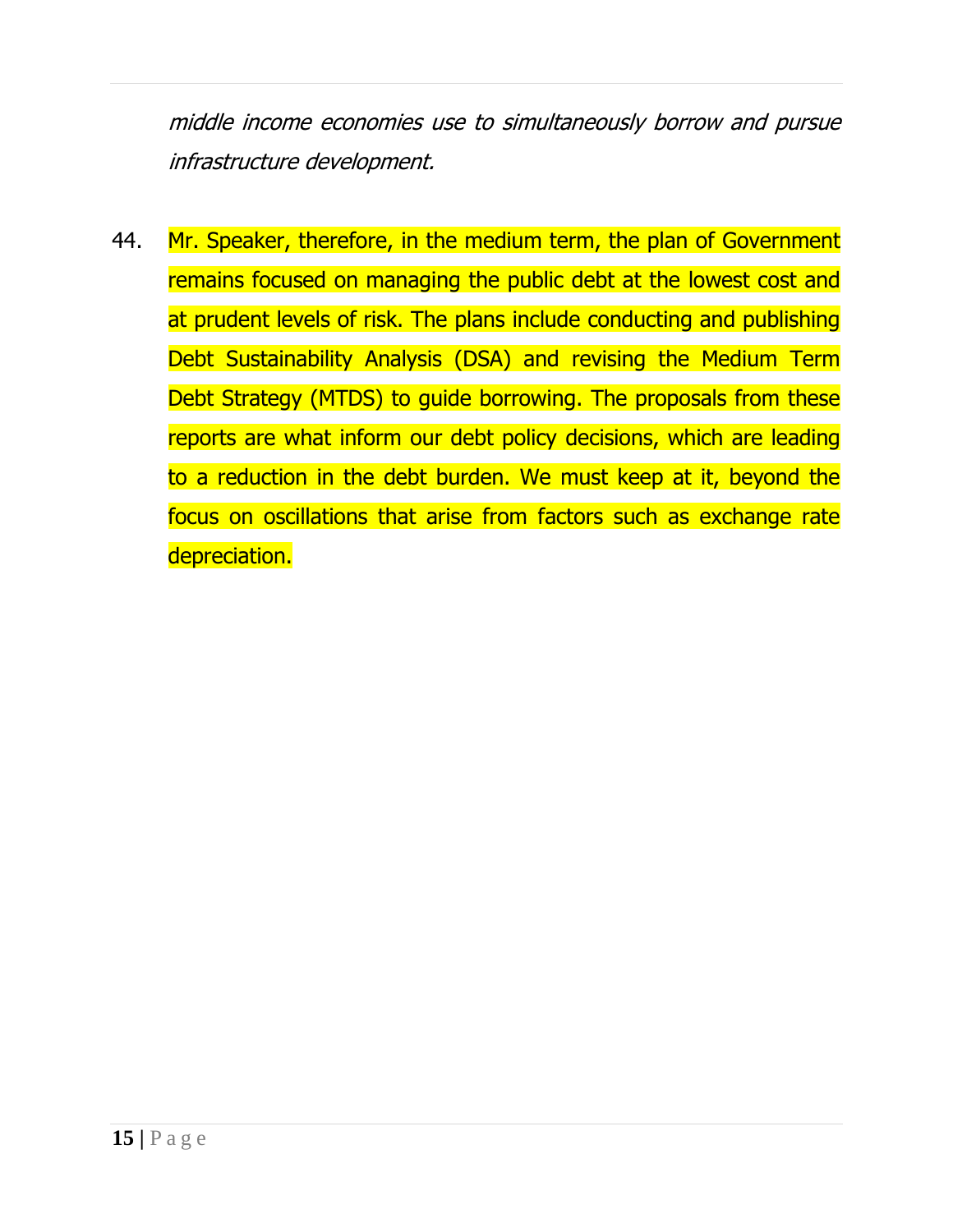## **SECTION THREE: STATUS OF IMPLEMENTATION OF KEY POLICY INITIATIVES**

- 45. Mr. Speaker, not too long ago, our economy was confronted with major structural and macroeconomic imbalances caused by domestic and external shocks. While some of these were the result of failed policy choices, the situation was exacerbated by factors we could not control, in particular, the near collapse of commodity prices (for us, minerals, cocoa, and crude oil) on the international market. We also had the prolonged disruption in power supply.
- 46. We have been implementing several broad policy initiatives to address the imbalances; deal with the challenge of financing our development in more sustainable ways; and consolidating our middle income country (MIC) status—as progress towards a brighter medium term.
- 47. Mr. Speaker, their specific objectives include the following:
	- as part of the package of measures that we need to effect structural corrections under the ongoing Home Grown and IMF Programmes;
	- the need to confront severe unexpected setbacks such as the disruption in gas supply, which resulted in the longest outage of a major source of fuel and power supply to the economy; and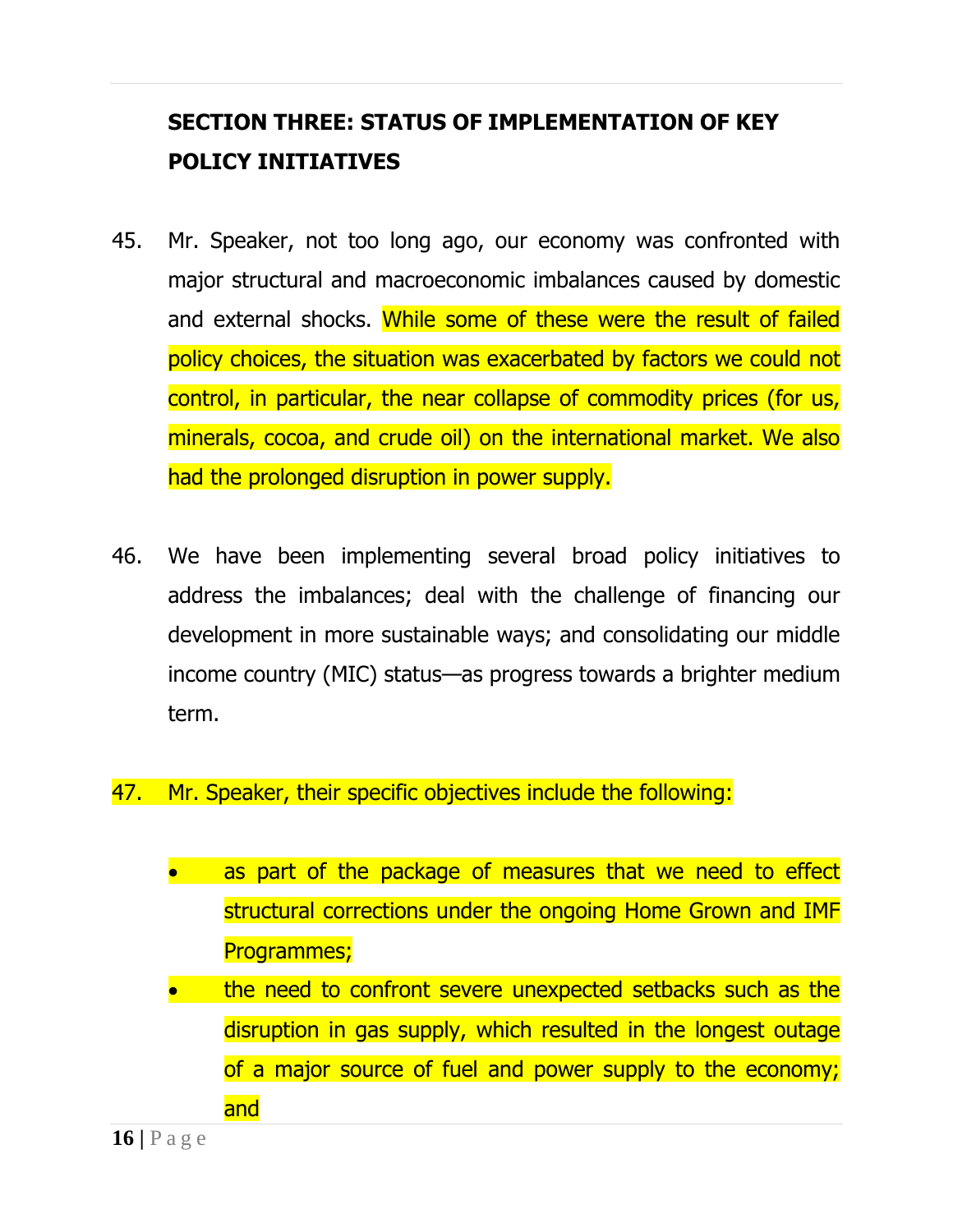- the strengthening of existing, and setting up of new, institutions to prepare the country for the transformation programmes we need to consolidate our MIC status.
- 48. The specific initiatives include promoting fiscal discipline through prudent public expenditure and cash management, improving debt management, deepening the financial sector, and strengthening the Public Financial Management (PFM) system.
- 49. We have made significant progress in implementing these **transformational initiatives** that continue to **change lives** enormously in all sectors. Mr. Speaker, permit me to provide an update to the House.

#### **Ghana Infrastructure Investment Fund (GIIF)**

- 50. The Ghana Infrastructure Investment Fund (GIIF) was established with the passage of the GIIF Act (Act 877), 2014—as an instrument for long term financing and development of commercial projects, in particular. Hence, GIIF is expected to mobilize and provide financial resources to manage, coordinate, and invest in a diversified portfolio projects. The Board and Advisory Council are established, while the Management and Staff are being put in place.
- 51. While the pace of boosting the Fund was affected by the fall in commodity prices, GIIF is poised to deliver on its mandate—a Sovereign Wealth Fund (SWF), with a key role in the nation's long-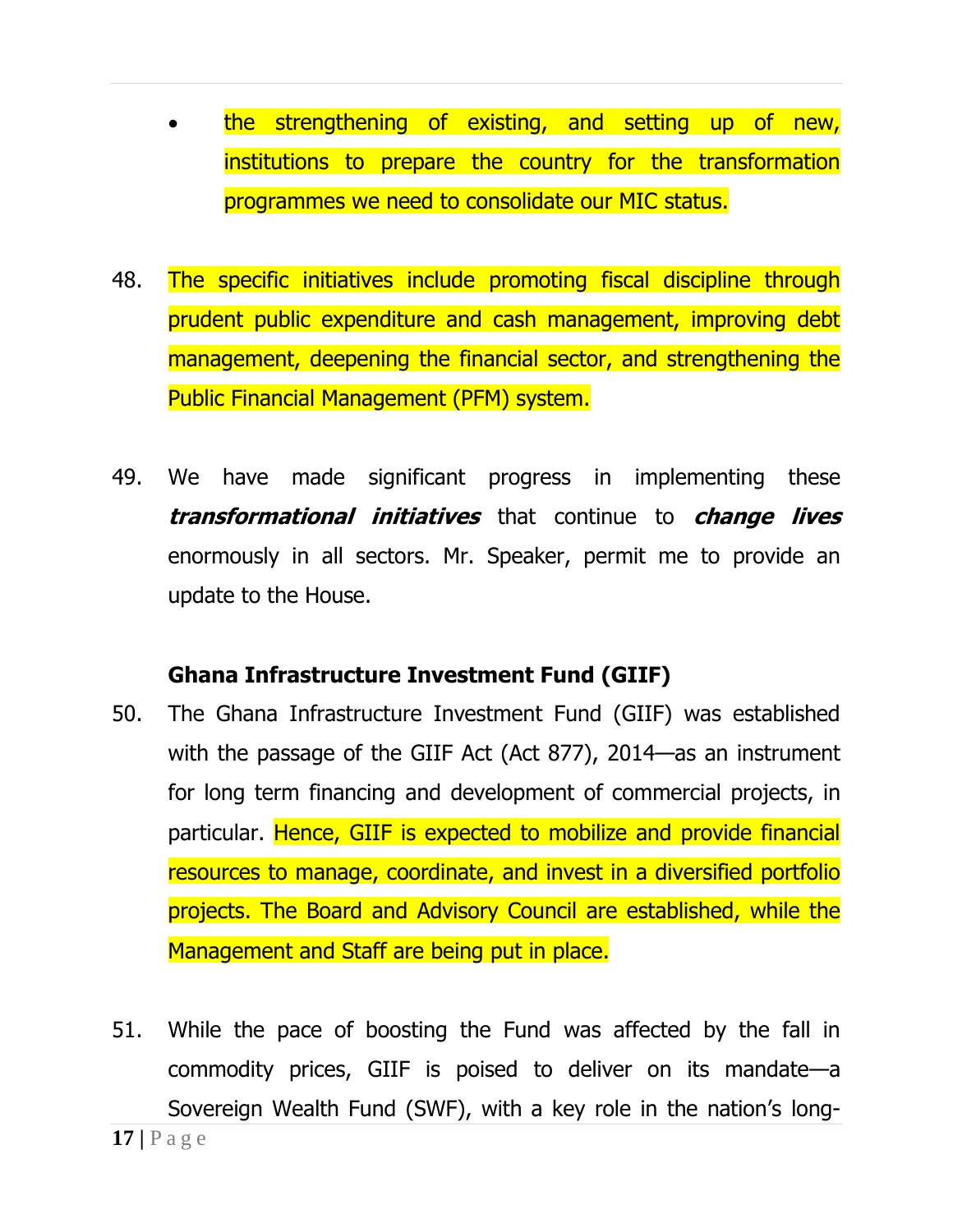term transformation agenda. In the shorter term, GIIF will invest in projects such as fuel-tanks—as part of our strategic crude oil and petroleum products management while reviewing various commercial infrastructure proposals.

## **Public Private Partnership (PPP)**

- 52. Mr. Speaker, the PPP Bill is before this august House and its passage will facilitate the creation of a framework for PPPs, enhance the delivery of PPP projects, and boost the confidence of private sector entities to patronize our PPP projects. The implementation of PPP policy as an alternative source of financing development is expected to curtail the need to borrow to finance the infrastructure deficit.
- 53. Currently, a number of PPP projects from various sectors are at different stages of preparation and twelve (12) of them are expected to reach financial close in the short-to-medium term. For instance, the Ghana Ports and Harbours Authority (GPHA) has received Expression of Interest from twelve (12) firms for the Dry Dock Terminal under the Takoradi Port Expansion project. The Accra Metropolitan Assembly (AMA) has also launched Request for Proposals (RFP) for projects that include the redevelopment of markets; a car park; and a convention centre.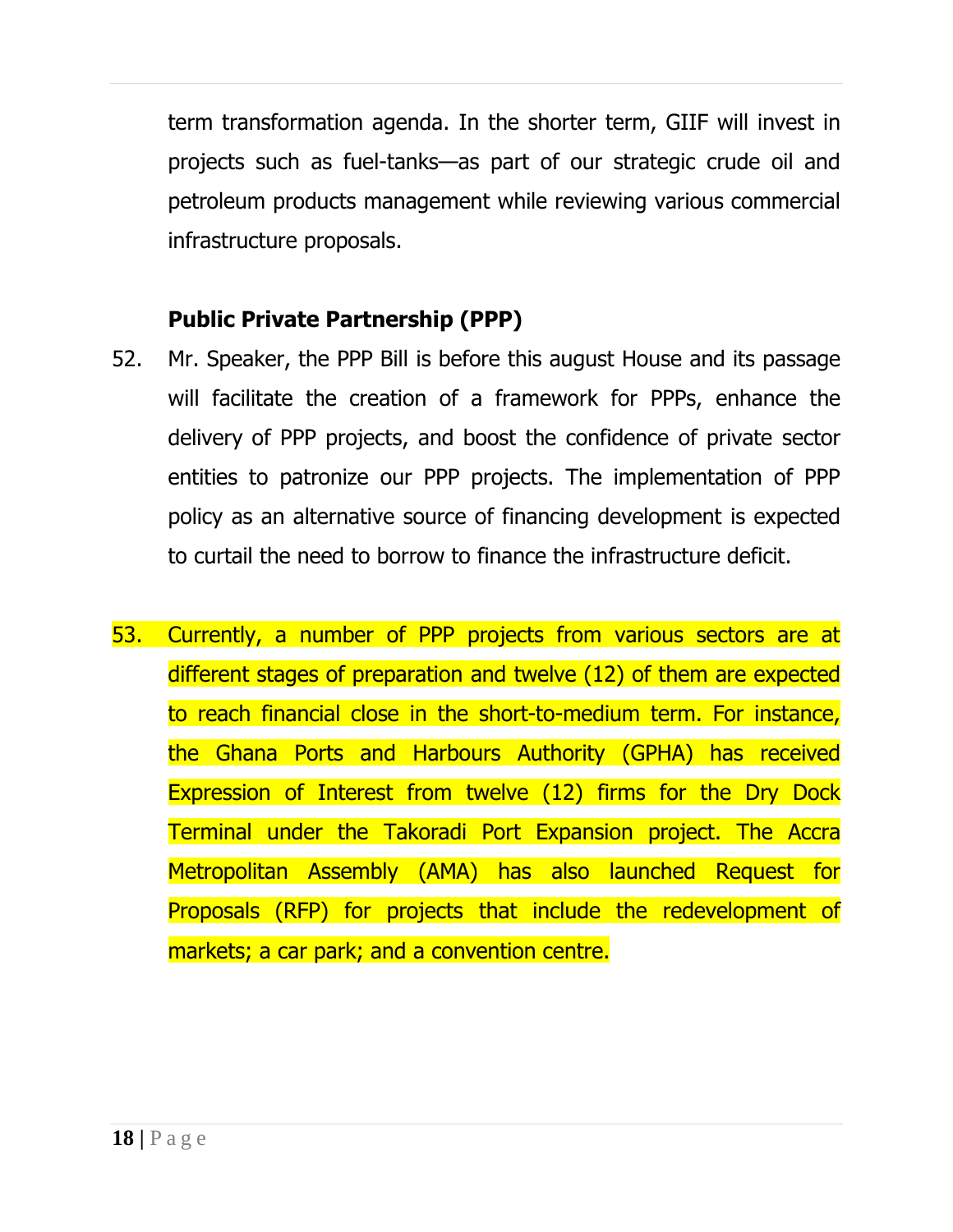## **National Infrastructure Plan (NIP)**

54. Mr. Speaker, to place Ghana on the path of long-term transformation and national development, the National Development Planning Commission (NDPC) is preparing the National Infrastructure Plan (NIP). When completed, it will outline the Government's vision and strategic direction for infrastructure development, including the investment principles and priorities over the next 30 years. The NIP is expected to deliver economic, social, and environmental benefits to the country through the production of a defined investment framework. The preparation of the plan is programmed to be completed by the end of the year 2016.

## **Financial Sector Initiatives**

- 55. Mr. Speaker, we are on course to deepen the financial system through key initiatives that were launched in the past three years.
- 56. **Ghana Export-Import (EXIM) Bank:** Mr. Speaker, this august House passed the Ghana Export-Import (EXIM) Bank Act (Act 911), 2016—in line with the plans announced in the 2015 Budget Statement and Economic Policy. Ghana's EXIM Bank is expected to promote a more diversified and export-led economy, to make us more competitive in global marketplace. Mr. Speaker, H.E. President John Mahama inaugurated the Board for the Bank on Wednesday, July 20, 2016. We expect the Board to prove His Excellency right on this transformational vision and policy for the nation.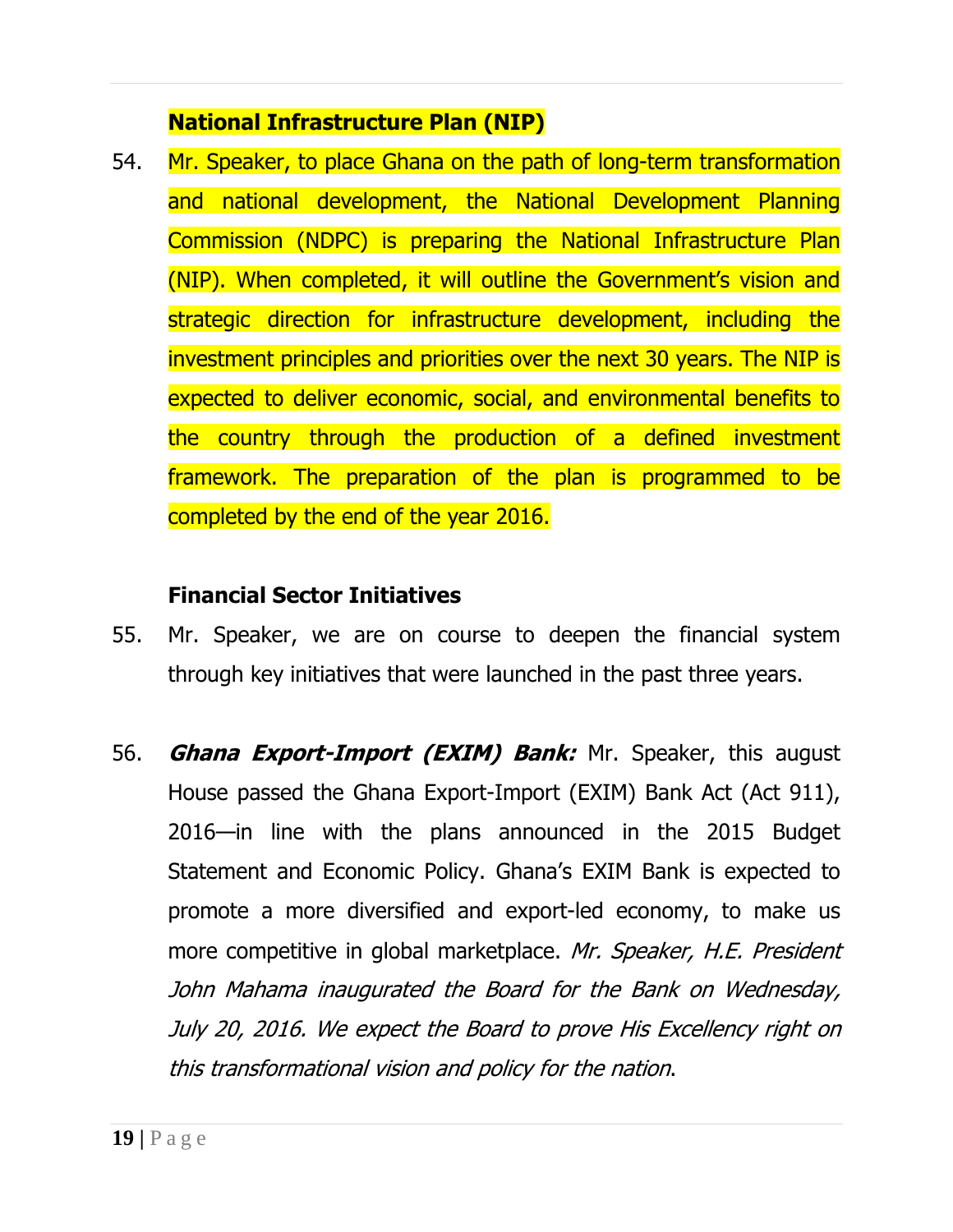- 57. The Ghana EXIM Bank is a **development bank** with a trade focus and, therefore, its main target is a private sector that is expected to benefit from the Bank's credit and guarantee programmes. Further, in conjunction with institutions such as the Standards Authority, Food and Drugs Authority, and Export Promotion Authority, the Bank will also assist exporters promote their products and services and meet the rigorous export standards in the international market-place.
- 58. The House will recall that the transitional arrangements in Act 911 include integration of the three institutions into the Ghana EXIM Bank's operations. These are the former Export Trade, Agricultural and Industrial Fund (EDAIF), Exim Guaranty Company Limited, and the Export Finance Company Limited.
- 59. **Capital Market Development:** Mr. Speaker, the Government has been successfully shifting the issuing, refinancing, and redemption of our medium term Bonds (e.g., 3-year/5-year Bonds) to the Ghana Stock Exchange (GSE). Since its launch in November 2015, Government has successfully issued 4 medium term bonds, each of them oversubscribed, at relatively more competitive coupon rates on the Exchange.
- **20 |** P a g e 60. Under this initiative, the Ministry introduced the more competitive "Book Building" approach in allocating issuances to potential investors. This process is similar to what is used for the Eurobond on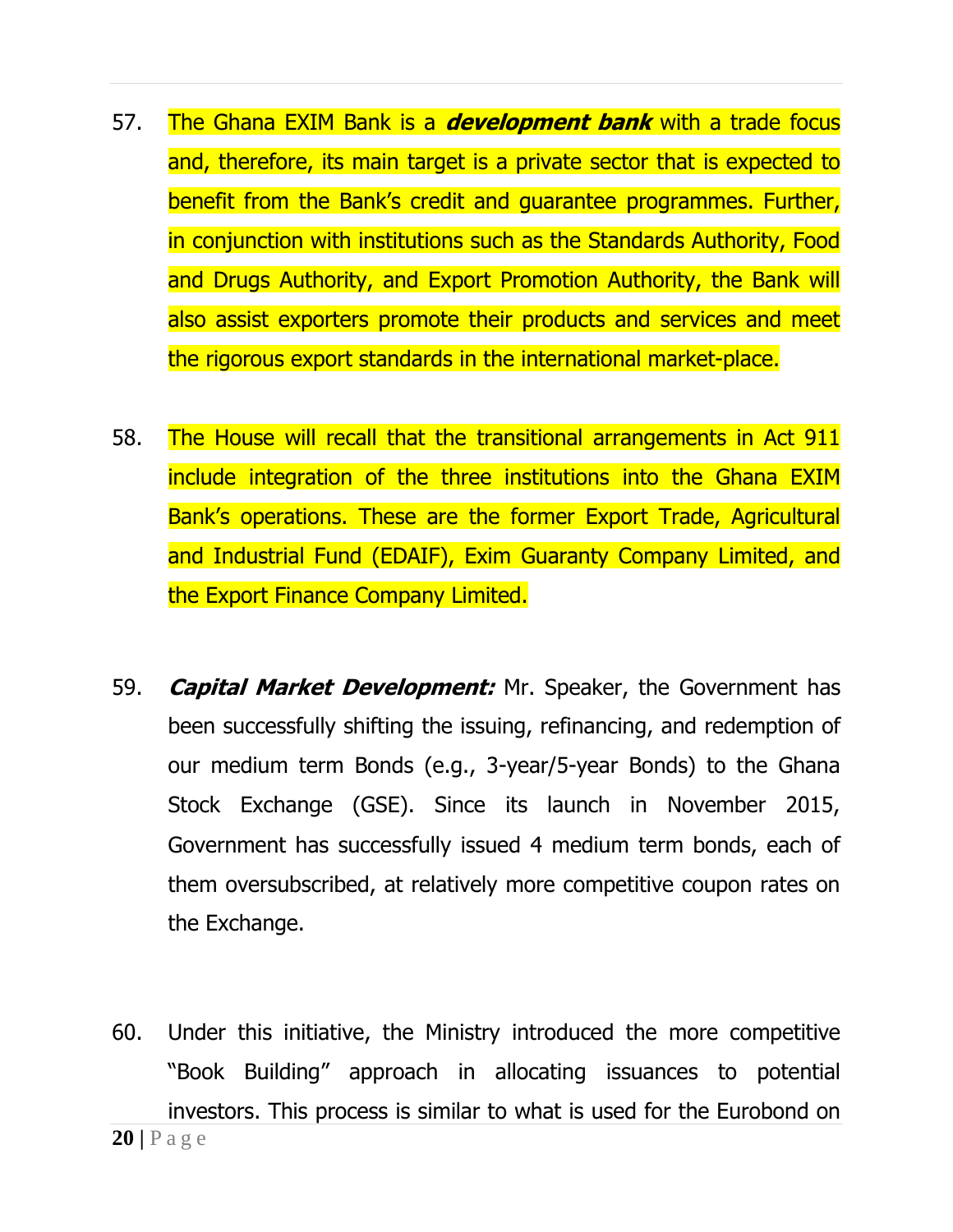the International Capital Market. The essence is to ensure a more active engagement between Government and its Book Runners or Advisers as well as large institutional investors such as pension funds, insurance companies, and mutual funds.

- 61. The advanced and middle-income countries rely on these fund managers to raise long-term funds for the capital budgets and many infrastructure projects. Indeed, we are assessing the use of the GSE to issue Corporate Bonds to support the ongoing energy-sector SOE debt restructuring program.
- 62. **Ghana Fixed Income Market (GFIM):** Additionally, as part of measures to enhance secondary-trading of all fixed income securities, Government assisted in the establishment of the Ghana Fixed Income Market (GFIM). The goal is to ensure greater efficiency, better and competitive pricing, increased liquidity, and greater transparency in the securities market. We envisage that GFIM will be ideal for supporting the Government's "buy-back" program for public debt instruments. The GFIM is currently operational and its Governing Committee is exercising its oversight responsibility for the secondary trading of fixed income securities.
- 63. **Ghana Deposit Protection Scheme:** The Ghana Deposit Protection Act seeks to establish a Deposit Protection Scheme to protect small depositors from losses incurred from the occurrence of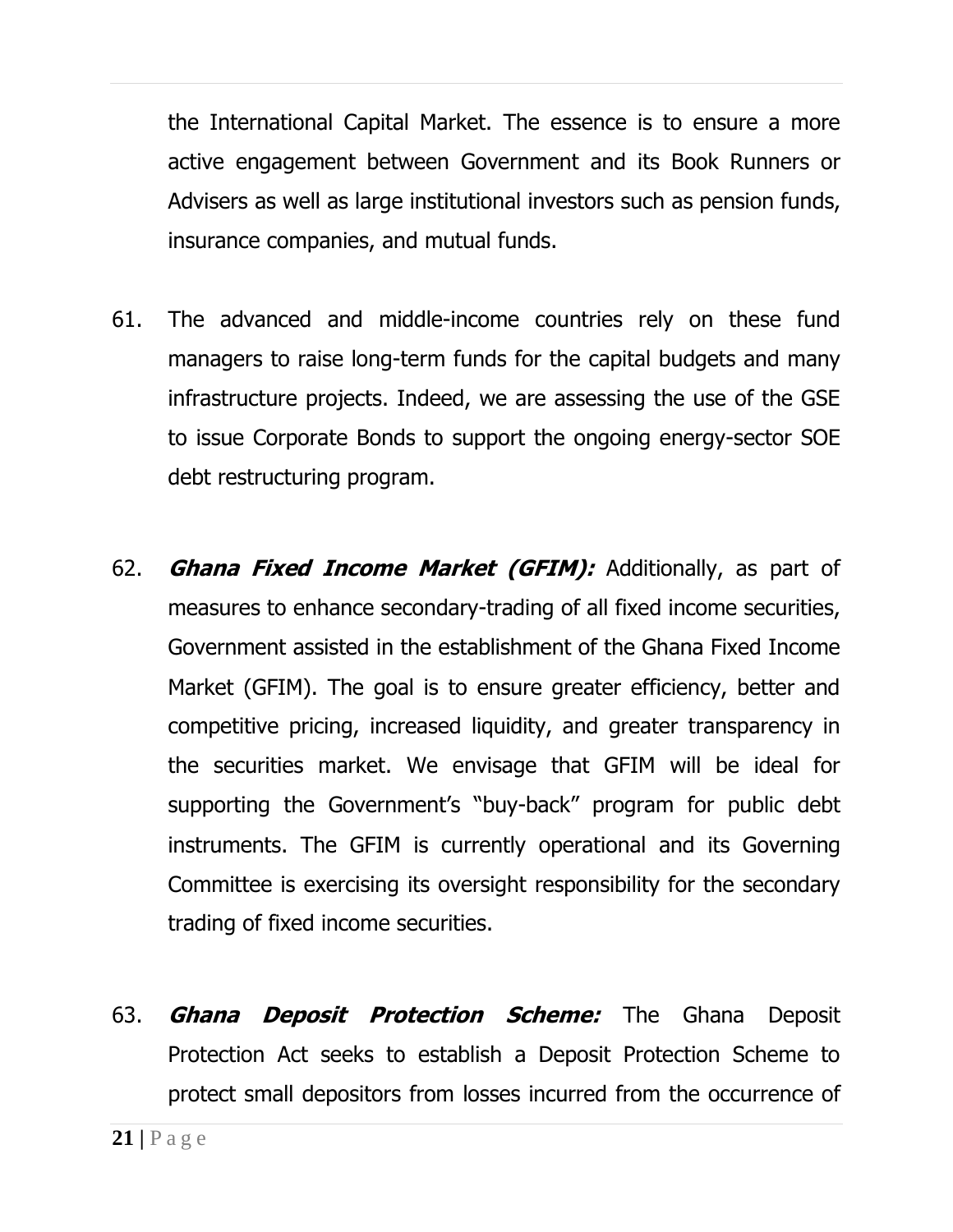currently uninsured events. It will definitely result in the development of a sound and stable financial system in Ghana by boosting investor confidence. Mr. Speaker, we are grateful to the House for passing this Bill last month (June 2016) to enable Bank of Ghana establish a Deposit Protection Fund and Deposit Protection Corporation to manage the Scheme for the country.

- 64. **Non-Bank Financial Institutions Program**: Mr. Speaker in recent times, non-bank financial institutions and, in particular, Micro-Finance institutions have come under intense public scrutiny. Often, they operate schemes that erode the deposit base of micro-finance, rural and community banks, by offering customers very high and unsustainable interests rates on deposits. The practice adversely affects Government's financial inclusion programs and soundness of the financial system.
- 65. Measures are being taken to clamp down on the activities of unauthorized financial institutions, as well as those that have failed to follow licensing requirements. Besides the Bill in Parliament to regulate the practice, Government plans to set up an Apex Institution ensure better supervision of the operations in the non-bank financial institutions sector—including programs for large non-bank institutions.
- **22 |** P a g e 66. **Unclaimed Assets Scheme:** The Unclaimed Asset Scheme Program to be launched soon is a program for managing assets or funds that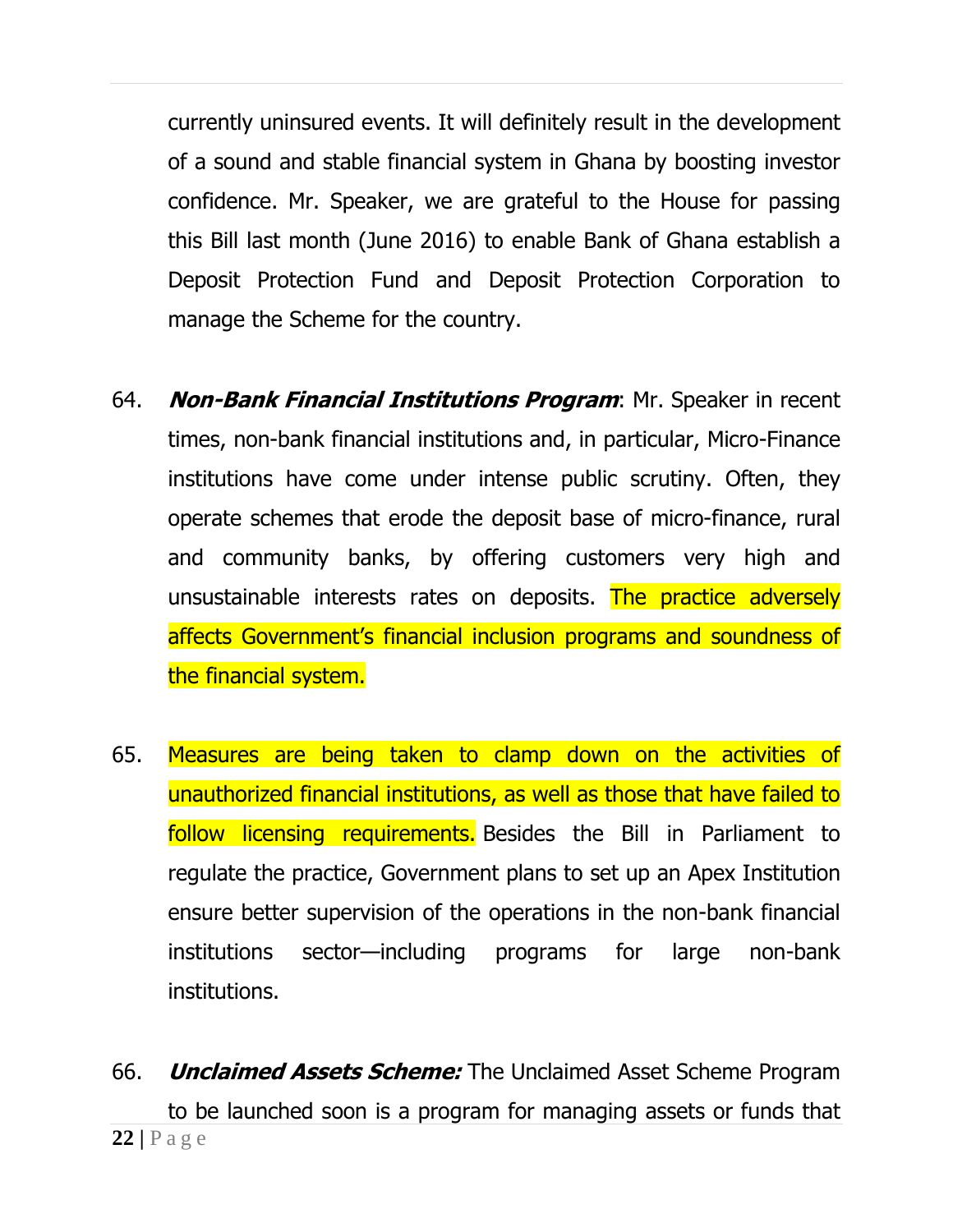are presumed to be "abandoned" or "stranded" and remain "unclaimed" by their owners. The unclaimed funds include balances on lost or dormant accounts with banks and other deposit-taking institutions; dividends; bond interest and redemption proceeds; insurance premium; pension entitlements etc.

- 67. Under the program, these funds will be transferred into an independent fund and managed effectively till they are "united" with their rightful owners. As practiced in many advanced and middleincome countries, the Unclaimed Assets Law will establish an Authority which will proactively take measures to manage these assets and proactively locate beneficiaries or next-of-kin for these funds.
- 68. In May 2016, Cabinet approved a Concept Note and Action Plan for the establishment of the Scheme. A Taskforce was constituted and has consulted several stakeholders, resulting in a draft Unclaimed Assets Bill. Currently the Bill is with the Attorney General's Department for final drafting. In due course, it will be submitted to Cabinet and, subsequently, laid before Parliament.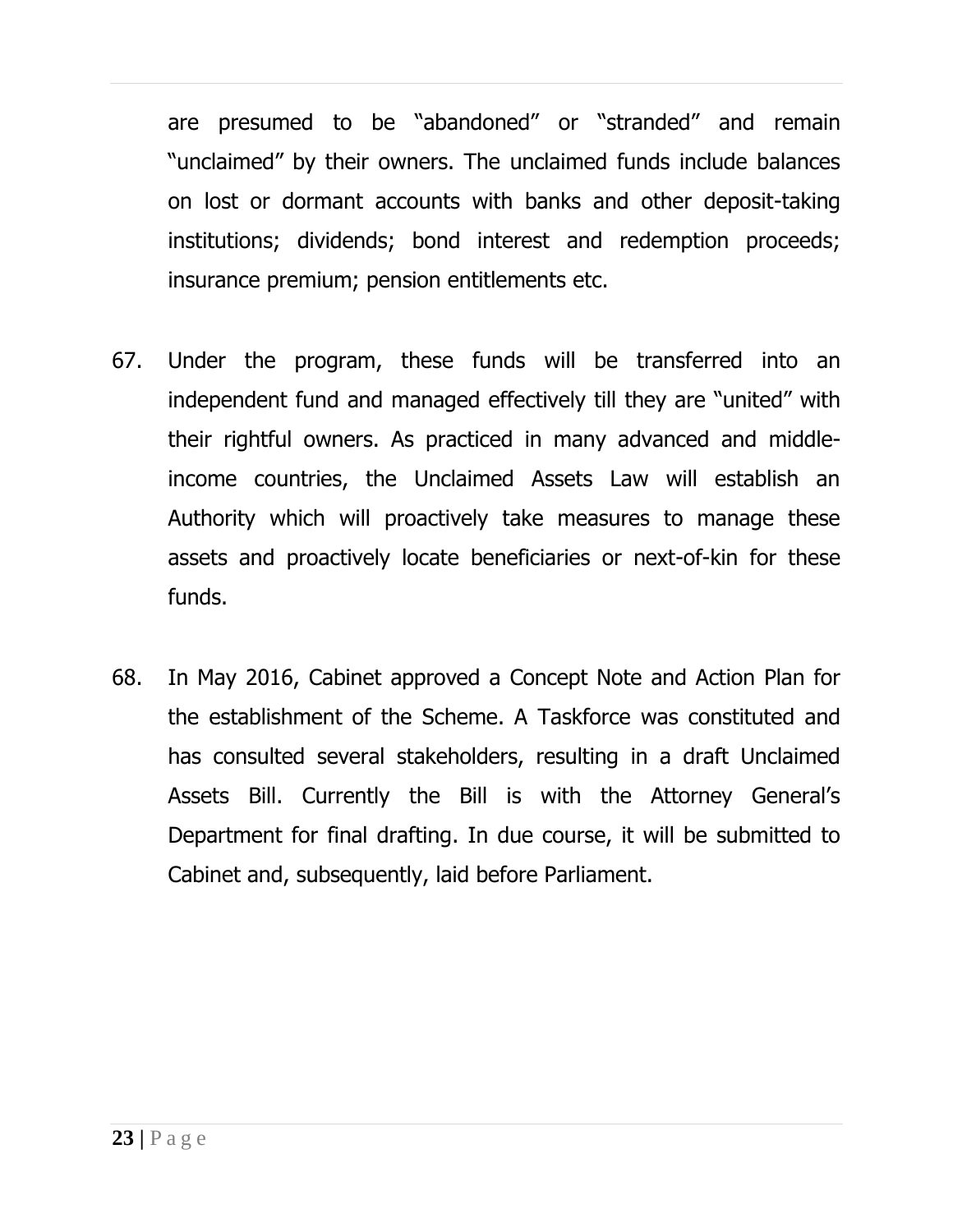#### **DEBT MANAGEMENT STRATEGIES**

- 69. Mr. Speaker, we have come to the end of the HIPC era when, as a result of the debt relief we got from bilateral and multilateral sources, we were able to borrow significant amounts for our nation's development. Moreover, our MIC status also mean that we will gradually lose the benefit of grants and concessional borrowing and move to what are variously called "hybrid", "harder" or "market" terms in borrowing for our development.
- 70. As noted, we have been changing course successful under a Debt Management Policy that enables us borrow modest amounts; improve on recoveries (especially from commercial projects); slow down and reverse the rate of growth of our borrowing and debt stock; and yet invest in unprecedented infrastructure projects. The status of some of these new debt management strategies are as follows:
- 71. **On-lending and Escrow Arrangement:** Mr. Speaker, the policy of on-lending and escrow initiatives is to ensure that State-Owned Enterprises (SOEs) and entities (including MDA/MMDAs) that engage in commercial projects should use the proceeds from these projects pay for borrowed or guaranteed loans that will be "on-lent" to them.
- **24 |** P a g e 72. The purpose is to forestall the situation where these loans or guarantees increase the public debt and Government has to use taxpayer funds accruing to the budget to service these SOE and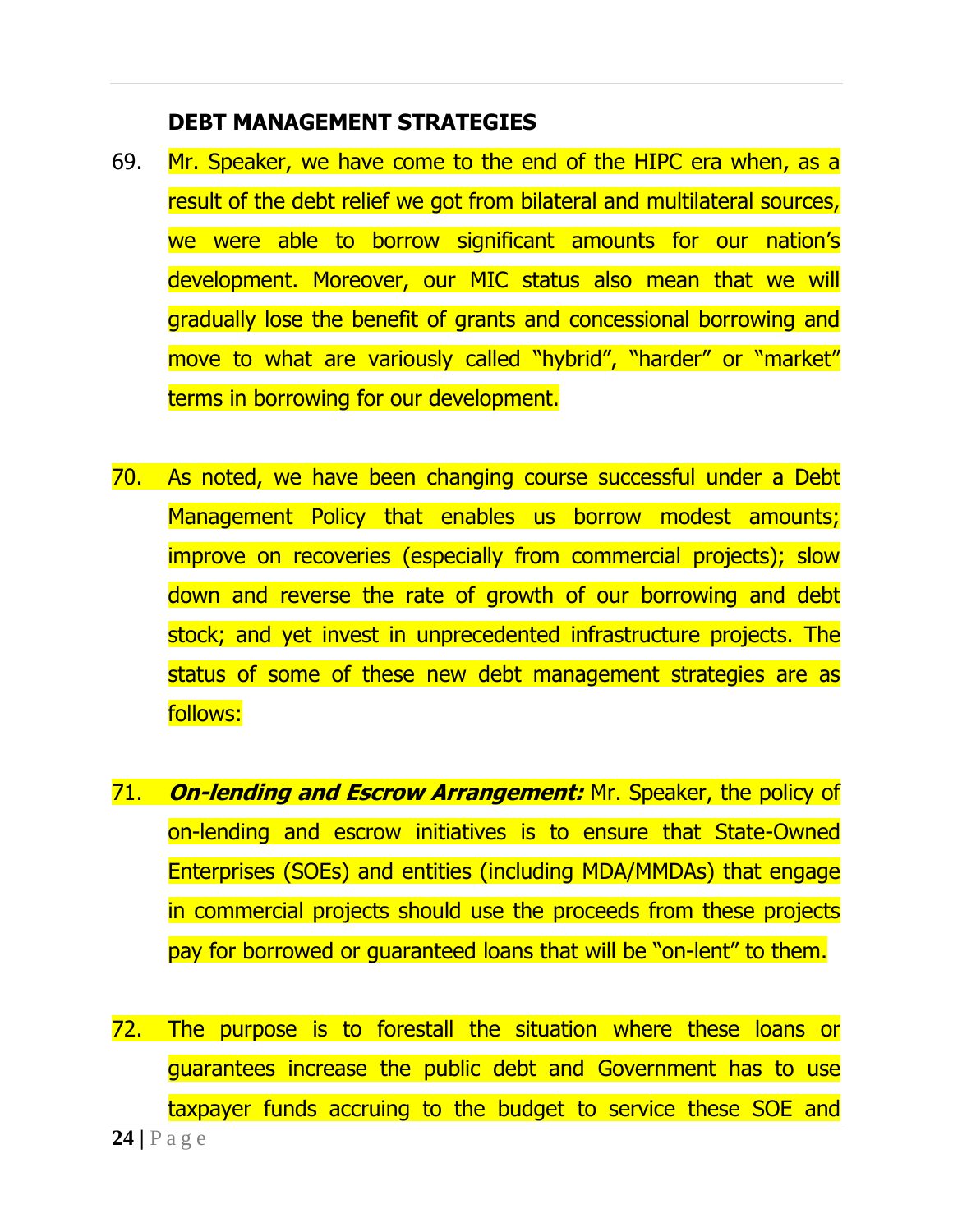project debt. Through continuous engagement with SOEs, Government has signed 28 on-lent agreements with SOEs and other entities to recover the full or partial amount of the loans borrowed on their behalf.

- 73. **Sovereign Guarantees and Partial Risk Guarantee:** Mr. Speaker, as part of efforts to ensure that SOEs, Joint Ventures and other Special Purpose Vehicles (SPVs) continue to borrow on the strength of their own balance sheet, Government is moving away from issued "unfettered" sovereign guarantees to a project-backed financing and guarantee approach.
- 74. We are also "de-risking" or minimizing the fiscal risk to Government by using the Put-and-Call Option Agreements (PCOAs) to replace the call for Government Consent and Security Agreement (GCSA). Finally, Government is scrutinizing the terms and conditions in Power Purchase Agreements (PPAs) to achieve the same goal.
- 75. **Interest Rate and Commodity Price Hedges:** Mr. Speaker, to mitigate any potential risks arising from fluctuations in the LIBOR and other floating rates on our debt books, Government is taking measures to hedge interest rate through swap arrangements to allow for predictability of debt service. The Ministry is currently reviewing proposals from international hedging counterparties. This policy move will complement the existing commodity price hedge programme.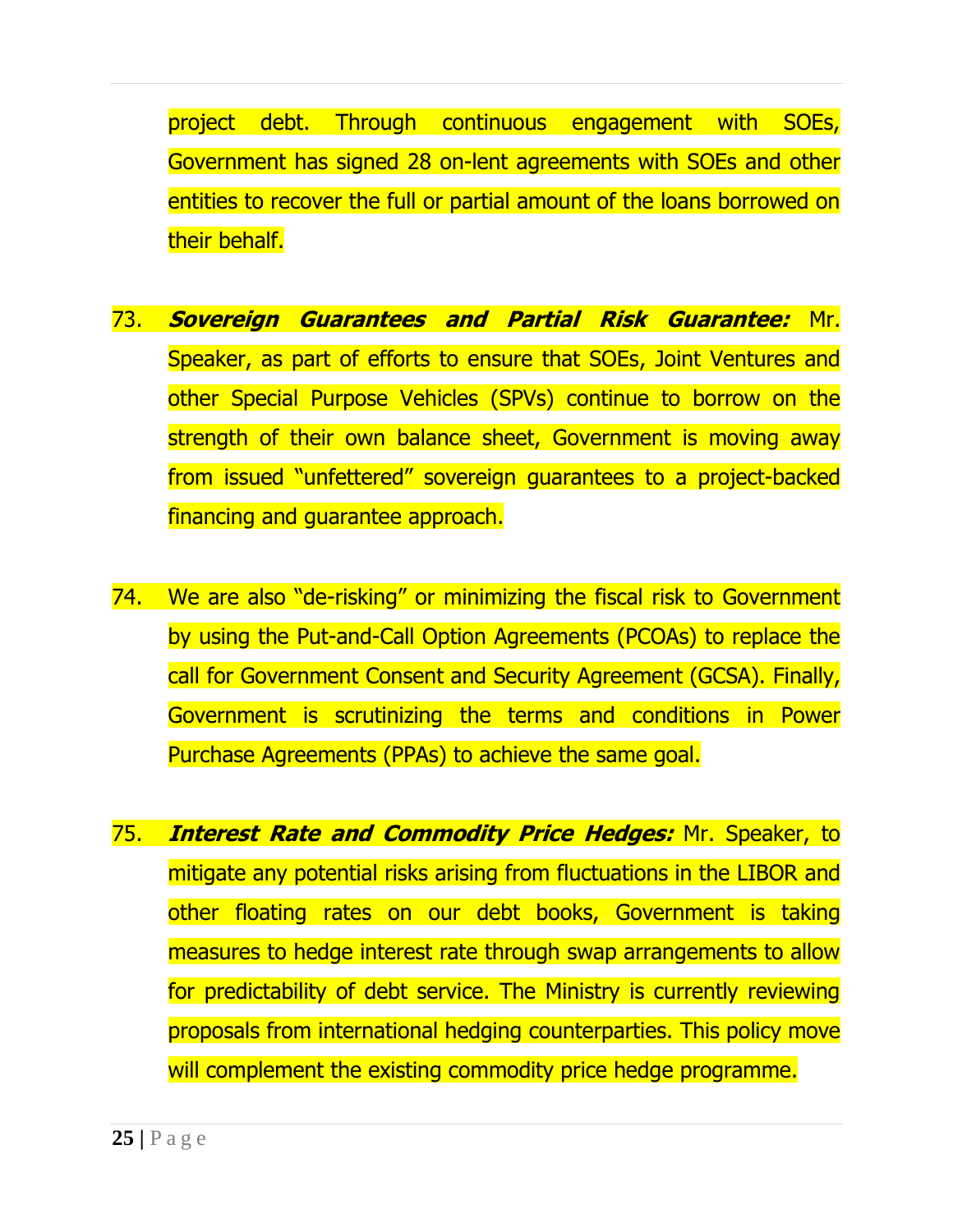- 76. **Sinking Fund and "Buy-Back" Policy:** Mr. Speaker, we recall that the House approved the setting up of a Sinking Fund in 2015, from funds above the cap on the PRMA's Stabilization Fund. The purpose of the Fund is to periodically redeem our external and domestic debt, especially current bullet loans. As at April 2016, an amount of about US\$100.0 million had accumulated in the Sinking Fund.
- 77. Under our Eurobond "buy-back" program (repurchase of outstanding bonds under favourable market conditions), Government has used a portion of the Sinking Fund proceeds to redeem US\$30.0 million of the Sovereign Bond issued in 2007, incrementally from the markets. We are left with about US\$500.0 million to redeem by October 2017 and we propose the following:
	- Raise funds from Capital markets, if favourable, and use part redeem the Bond, as stated in the 2016 Budget;
	- dedicate the balance of the Sinking Fund, as buffer, in a Program to redeem the Bond, if markets are not favourable;
	- further, boost the buffer by using part of the US\$233.5 million of the remaining balance of the 2015 Bond proceeds (which is wholly dedicated for refinancing our debt); and
	- increasing the buffer even more by reviewing the cap on the Stabilization Fund to US\$100.0 million to enhance the flows into the Sinking Fund.
- 78. In line with proposals approved by this House, the excess amount over the Cap will be transferred into the Sinking Fund and Contingency Fund, with a portion remaining to increase Stabilization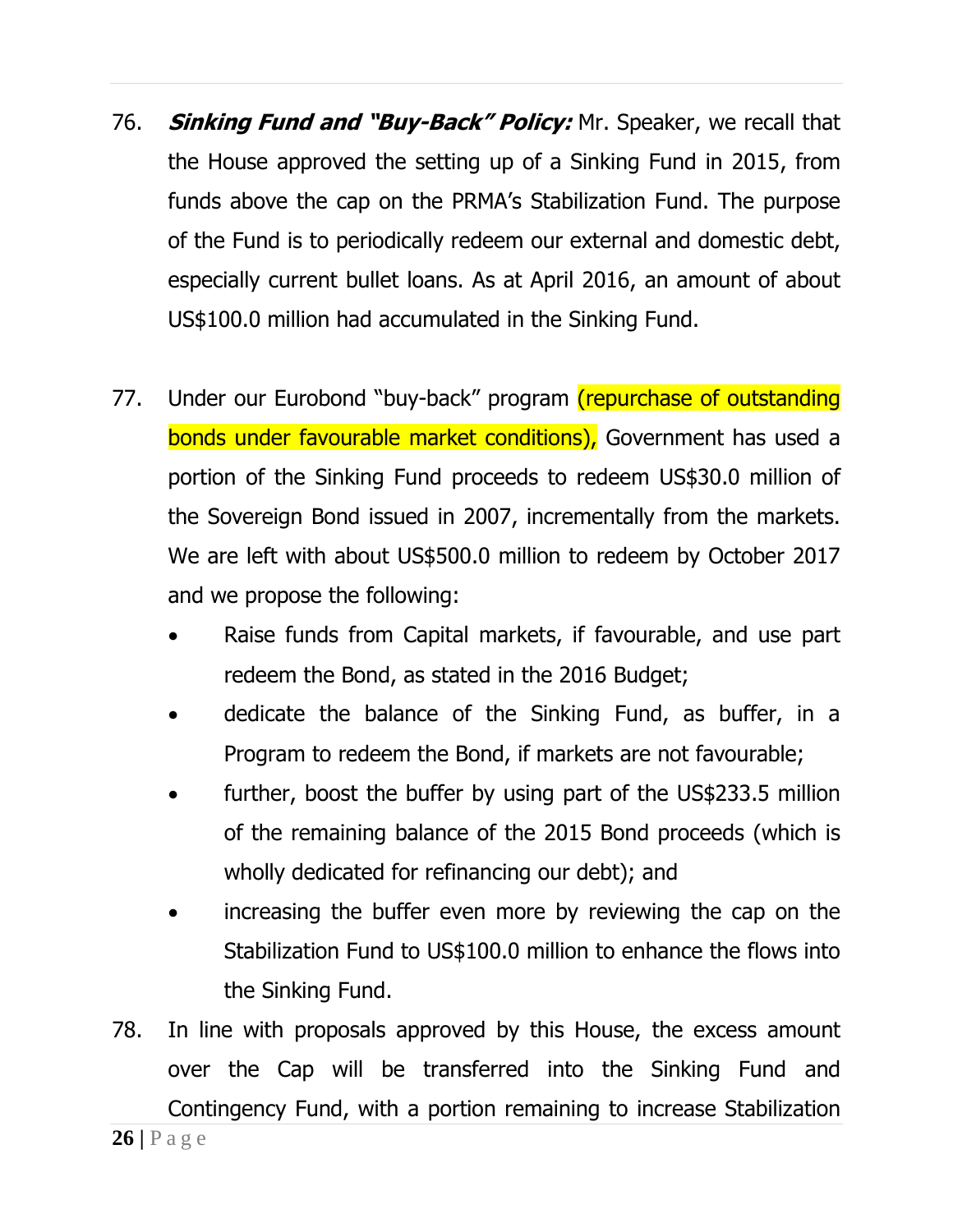Fund. Our short-term target is the 2017 Bond but the medium term focus is to use the Sinking Fund to manage all our domestic and external Bonds and not to wait for them to mature before we seek to refinance them.

- 79. Sovereign Bond Advisers' Mandate: Given the risk posed by a likely unsuccessful roll-over or buy-back of the 2007 Bond—and further by follow up events in 2017 (Budget presentation), after the elections the Ministry of Finance has recommended the extension of the 2016 Bond issuance advisers to 2017. This will make our engagement with markets continuous to the end of 2017 and assure investors of our commitment to the markets, despite political events in the country.
- 80. On the domestic debt instruments front, as at end-June 2016, an amount of US\$257.26 million (GH¢986.1 million) of the 2015 Eurobond was used to pay down (repurchase) our short term domestic debt instruments. This is part of the plan to restructure domestic debt, by extending the maturity profile to allow for a more realistic buy-back and "bullet" debt reduction program. Already, the plan has seen yields on short term domestic debt instruments declining since October 2015.
- 81. Mr. Speaker, the lesson for the nation is obvious: we must give full support to the Government's Sinking Fund, "Buy-Back", Debt Service Reserve, and Amortization (**principal plus interest**) policies to avoid the situation where we face significant "roll-over" risks in the future.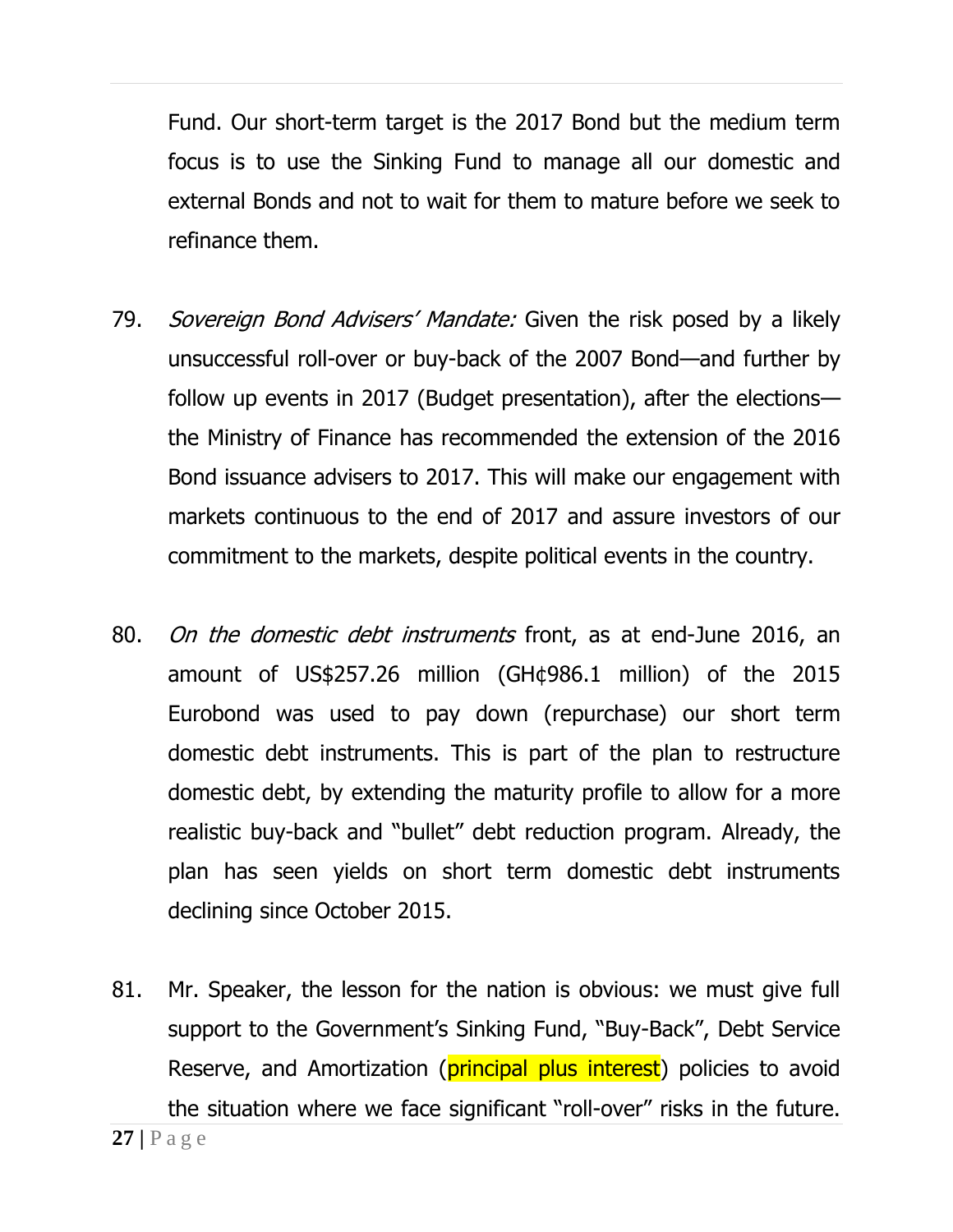This is a heathier way of financing development over a sustainably long time on the capital markets—which is the practice in Middle-Income and Advanced countries. Accordingly, the FAA's Sinking Fund provisions are being enhanced in the proposed PFM Bill that is currently before this House.

- 82. **Refinancing of Energy Sector SOE Debt:** Mr. Speaker, Government achieved another debt restructuring goal by assisting VRA and TOR management to engage major commercial banks to improve the terms for part of the debt on the Authority's Balance Sheet. It also involved the first use of the Energy Sector Levy Act 2015 (Act 899) passed by this House to make the energy and banking sectors more stable—and, further, as we move more confidently into the gas era (especially under the OCTP Agreement).
- 83. The plan involved the restructuring and repayment of about  $GH \& 2.2$  $b$ illion over  $3$ -to-5 years, with an upfront payment of GH $\phi$ 250 million from the levies. Other features of the deal include the following:
	- reduction of interest rate on the domestic component of the VRA debt from average 30 percent to 22 percent (below the current MP and TB rates);
	- reduction of the interest rate on the foreign component from average 11 percent to 8.5 percent;
	- ring-fencing the legacy debt and repayment flows from two (2) Escrow Accounts—Energy Sector Levy Act 2015 (Act 899); and Debt Service Reserve (DSR)—into a Debt Service (DS) account;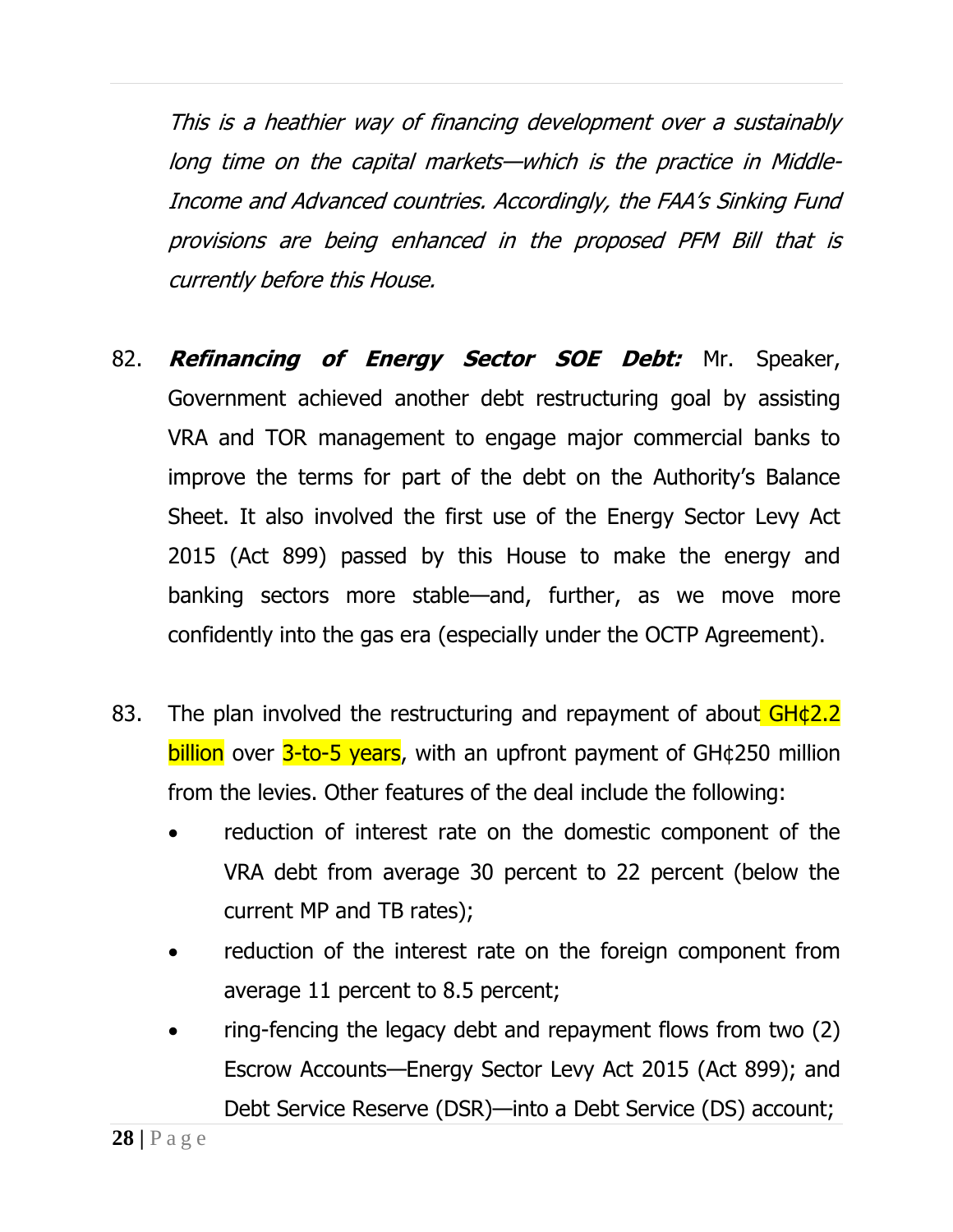- flows of all or part of VRA's receivables (currently used to service the restructured debt) into the DS account to boost the repayment of principal and interest;
- placing a limit on new loans and credits by VRA, without the express permission of the Ministry of Power and Finance; and
- conversion of the levies used to liquid the Authority's debt into on-lent or Equity funds on VRA's Balance Sheet.
- 84. The model will be used to restructure the remaining VRA debt, wholly or partially, as well as those of other energy-sector SOEs—including loans contracted from foreign sources. Also savings of about US\$350 million are expected, from the improved terms, over the maturity period of the new facility. Furthermore, the deal is expected to reopen the credit lines to enable VRA establish Letters of Credit (L/Cs) again to support its imports of light crude and other items—in particular, for its Thermal and other plants. Hence, this will contribute substantially to the ongoing resolution of nation's power problems.

#### **REVENUE MOBILIZATION AND ADMINISTRATION**

85. Mr. Speaker, we have made significant progress in revenue mobilization and administration. At the same time the tax effort continues to be constrained by a number of factors including the high tax exemptions regime, collection leakages, low compliance, inadequate taxpayer information, and weak linkages among public agencies. Mr. Speaker, in our effort to address these challenges,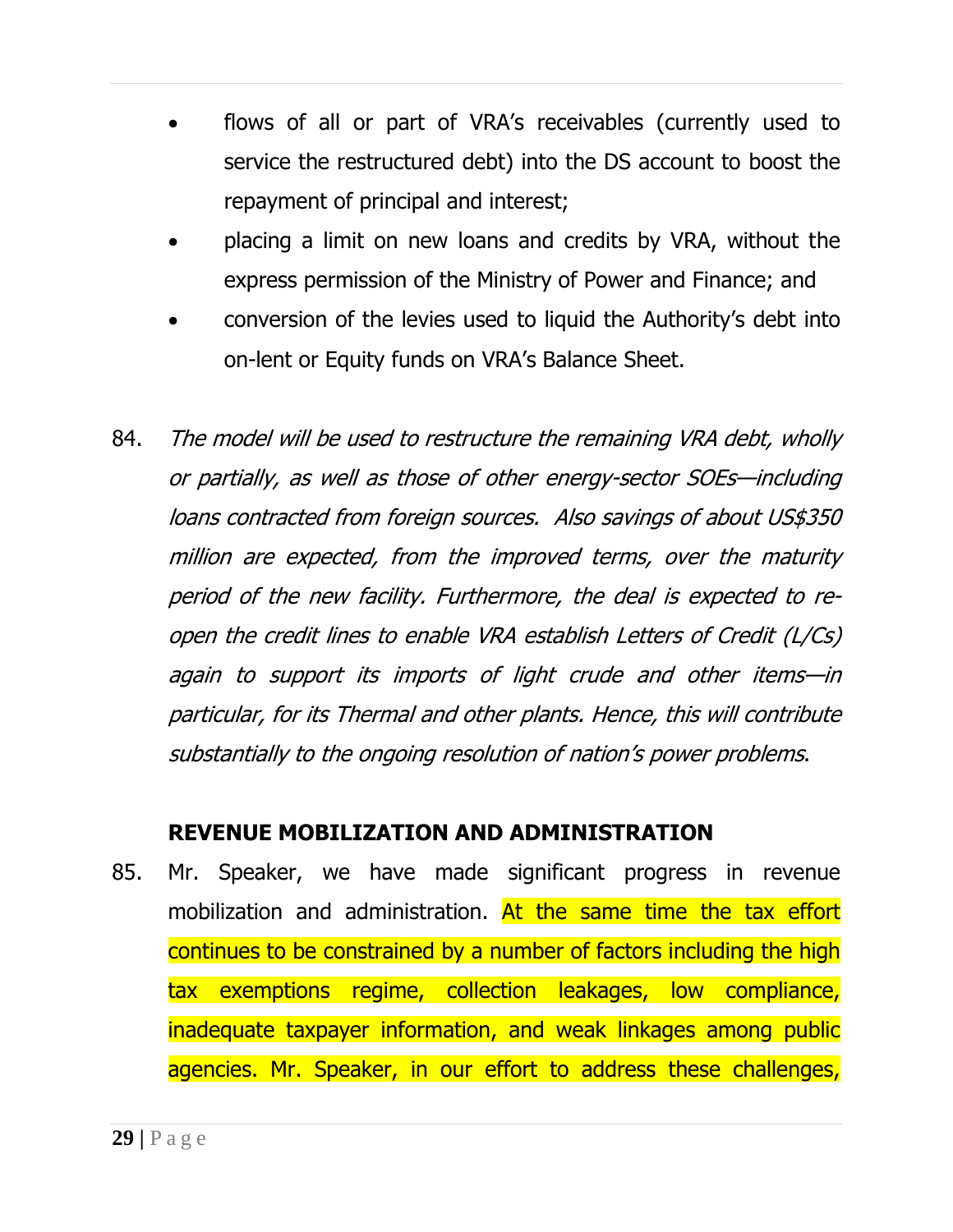Government introduced a number of tax policy initiatives that include the following:

- 86. **Review of Tax Laws**: Mr. Speaker, the following tax laws have been significantly improved, rationalized and harmonized: a) Value Added Tax Act 2013 (Act 870); b) Customs Act 2015 (Act 891); Excise Duty Act 2014 (Act 878); Excise Tax Stamp Act 2013 (Act 873); and Income Tax Act 2015 (Act 896). We are grateful to the House for the success of these enactments—of laws that were too old for effective tax administration and compliance. Indeed, the Regulations for the Value Added Tax Act, the Excise Duty Act and the Income Tax Act have been laid in this House, while the Customs Regulations will be laid soon.
- 87. **Revenue Administration Bill**: Mr. Speaker, the administrative provisions that existed separately in each of the old tax laws have also been harmonized into a single Revenue Administration Bill. This forms part of the efforts at integration, notably between the previous VAT and Internal Revenue Services, as well as improve tax administration and compliance. We are grateful to this August House for passing the Bill which is being prepared for Presidential Assent.
- 88. **National Single Window (NSW):** Mr. Speaker, the National Single Window Project was introduced in September 2015 to (a) reduce the time and cost of Customs clearance and, in general, that of doing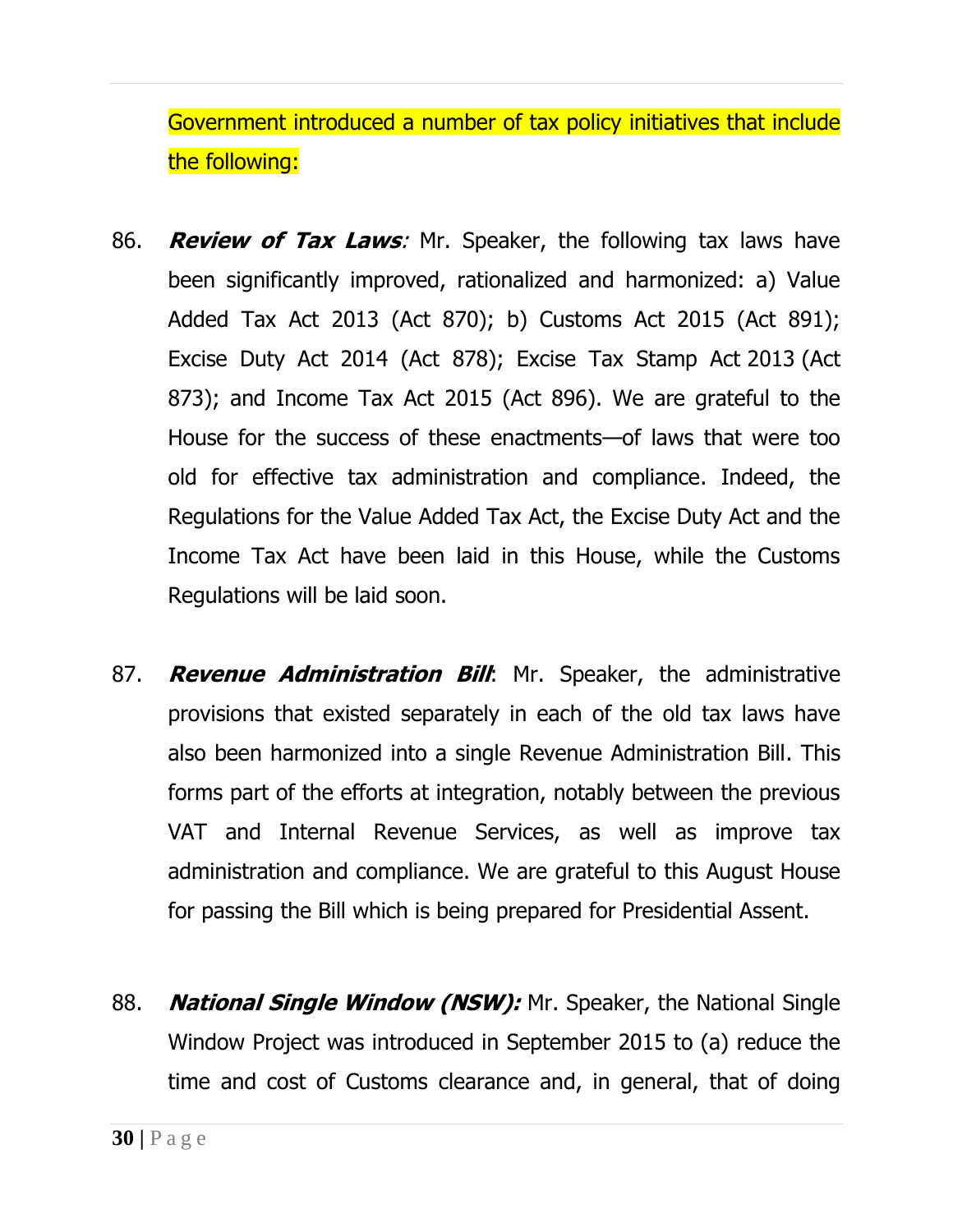business in the country; (b) put all customs operations notably classification, valuation and inspection under the GRA; and (c) improve Government revenues through the harmonization and simplification of international trade processes and procedures.

- 89. Mr. Speaker, the success of the first phase has greatly facilitated information flow by simplifying and integrating processes among different agencies. Importers who submit compliant information receive their Customs Classification Verification Reports within 48 hours and in some cases within 2 ho, compared to average two weeks in the past.
- 90. The second phase comprises need and gap analysis as well as development of blue print for the implementation of the Ghana National Single Window (GNSW). It was launched in December 2015 and has also been completed. The third phase involves the roll out of the blue print and will focus on the integration and interfacing of all services related to customs clearance. A GNSW Strategic Plan has also been launched to guide implementation and is expected to reduce the cost of doing business in the economy.
- 91. **Common External Tariff**: As part of measures to promote free trade and ensure greater economic integration within the ECOWAS region, the CET Law was passed by this august House in December last year and became effective in February 2016. Hence Ghana joins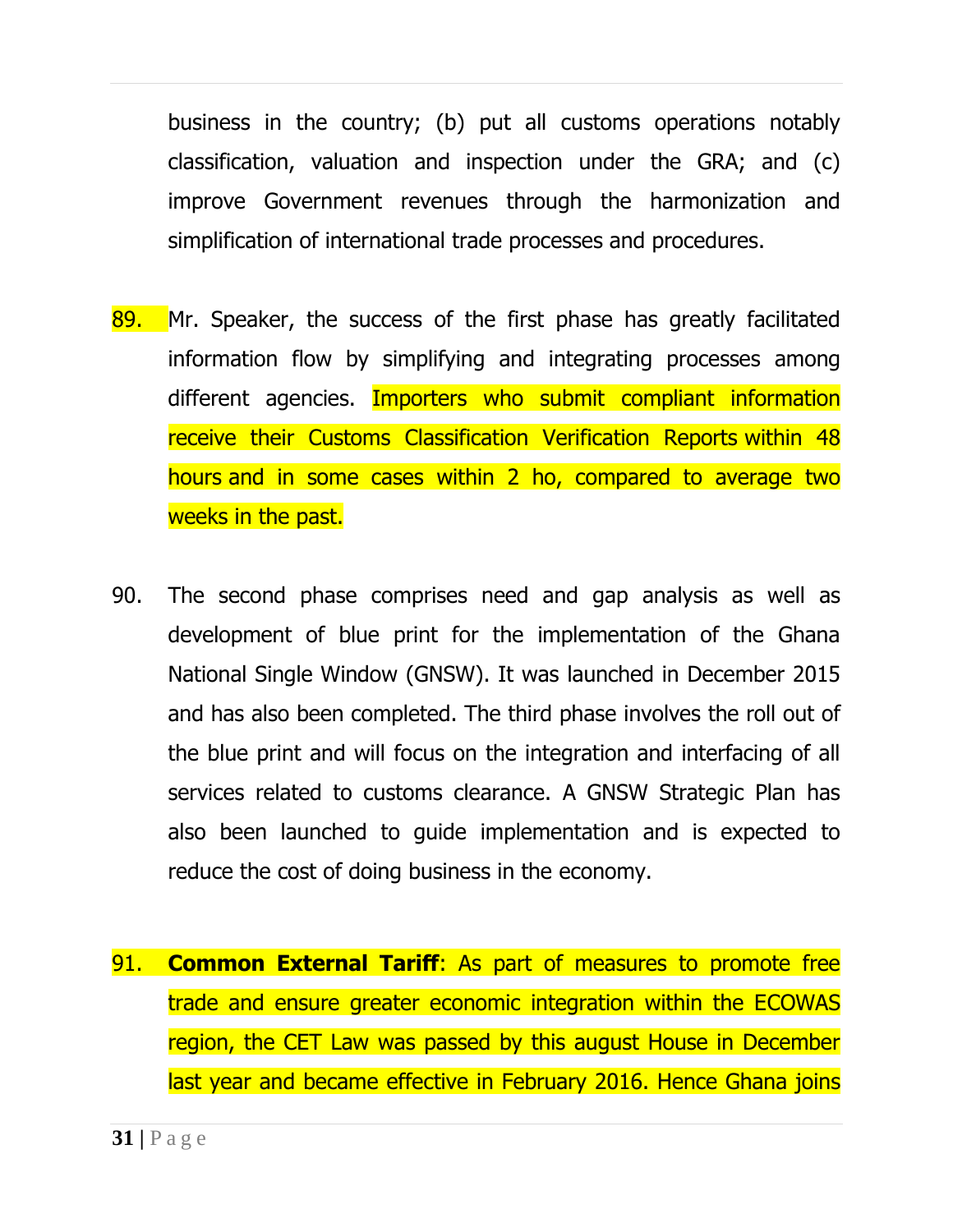eight (8) ECOWAS countries in implementing the CET. The expectation is that CET will help address problems with cross-border smuggling, combat dumping, and bring economic benefits to the subregion. The Ministry and GRA management continue to monitor implementation of the CET to ensure sensitive sectors are not disadvantaged.

#### **Review of Tax Exemptions**

92. Mr. Speaker, despite the important role of tax incentives in creating an enabling investment climate, the existing system, which average around 2 percent of GDP, is fraught with abuses and denies Government of revenues. Measures being implemented to reduce the adverse impact of exemptions include: (a) limiting the use of 'permits' to clear goods from our ports; (b) improving coordination between MoF and GIPC, which involve further review of laws; (c) Reviewing the free zones regime following recent amendments; (d) revalidating existing exemption documents; and (f) improving VAT Refund and warehousing processes, including use of electronic processes.

## **EXPENDITURE MANAGEMENT**

93. Mr. Speaker, in addition to the focus on domestic resource mobilization, Government has started implementing several public expenditure initiatives and reforms to address significant and unsustainable budget overruns. They are related to the Single Spine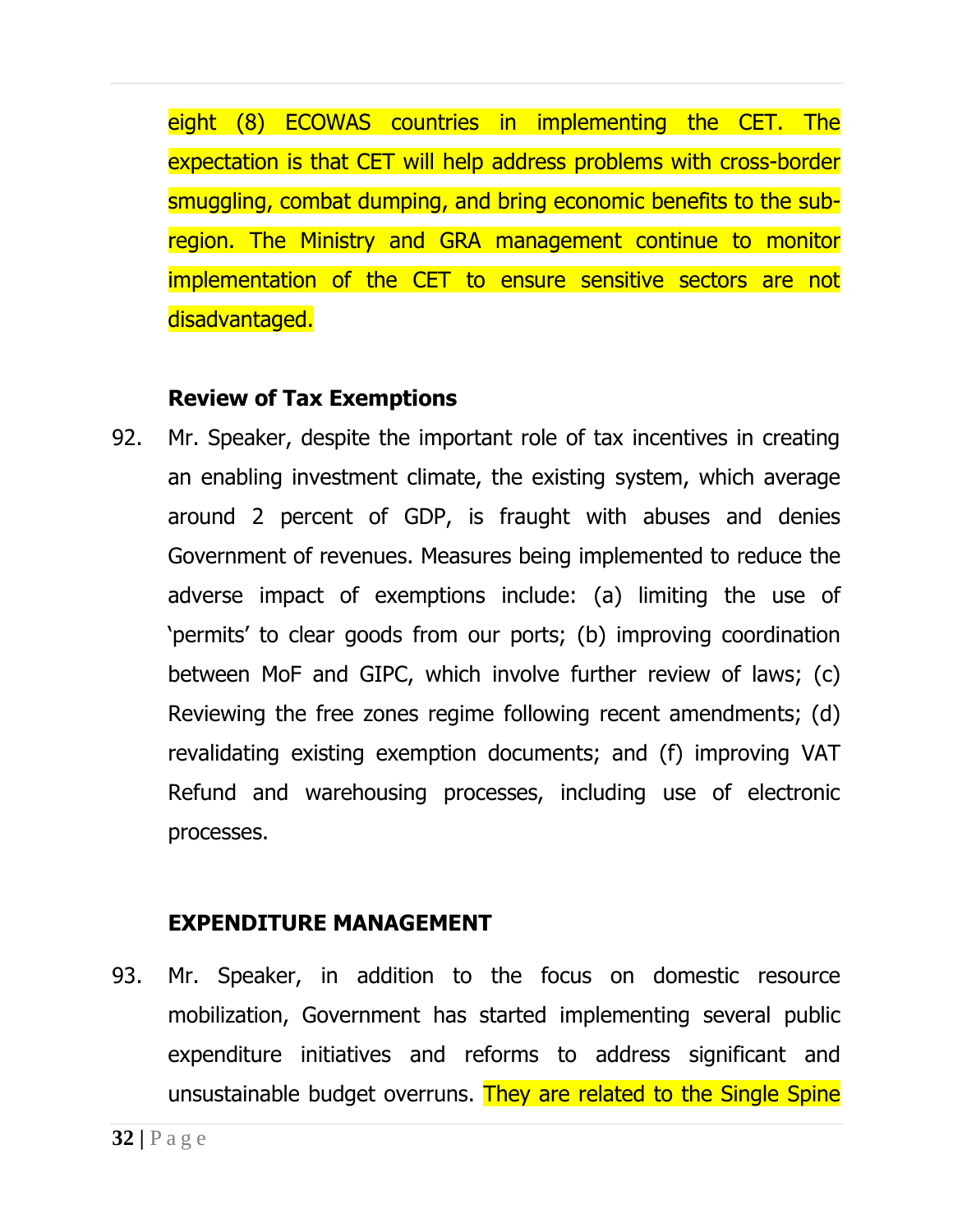Pay Policy (SSPP) and other anomalies in payroll; non-wage arrears; interest payments; and subsidies on petroleum products and utilities. The other Public Financial Management (PFM) or Ghana Integrated Financial Management Information System (GIFMIS) reforms include the launch of an electronic Human Resource Management Information System (HRMIS) and streamlining of the government's financial accounting and budget processes.

- 94. **GIFMIS (Budget and Accounting Reforms):** Government launched its ambitious PFM reforms to manage the budget estimates and actual expenditures more efficiently. Some key elements include:
	- adoption of a new Chart of Accounts (COA) or coding structure for all revenues, expenditures, assets and liabilities (with work starting on organizational, sector and functional codes) in line with the Government Financial Statistics (GFS);
	- implementation of electronic modules for the budget and financial accounting systems, comprising receipts, payments as well as assets and liability accounts that include accounts payable and receivables; and
	- revamp of cash management, payroll, and HRMIS systems for the agencies and institutions on the nation budget (discussed further below).
- 95. Some benefits of the GIFMIS system are that the Ministry of Finance has eliminated the use of "paper releases" in processing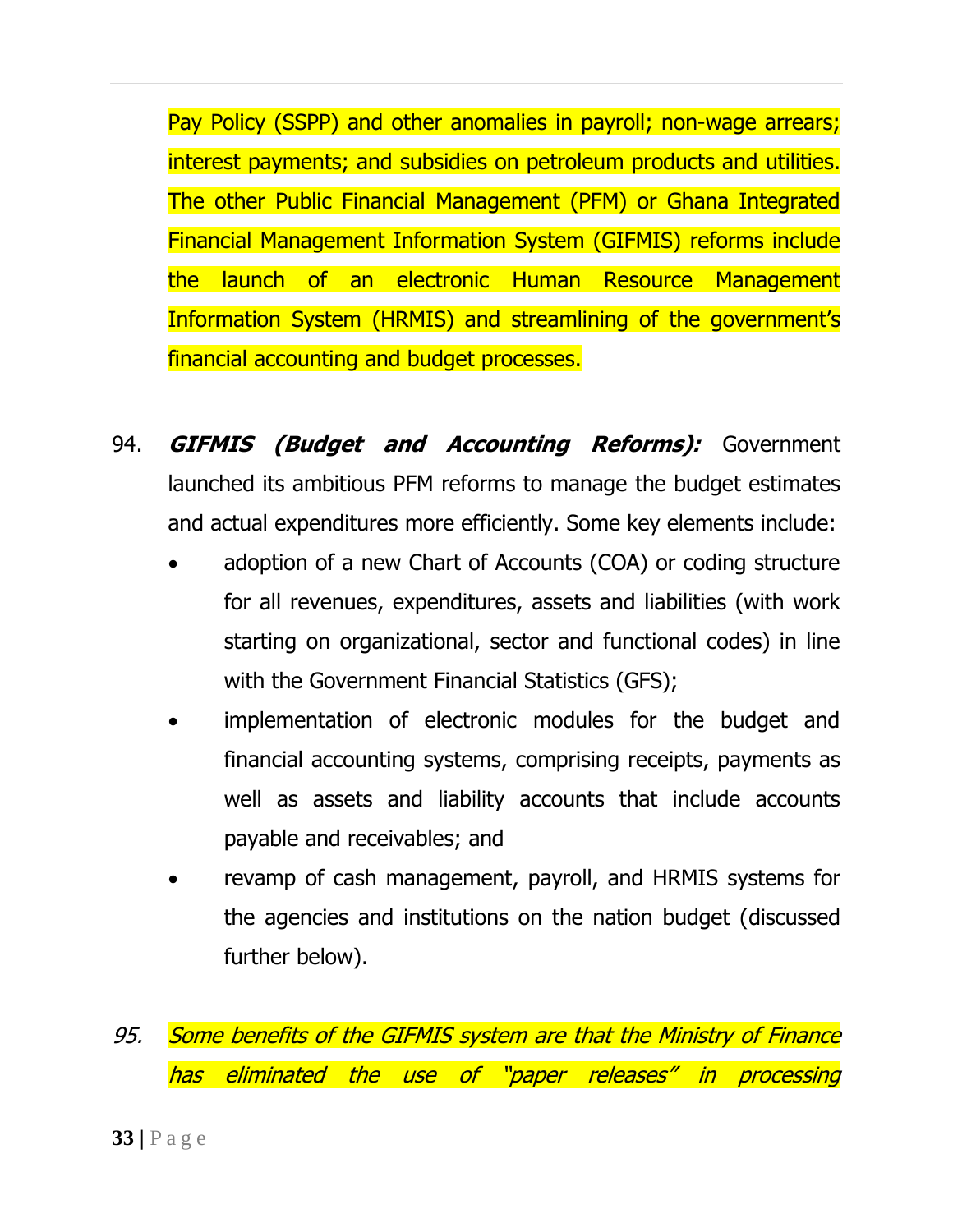expenditures; it is in the process of establishing electronic controls to prevent MDA/MMDAs from exceeding their budget allocations; and CAGD is now able to validate payroll electronically at the management unit to prevent fraud such as inserting "ghost names" for processing.

- 96. **Improvements in the Cash Management System**: Government has introduced a set of cash management plans to keep and utilize public resources more efficiently and to yield positive returns. The measures being implemented so far include.
	- **Treasury Single Account (TSA):** Mr. Speaker, the TSA commenced in 2013 and it aim to consolidate and optimize the use of public sector cash resources. The aim is to pool and manage all Government accounts in ALL banks—that constitute the Consolidated and, where relevant, other public funds—into one account. It will prevent these funds remaining dormant or idle while Government borrows (sometimes its own funds) to finance the budget. So far, about 11,500 bank accounts have been identified, out of which, 5,500 were at BoG while 6,000 were at commercial banks. Out of the number at the BoG, 3,160 were closed and 700 have been set up under the GIFMIS. Work is currently ongoing to streamline the remaining 1,640 at the BoG and those at the commercial banks.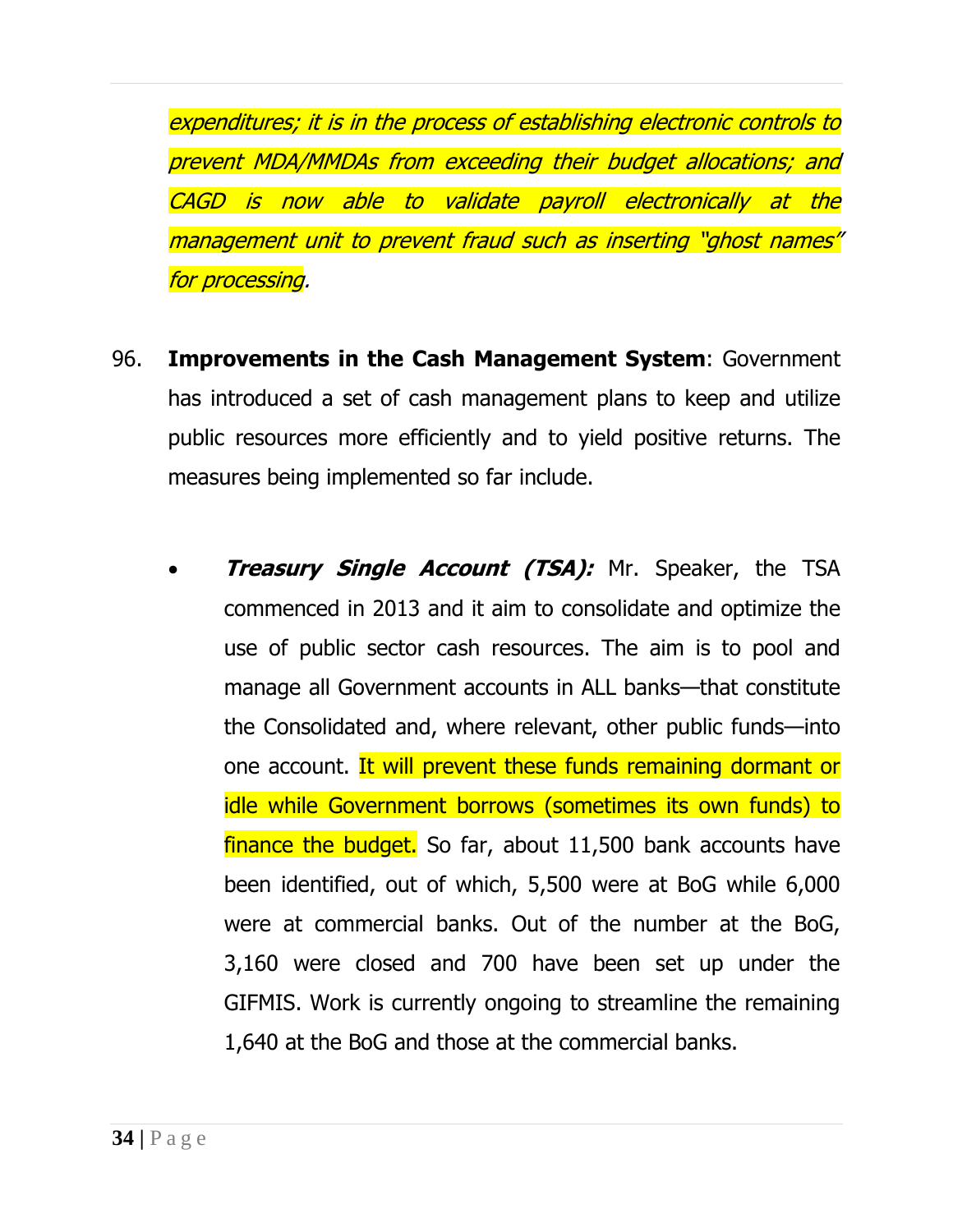- **Investment of public funds:** Mr. Speaker, another useful benefit of the pooling of public funds is that it allows the Minister of Finance to invest these funds in a manner required by the Financial Administration Act and Regulations as well as other specific laws. Since this initiative was launched, we have earned the following interest on some specific funds: Petroleum Levies ...; GIIF ... (paid into the Fund to protect its value); ....
- **B-Tracking System:** The goal of this program is to create an electronic view and transactions room to monitor the movement of Funds among and with MDAs and MMDAS. A Bank [or B] Tracking platform has been developed and, so far, a total of 7,405 Government bank accounts with commercial banks have been uploaded onto the Bank Account Tracking System.
- **e-Travel and e-Fuel Card:** Mr. Speaker, the planning to introduce an electronic travel (e-Travel) and fuel (e-Fuel) card is completed and will be deployed to MDAs/MMDAs from August 2016. The e-Travel card will make travelling more efficient through loading travel advances for official travel on debit and credit cards. This will eliminate the risk of carrying bulk cash as well as improve record keeping for imprests. The e-Fuel Card is currently being piloted with MoF and CAGD official vehicles. When fully rolled-out to all MDAs and MMDAs,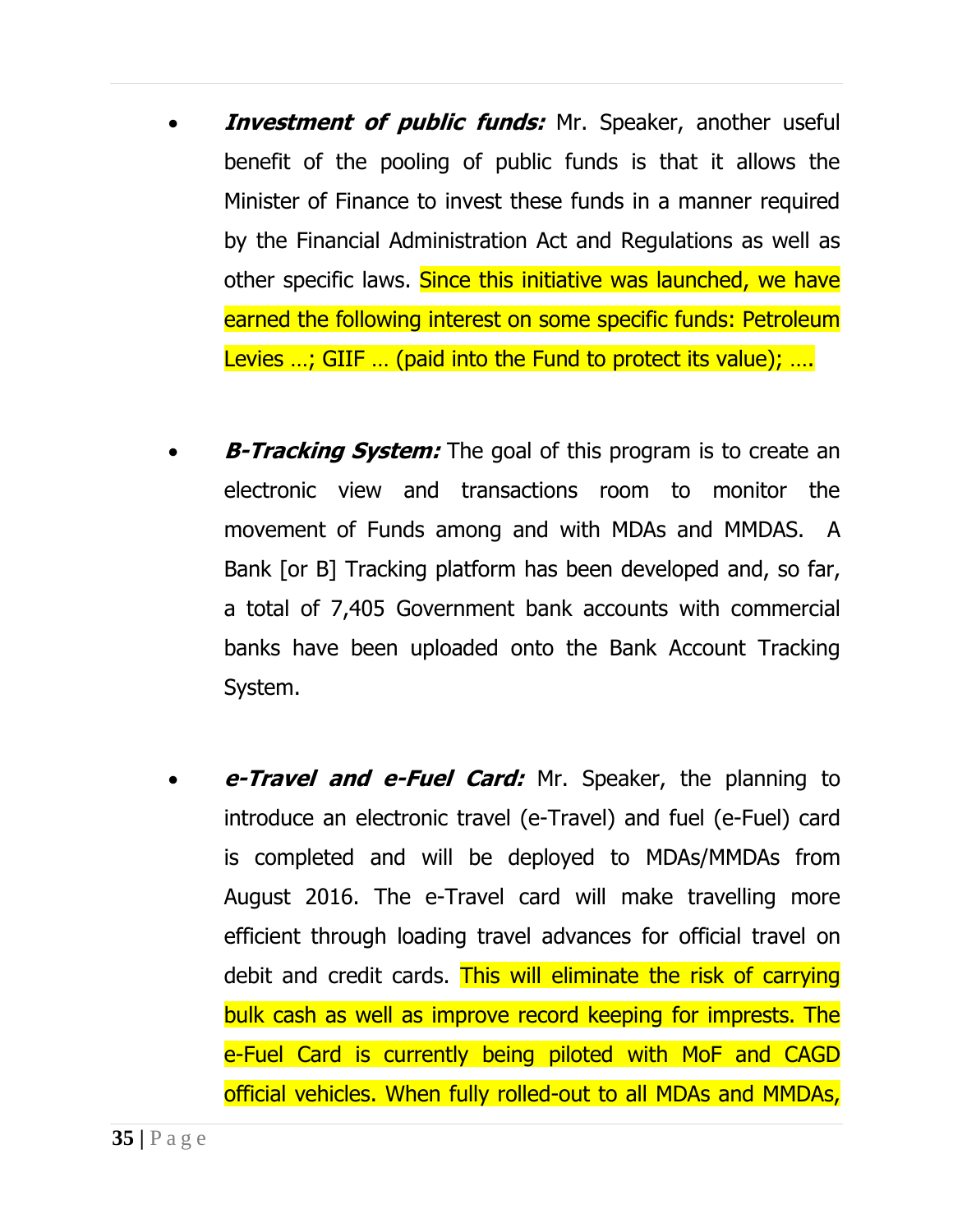it will help ensure effective administration and management of fuel allocation to Government officials.

- 97. **Improvements in Public Sector Compensation:** Mr. Speaker, we have been implementing several measures to make management of Compensation, comprising wages and salaries, allowances and pensions more efficient. This is important because the amount paid to public servants and retirees is the largest of our budget expenditures. The measures include the following:
	- **Completion of SSPP migration:** We have completed the migration of public institutions on the budget onto the Single Spine Pay Policy. It also constituted one major source of budget overruns and imbalance. We have paid GH¢ ... in budget overruns and arrears; and we are gradually bringing the salaryto-tax revenues as well as salaries-to-GDP to manageable proportions: from 53.3 percent in 2012 to 40.2 percent and, from 8.9 in 2012 to 7.0 percent, respectively. The lesson is to make such pilots work in future and avoid the fiscal risk that confronted the nation from 2008 to 2015.
	- **Payroll Upgrade and ESPV:** The incidence of 'ghost' workers had characterized payroll management resulting in the loss of millions of Cedis to the economy. To deal with this challenge, an Electronic Salary Payment Voucher (ESPV) was deployed in all the 10 Regions of Ghana. Between June 2014 and May 2016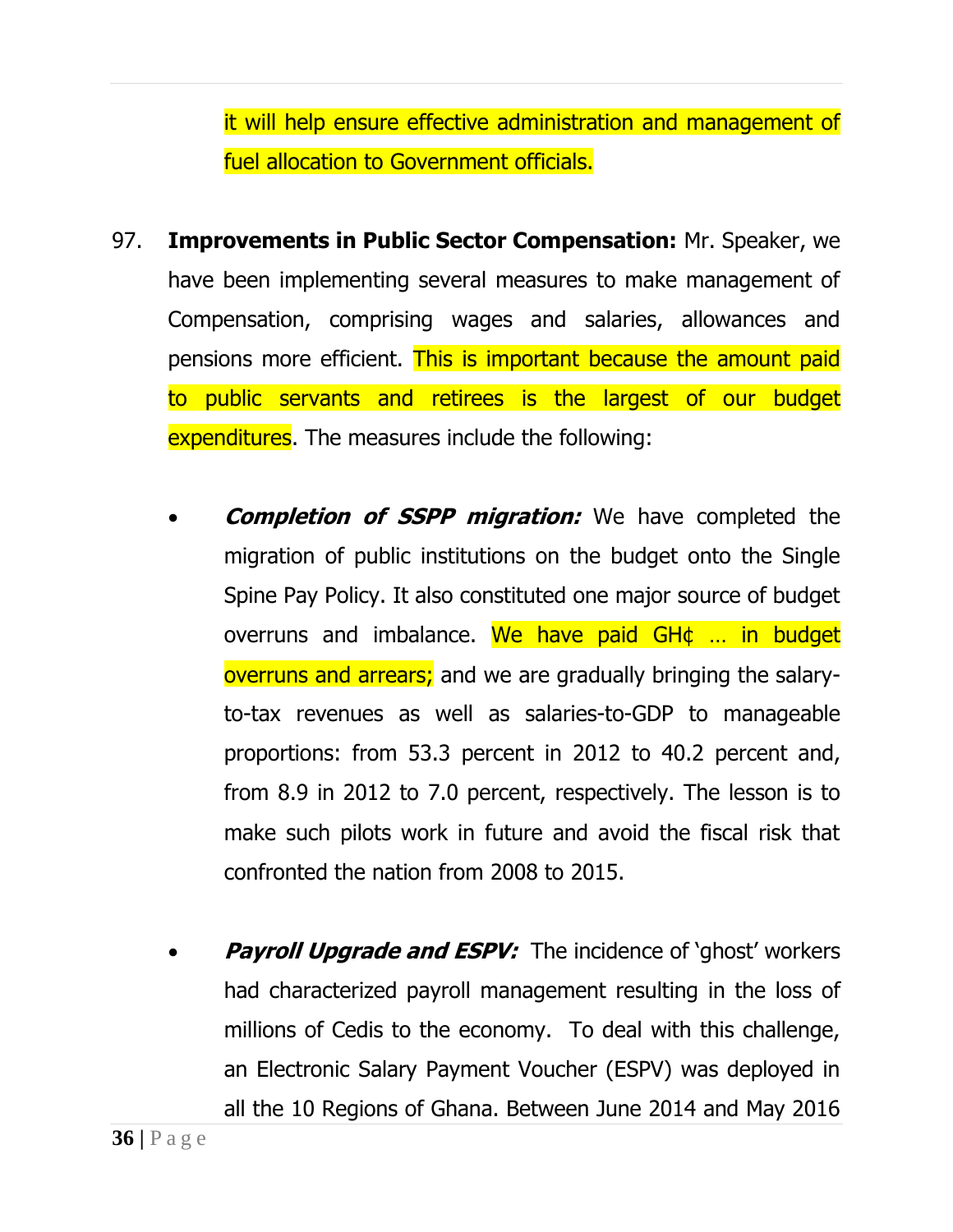a total of 12,800 separated staff whose salaries amounted to GH¢ 21 Million had been deleted from the payroll through the system. The ESPV system has become the main validation system through which salaries of public servants are approved and processed before payment.

- **Categories 2 & 3 Allowances:** Government has finalized negotiations of Categories 2 & 3 Allowances to streamline and bring fairness in the administration of allowances in the public sector. The Ministry of Finance has issued a Circular to all MDAs and MMDAs to comply. The special allowances under consideration are the Book and Research and Market Premium allowances.
- **Migration of Subvented Agencies' onto Mechanized/ IPPD Payroll:** Mr. Speaker, to ensure better control over the public sector workforce and the wage bill as well as ensure a qualitative public accounts, Government initiated the migration of employees of subvented organizations onto the existing mechanized payroll database.

The purpose is better management of the public sector payroll, not control of human resources in these agencies. Four out of 19 subvented organizations were migrated as at the end of 2015 and plans are far-advanced to interface or integrate the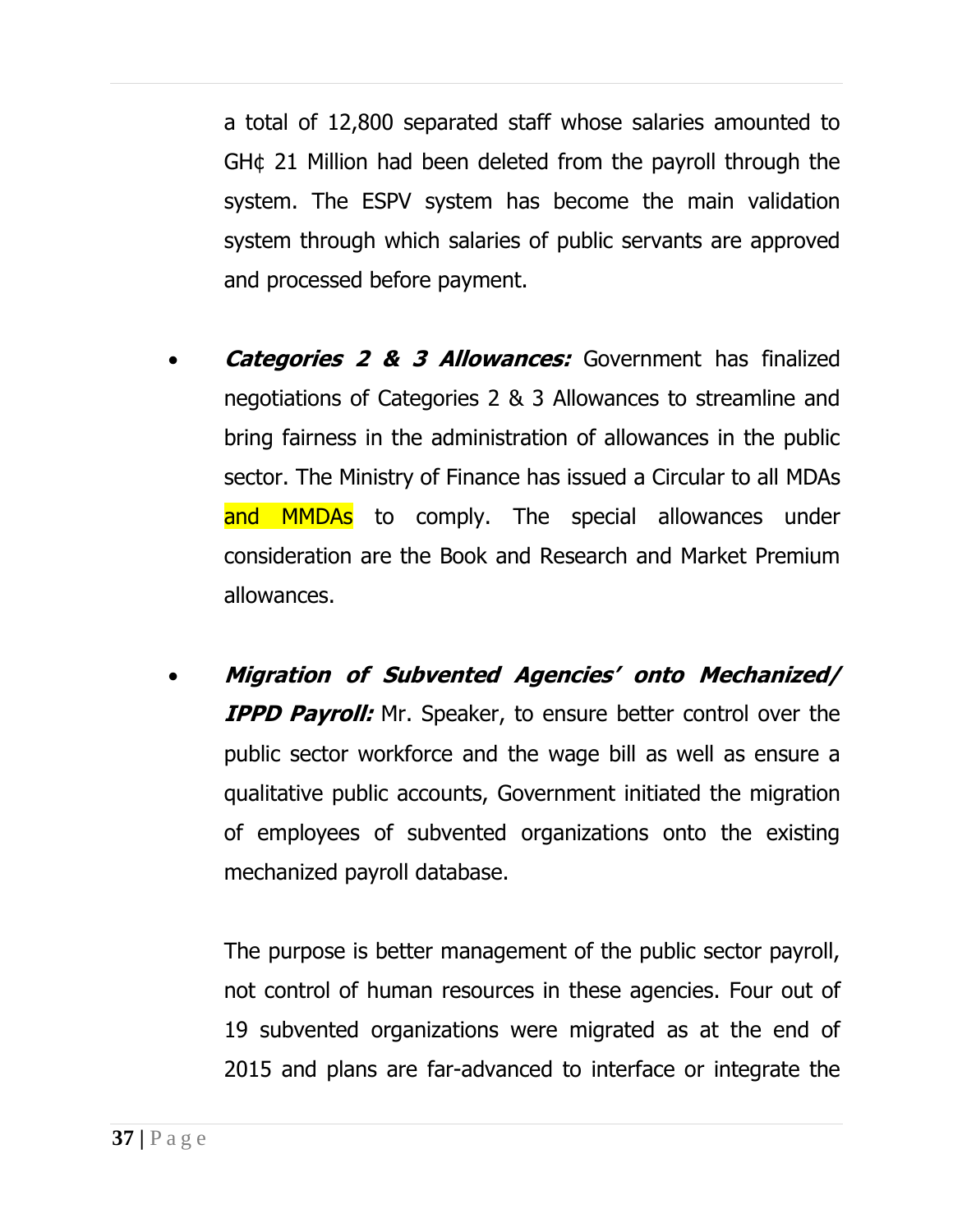payroll modules and processes for the remaining 15 with the IPPD.

- **Deployment of the Third Party Reference System (TPRS):** Mr. Speaker the electronic Third party Reference System was deployed to eliminate the backlog in processing third party transactions. It is also to prevent and control fraud and errors that characterized the manual system.
- **Head count of CAP 30 pensioners:** Mr. Speaker, the first phase of the headcount of the CAP 30 Pensioners, covering the Greater Accra, Eastern, Volta, Central and Western Regions is expected to be completed by the end of July 2016. The exercise will result in cleaning up the pension payroll and ensure that only eligible pensioners enjoy benefits.
- **Deployment of staff payroll verification ID cards:** An operational manual and implementation plan have been developed to facilitate the introduction of staff payroll verification ID cards. CAGD is coordinating the pilot for this plan and full implementation is scheduled for the fourth quarter of the 2016 fiscal year. The ID cards will be used to validate employee's existence periodically and will constitute another useful step in eliminating ghost workers.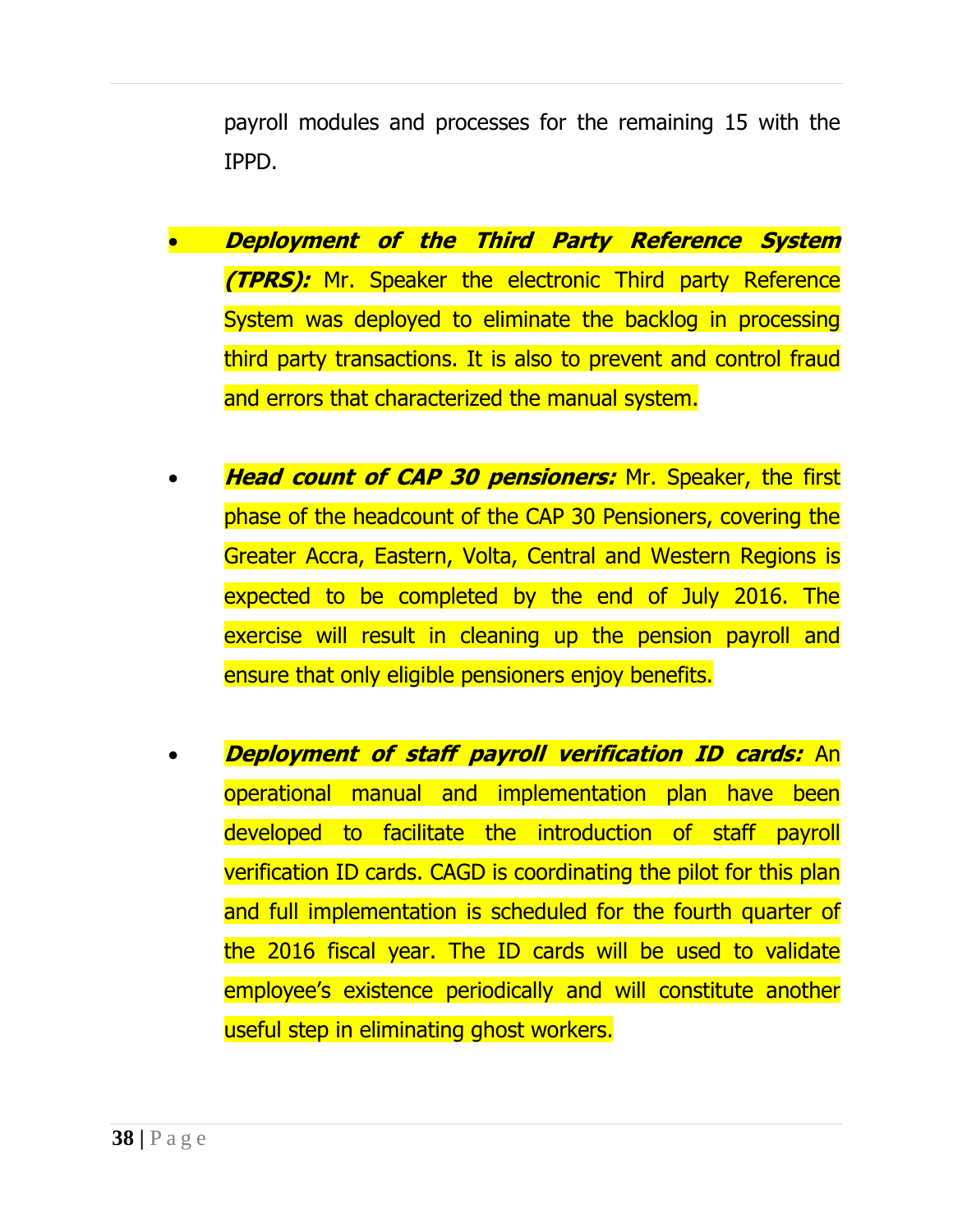- **Payroll Cleaning exercise:** Earlier, CAGD undertook a Payroll clean-up exercise by updating SSF and bank account numbers of employees on the payroll database. The clean-up exercise also included economic and financial assurance. The exercises resulted in the elimination of over 6,500 unauthorized employees from the payroll.
- **98. Alignment of Statutory Fund Expenditures and Weaning-off Subvented Agencies:** Government's plan to realign expenditures to the Statutory Funds and Internally-Generated Funds (IGFs) in the 2016 budget remains on course. Some expenditure items which are in line with the objectives for setting up the statutory funds have been offloaded to the Funds. Government will continue to engage the fund and, in the next few years, streamline the policy for the consideration of Cabinet and Parliament.
- **99.** Similarly, to gradually reduce the dependence of some subvented organizations on GOG, the Driver and Vehicle Licensing Authority (DVLA); Environmental Protection Agency; Energy Commission; Data Protection Commission; Gaming Commission; and Securities and Exchange Commission are being gradually weaned-off Government subvention. Given the progress made Government will now focus on weaning-off the remaining 6 agencies, as planned for 2016.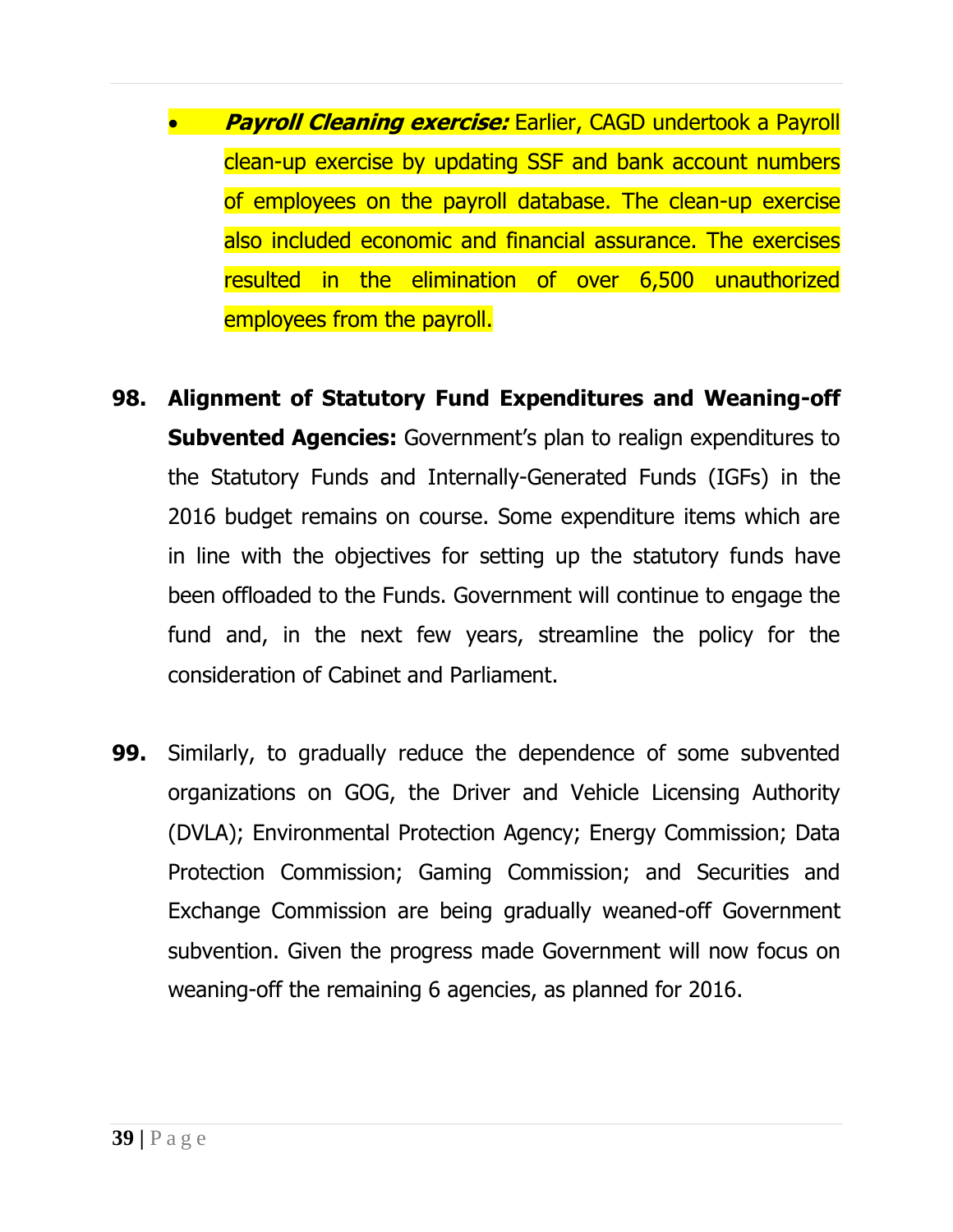#### **SECTION FOUR: SECTORAL PERFORMANCE**

- 100. Mr. Speaker, our economy is transitioning from a low-income to middle-income country (MIC) status since the rebasing exercise in 2010 and impact of crude oil exports in 2011. This transition phase brings to the fore paradoxes especially in the area of infrastructure financing. Our MIC status will gradually restrict us to mainly commercial borrowing options, even for non-commercial projects.
- 101. However, we still require grants and concessional loans to improve our social infrastructure (E.g. Education, Health and rural roads), in particular, to ensure inclusive growth. Therefore, we must remain focused on our innovative borrowing plans and strengthen institutions such as GIIF, Ghana EXIM Bank and the PPP model. The purpose is to mobilize equity and loanable funds in a sustainable way for both public and private sector development.
- 102. Mr. Speaker, we have shown that this strategy is feasible, given the continuing fast pace of infrastructure development against the background of tapering debt levels, lower deficits, and external shocks to the economy. Permit me to present progress made so far on some of projects in some key sectors of our economy—they put people first and they are changing lives in many communities.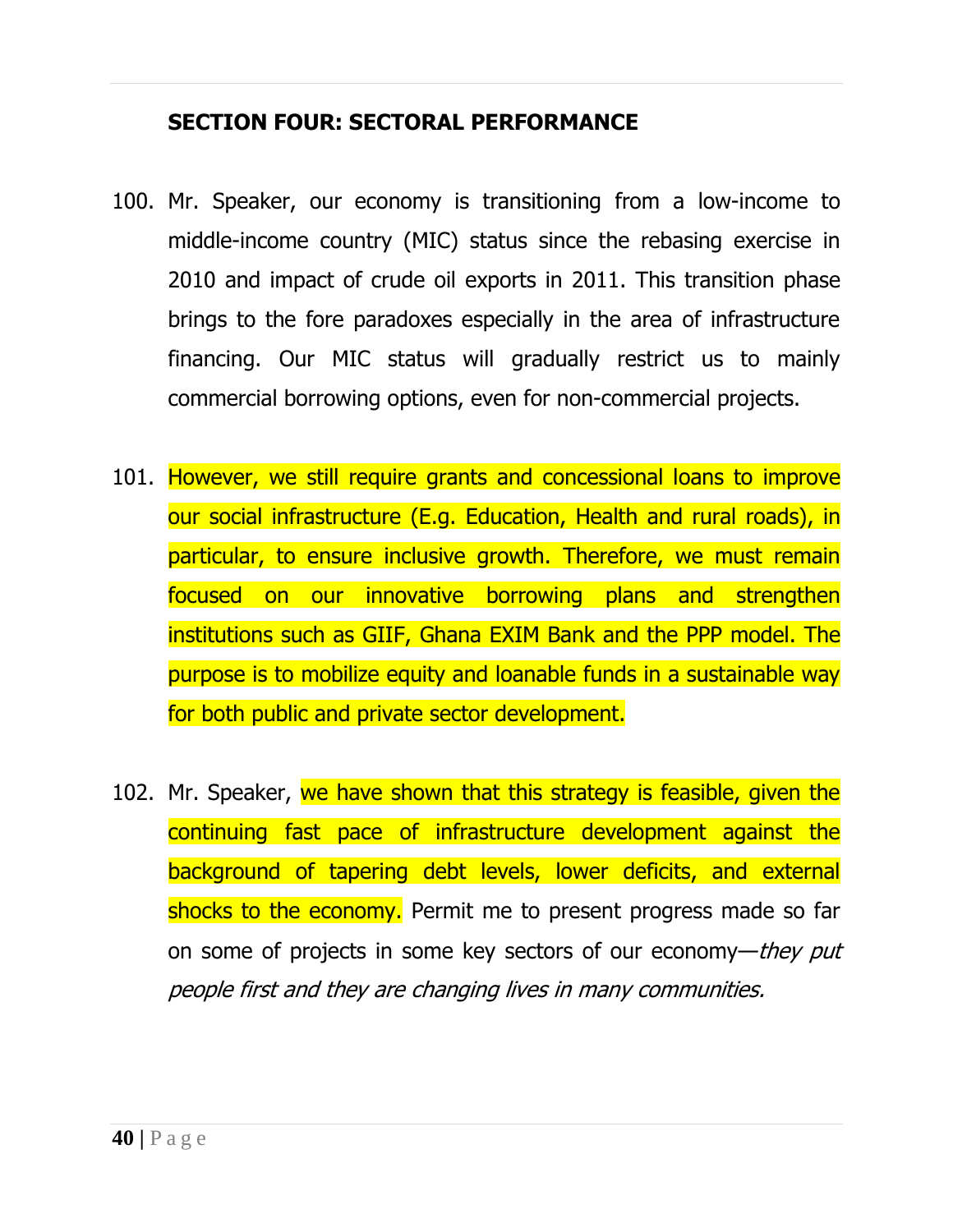## **HEALTH SECTOR**

- 103. Mr. Speaker, we have made the most far-reaching investments in modern health facilities at all levels. The following major hospital projects have reached the corresponding levels of completion:
	- The 617-bed University of Ghana Teaching Hospital-95 percent complete and training of staff is currently ongoing.
	- The 500-bed Military Hospital at Afari—60 percent complete.
	- The 420-bed Ridge Hospital—90 percent complete.
	- Second phase of Tamale Teaching Hospital—20 percent complete.
	- Expansion of Upper East Regional Hospital into a 386-bed facility—80 percent complete.
	- The Dodowa District Hospital has been completed and is currently receiving patients; work on the Fomena, Kumawu, and Abetifi District hospitals are 60 percent, 55 percent and 30 percent complete, respectively.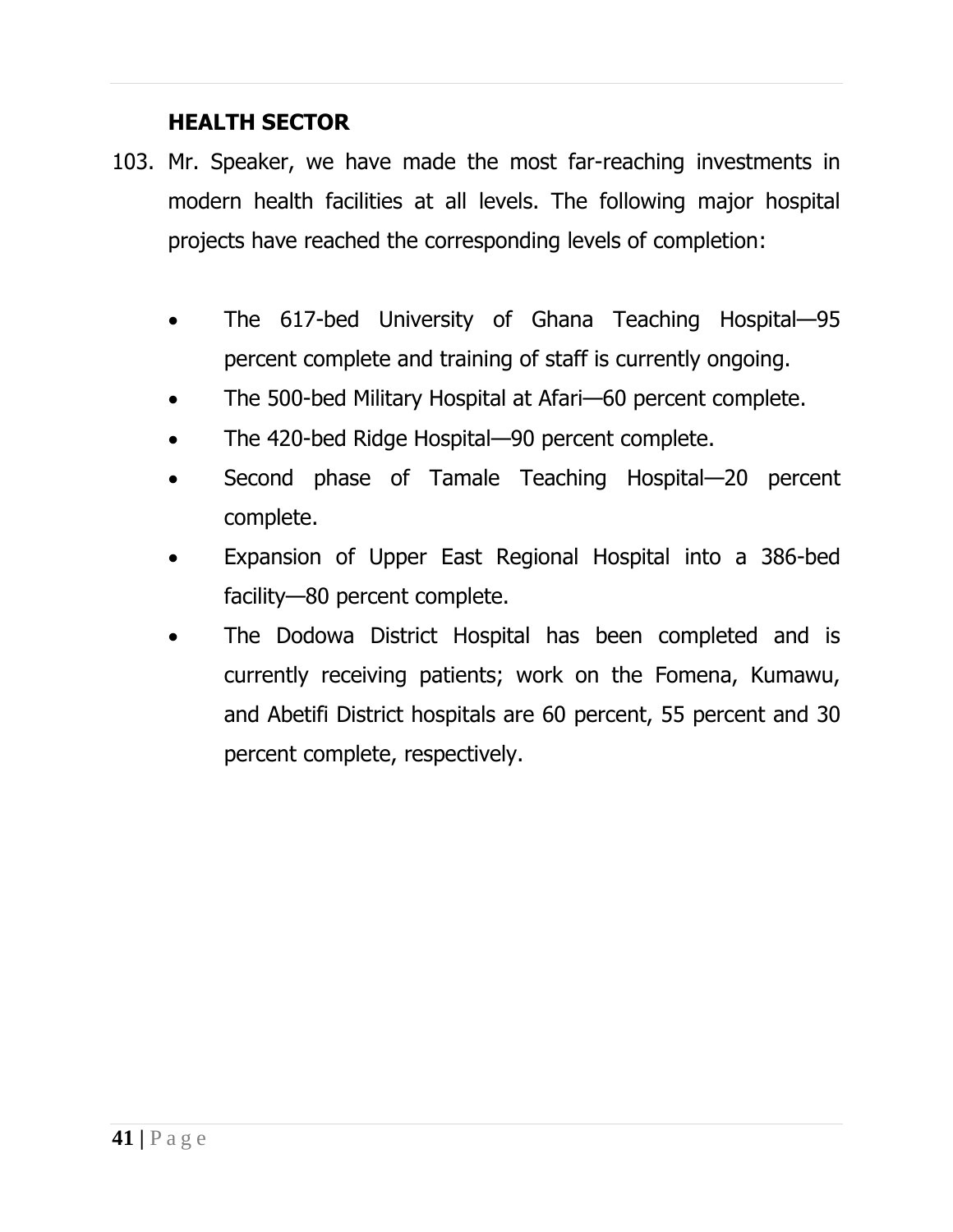104. Progress of work on the 8 District Hospital is as follows;

| Level $(\%)$ of                           |                   |
|-------------------------------------------|-------------------|
| Title<br><b>Project</b>                   | <b>Completion</b> |
| 250-Bed Regional Hospital, Kumasi-Sewua   | 29                |
| 60-Bed District Hospital, Salaga          | 50                |
| 60-Bed District Hospital, Tepa            | 65                |
| 60-Bed District Hospital, Nsawkaw         | 64                |
| 60-Bed District Hospital, Twifo Praso     | 15                |
| 60-Bed District Hospital, Konongo-Odumasi | 26                |
| 100-Bed Municipal Hospital, Atomic-Accra  | 19                |

- 105. A total of **1,642 CHPS compounds** have been constructed across the country. The investments in these CHPS compounds have led to major gains in health issues like maternal mortality, infant and child mortality and institutional malaria mortality. Another 1,600 CHPS compound projects are at various stages of implementation.
- 106. Mr. Speaker, in the spirit of ensuring efficient service delivery, Government will pilot the newly constructed University of Ghana and Ridge Hospitals as Centres of Excellence by allowing them to run on self-sustaining basis, with active private sector participation. This arrangement will also ease the pressure on the Government budget while allowing the facility to serve the needs of a training institution.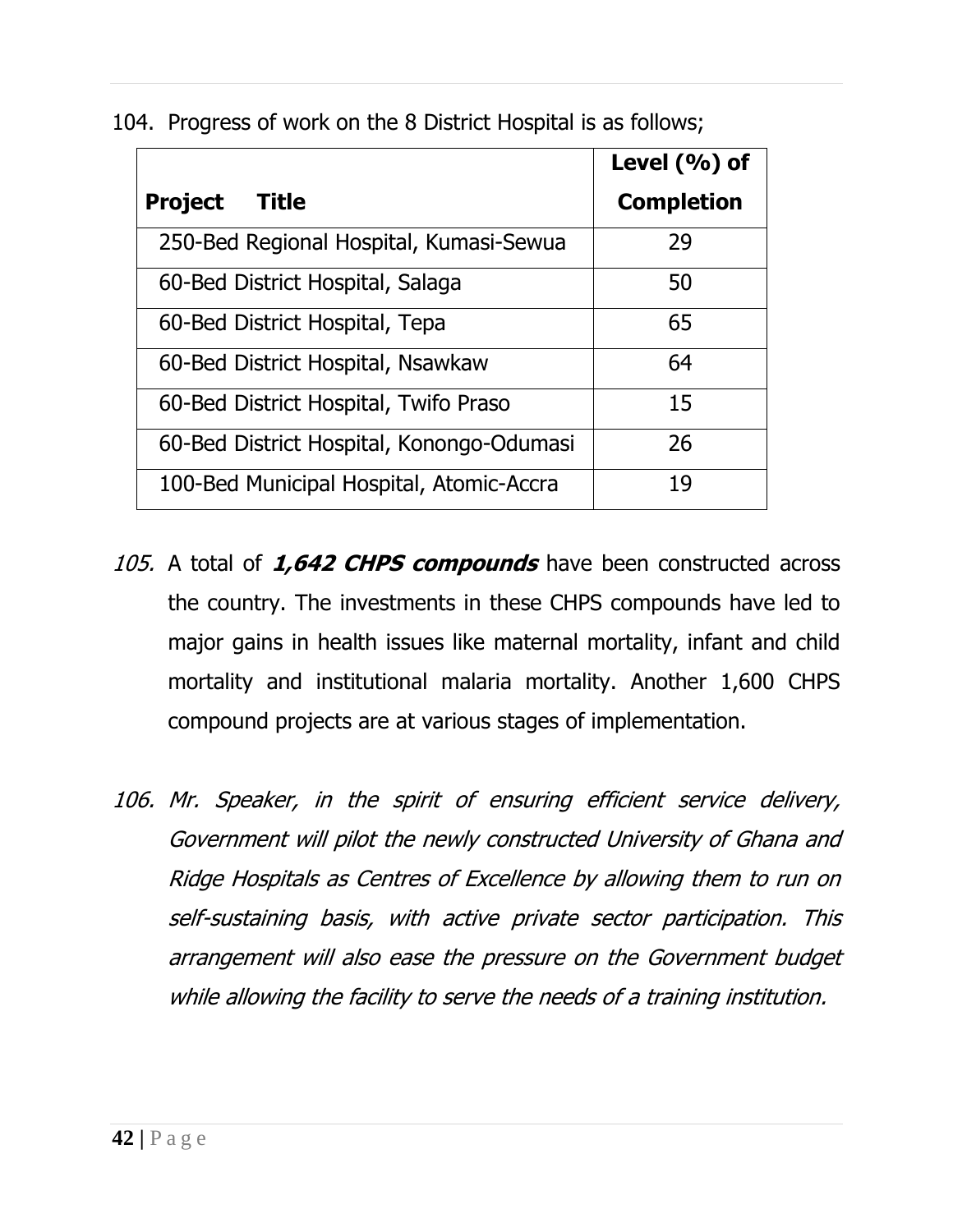#### **Education**

- 107. Mr. Speaker, in fulfilment of the promise to construct 200 Community Day Senior High Schools, 123 new Senior High Schools are being constructed across the country. Many have reached advanced levels of completion, whiles some have been completed. His Excellency, the President has commissioned nine (9) of such new schools in the Central, Western, Volta, Ashanti, Brong Ahafo and Eastern Regions.
- 108. Each school has a 4-Storey structure comprising 24-Unit Classrooms, a Library, an Assembly Hall, Offices, 4 Laboratories and Washroom Facilities. Twenty-three of them being funded by the World Bank have additional facilities such as, Headmasters' Bungalow, Canteen Block, 4-storey 8-Unit Teachers' Flat and a Gate House.
- 109. Consistent with the 1992 Constitution our commitment to make secondary education accessible, especially to needy students, the Government initiated the implementation of progressively free secondary education in the first term of the 2015/16 academic year with 320,488 day students, in public senior high schools across the country. The programme is to be expanded to cover 120,000 targeted boarding students in the 2016/17 academic year.
- 110. Mr. Speaker, Government continues to implement measures to support the development of high quality middle level technical and vocational skills needed in the economy. Some of the measures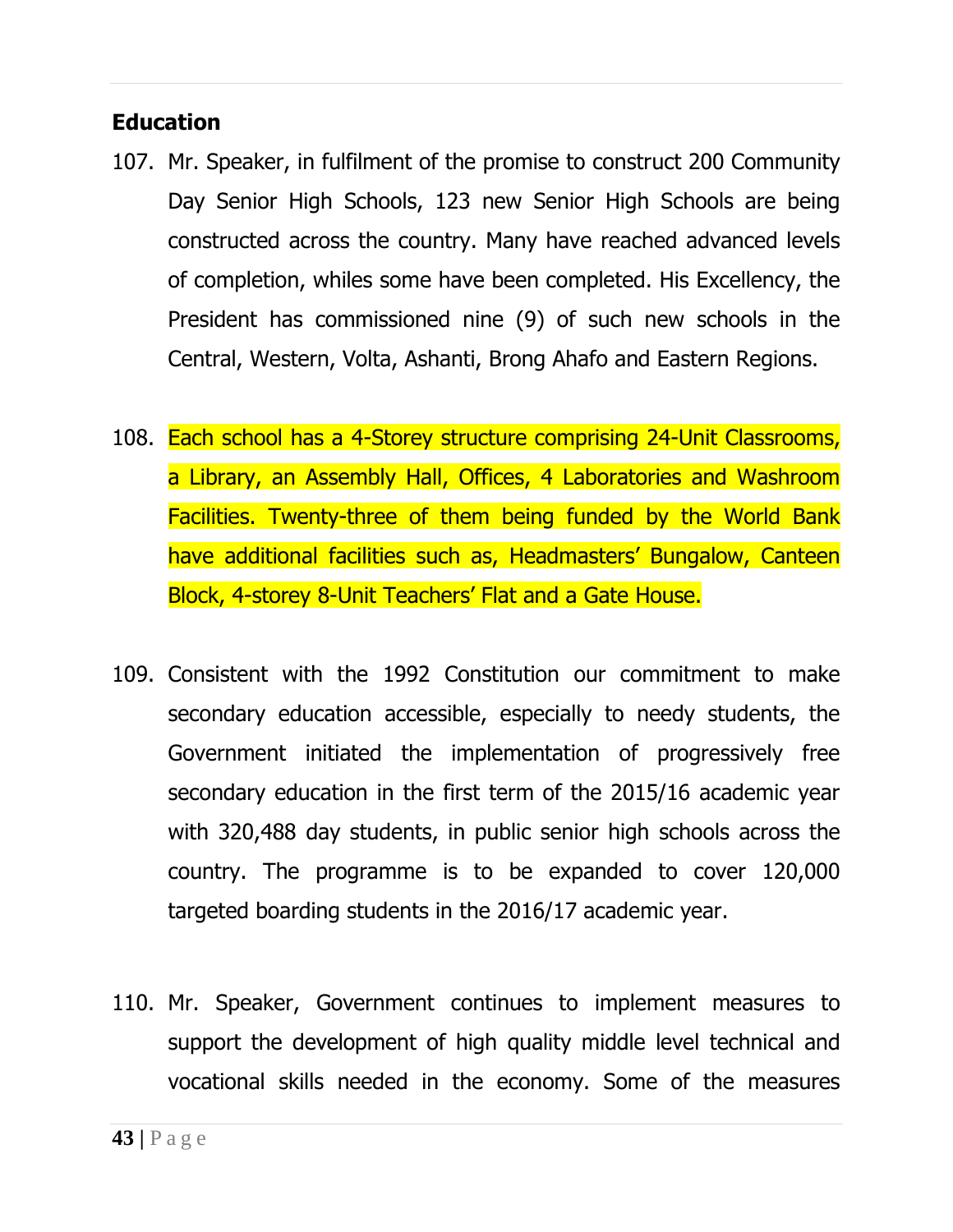include the award scholarships to 1,520 students in Polytechnics and Technical Institutes who are pursuing science related courses, award of bursaries to 2,000 apprentices in the informal sector, and training of over 800 Master Craftspersons in Competency-Based Training (CBT) instruction methods. Three hundred Science resource centres have been re-equipped while over 30,000 mathematics, Science and ICT teachers are being retrained.

- 111. Modern school infrastructure including workshops, dormitories, staff accommodation, administration blocks and lecture theatres are being provided in Ada, Akwatia, Amankwakrom, Asuansi, Bolga, Kpando, Nkoranza, Dabokpa, Wa, and Krobea Asante Technical Inistitutes as well as the Takoradi and Accra Polytechnics under the Development of Skills for Industry Project (DSIP).
- 112. **Five Hundred vehicles** consisting of 300 buses and 200 Pick-Ups were distributed to educational institutions across the country. Priority was given to technical and Vocational Institutions, Special schools, New District education directorates, New Community Day Senior high Schools and less endowed Senior high schools, all Polytechnics, Public Colleges od Education and some selected universities (both public and private) also benefited from the distribution.
- **44 |** P a g e 113. Mr. Speaker, the University for Environment and Sustainable Development Bill has been passed by this august House. We will soon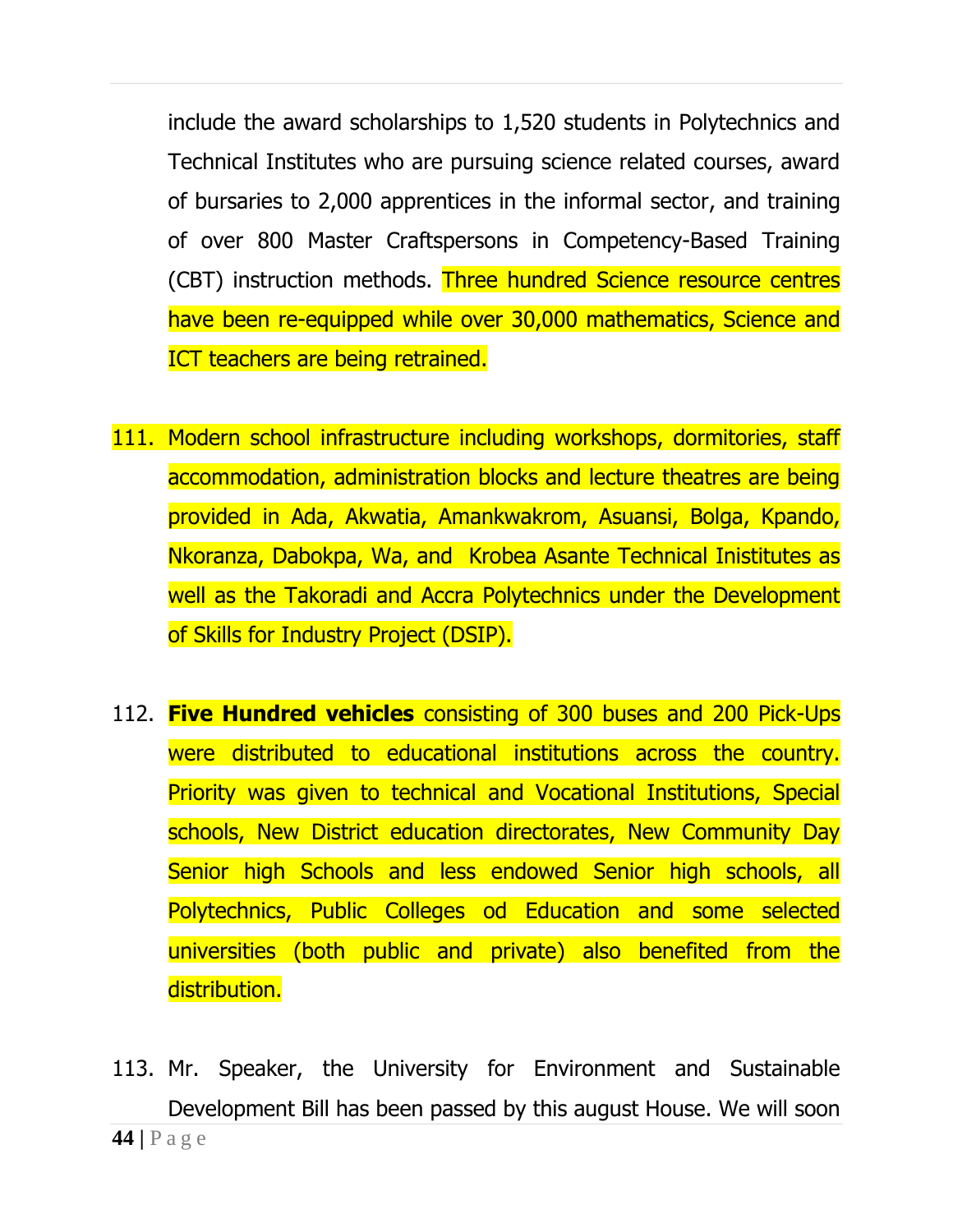commence actual construction works in Somanya and other proposed sites to give the Eastern Region its first public university. This is in fulfilment of our vision to provide at least one public university in all 10 Regions of Ghana.

- 114. Government remains committed to converting all polytechnics into technical universities with special focus on applied science, engineering and vocational education. The Technical University Bill is currently before this house. Government will invest in equipment, infrastructure and staff development to meet globally accepted benchmarks.
- 115. All tertiary institutions including universities and colleges of education are witnessing tremendous expansion in facilities such as the University of Ghana teaching hospital, auditoriums, lecture theatres, staff accommodation, laboratory and libraries.

## **Agriculture**

116. Government continues to implement the fertilizer subsidy program to ensure food security and, so far. 90,000 metric tonnes have been distributed to farmers. Work on a number of irrigation projects are progressing steadily. Over 231 hectres have been irrigated in Uasi (Upper East), Atidzive Ayiteykope (Volta), Kpoglu (Aka Basin, Volta), Kornorkle (Eastern), Silibelle (Upper West), Piyiri (Upper West), Doba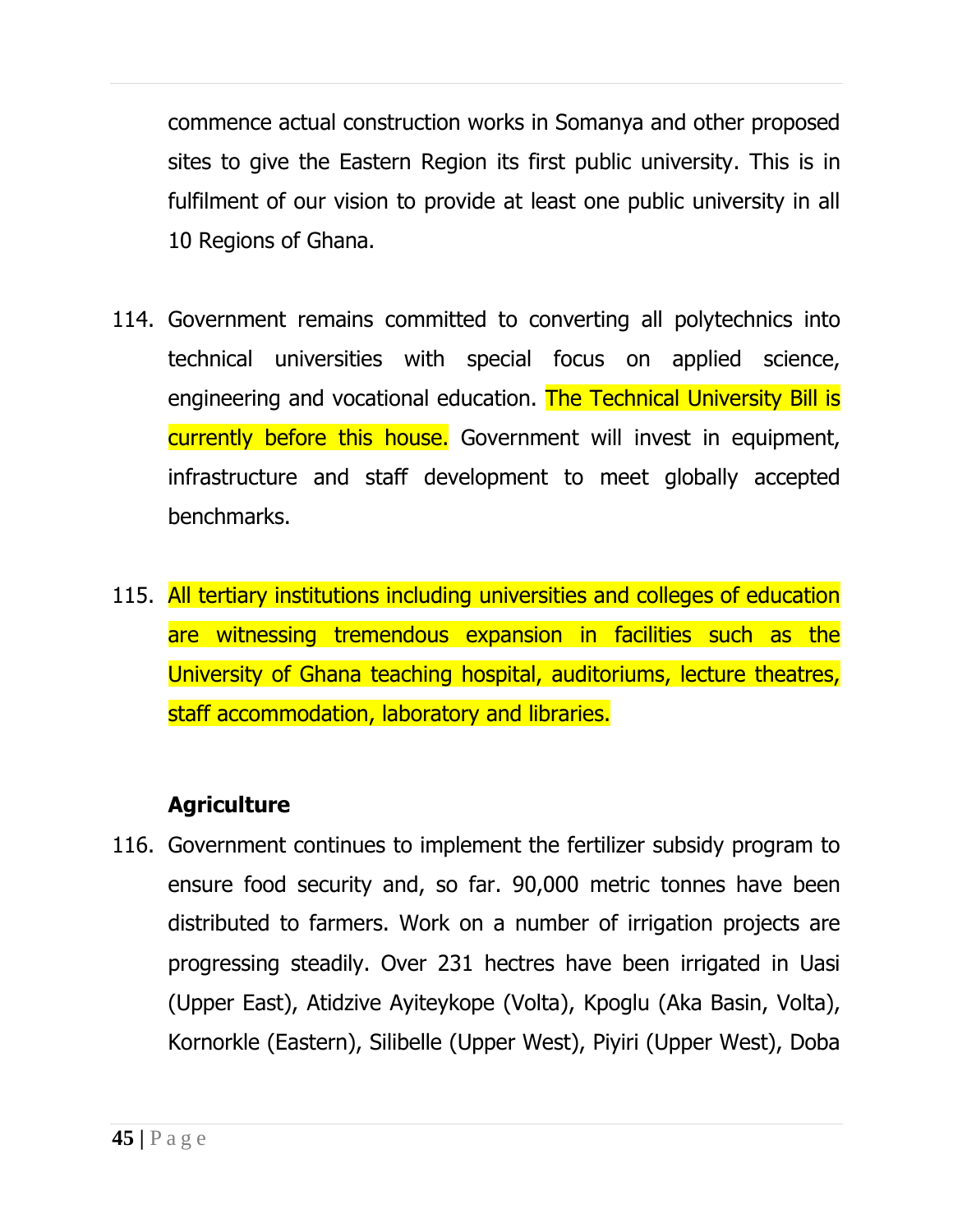(Upper West), Zakpalsi (Eastern), sapke, Keyeme (Volta), and Ohawu (Volta).

- 117. Other projects include the construction of Greenhouse training centre, Talli Dam (Tolon Kumbumgu) district N/R, Longga Dam, Sandema Koori dam, Tanchira Irrigation Dam, Goriga Irrigation Dam, Guo Irrigation Dam (Upper West Region), Gbedima Irrigation Dam, Yeriyili Irrigation Dam, Aditrage and Kornokle Irrigation Dam.
- 118. Mr. Speaker in the fisheries sub-sector, major initiatives to provide the necessary landing sites, fishing harbours, and cold stores and ice plants in selected fishing communities are at various stages of completion. The initiatives include:
	- Artisanal Cold Chain Network 6 cold stores and 6 Cold Vans
	- Turnkey Fish Processing Plant at Elmina
	- Fisheries College at Anomabo
	- West Africa Regional Fisheries Project (WARFP)
	- Areas Beyond National Jurisdiction (ABNJ) Tuna Project
	- Sustainable Aquaculture Systems
	- The Flagship Shrimp Farming Project
	- The Fisheries Promotion Project in Sekondi
- 119. Six (6) cold stores and refrigerated vans have been provided to Half Assini, Kromantsen, New Takoradi, Nyanyano, Prampram and Shama.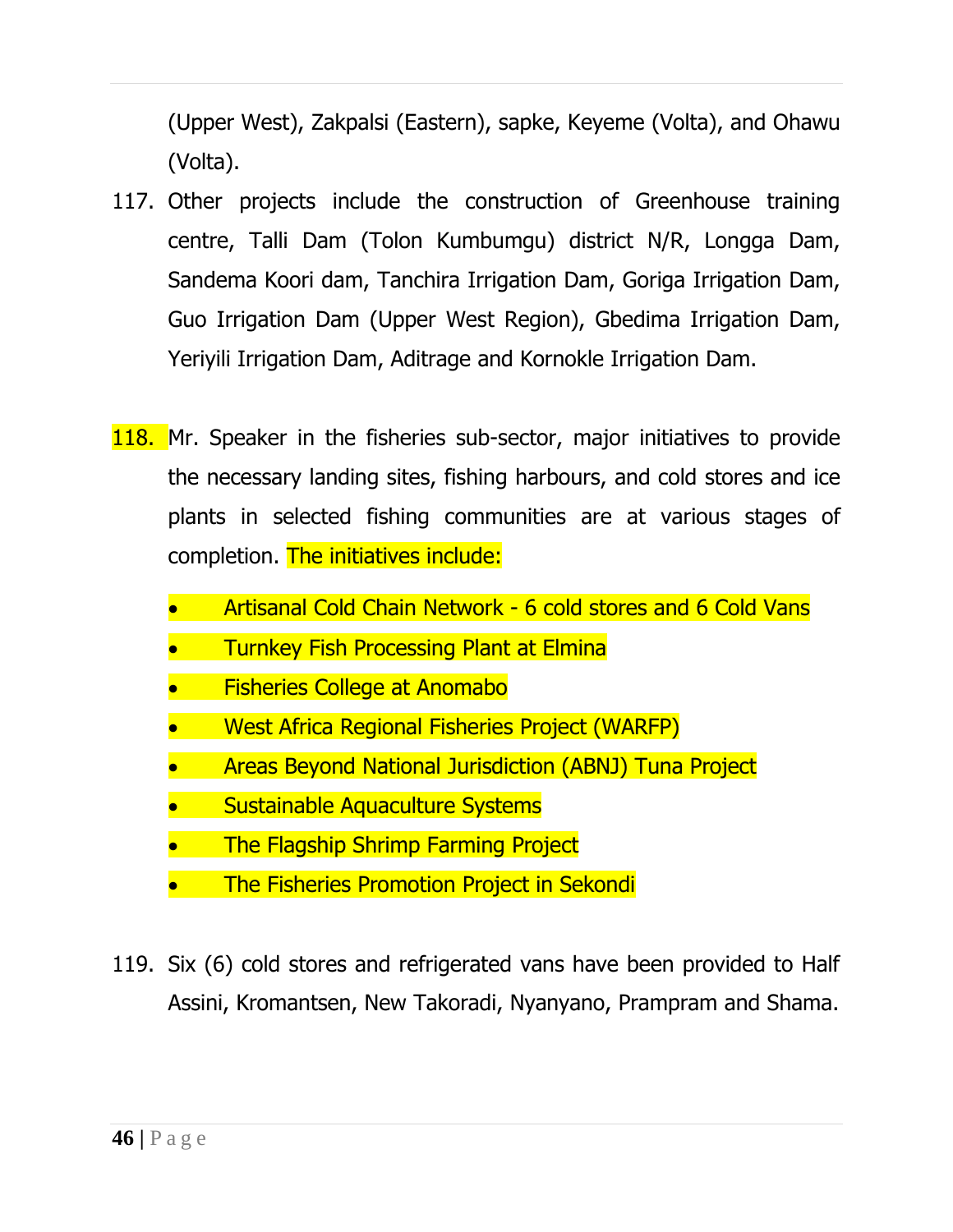## **Social Development/Protection Programme**

- 120. Mr. Speaker, in pursuit of our commitment to reduce vulnerabilities and social and economic exclusion, the Livelihood Empowerment Against Poverty (LEAP) currently covers 188 districts. As at June 2016, the beneficiaries have reached 147,094 households.
- 121. Data collection using electronic tablets was completed in 58 districts and 125,987 households were enumerated—out of which 50,000 Households will be ranked and added to the register by 31st July 2016, bringing the beneficiaries for the September 2016 payment to 197,094.
- 122. Mr. Speaker from August, 2016 a total of 55,000 households are targeted to be added to the programme from 41 additional districts, to bring the number of households under the programme to the projected 250,000 by December 2016.

## **Road and Bridge Construction Programme**

123. Mr. Speaker, progress continues to be made on major and minor road projects. Activities undertaken include rehabilitation, reconstruction, construction and upgrading of roads and bridges. The projects are at various stages of completion as at May 2016. The details of the progress made on some of the projects are as follows: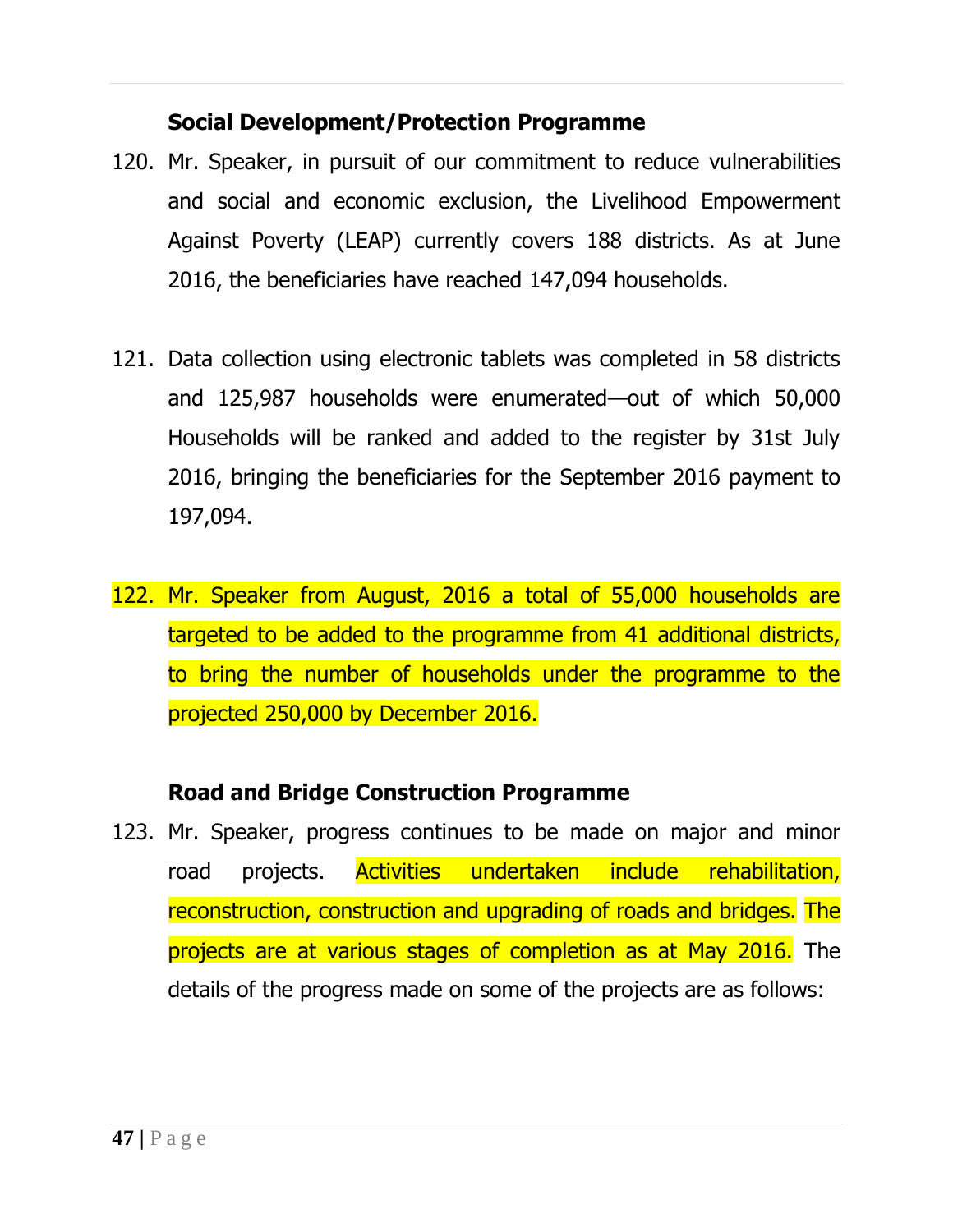| NO.            | <b>PROJECT</b>                        | 2015 | <b>MAY</b> |
|----------------|---------------------------------------|------|------------|
|                |                                       |      | 2016       |
| $\mathbf{1}$   | Ayamfuri – Asawinso                   | 80%  | 88%        |
| $\overline{2}$ | Dodo Pepesu Nkwanta                   | 98%  | 100%       |
| 3              | Tarkwa Bogoso-Ayamfuri                | 81%  | 94%        |
| $\overline{4}$ | Agona Junction – Elubo                | 94%  | 99.5%      |
| 5              | Anyaa Pokuase Road Project            | 96%  | 98.9%      |
| 6              | Burma Camp Road 1                     | 87%  | 93%        |
| $\overline{7}$ | <b>Giffard Road</b>                   | 97%  | 99.85%     |
| 8              | Elmina Bridge                         | 85%  | 92.8%      |
| 9              | Kwame Nkrumah Interchange Phase 2     | 45%  | 89%        |
| 10             | Kasoa Interchange and Ancillary works |      | 32%        |
| 11             | Rehabilitation of Teshie Link         |      | 55%        |
| 12             | <b>Construction of Nima Drain</b>     |      | 89%        |

124. It is worth noting that works on a number of other road projects—in particular, the flagship Cocoa Roads projects—are at advanced stages of completion.

#### **Water Resources, Works and Housing**

125. Over the last few years we have made significant investments in the provision of potable water for our people. Major successes have been achieved and national water coverage is expected to reach 85 percent by the close of this year. A total of 77.5 million gallons of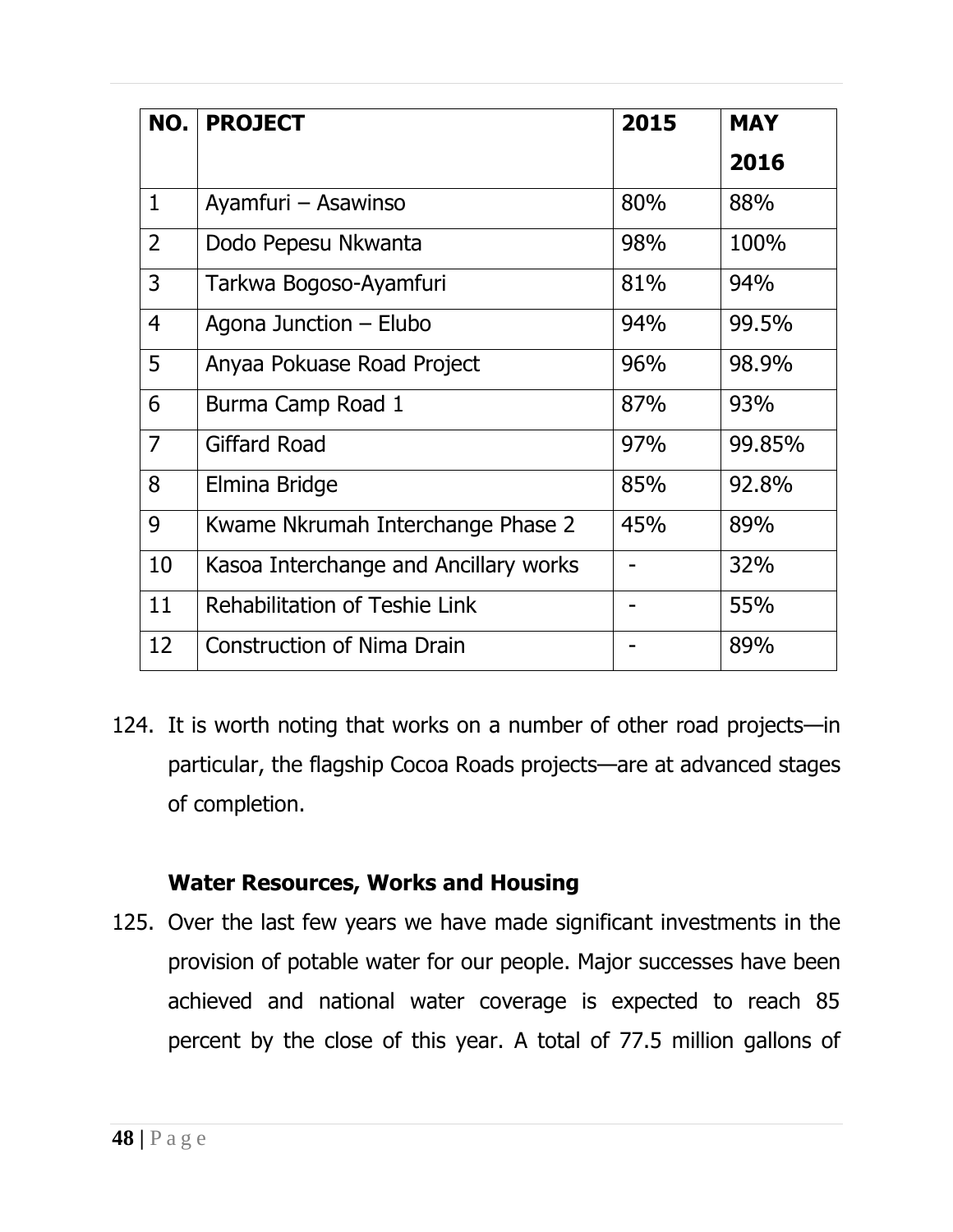water was been added to the water stock between 2009 and 2015 following the completion of a number of major water projects.

- 126. This year work is expected to be completed on the following to bring total water capacity added to 110 million gallons per day;
	- Kumawu, Konongo and Kwahu Water Projects are about 95 percent complete; and
	- Wa Water Project is about 80.67 percent complete
- 127. There is good progress on Rural Water projects where a total of 1,099 of the target 1,200 boreholes have been drilled in Central, Western, Northern, Upper East and Upper West Regions. Of this number, 688 have been installed with hand-pumps. Twenty-five out of the 52 Small Towns Water Systems have been completed. Mr Speaker this would mean water provision for an additional 7 million Ghanaians living in about 2,000 communities.
- 128. In the housing sector, direct Government investment as well as partnership with—or sole initiatives by—the private sector have resulted in considerable additions to public housing. The major public housing projects being undertaken include;
	- 5000 unit Saglemi Housing project the first 1,500 units of which are about 80% complete;
	- 5000 unit Nyamedua Estate—a PPP between with a private developer. The first phase has almost been completed;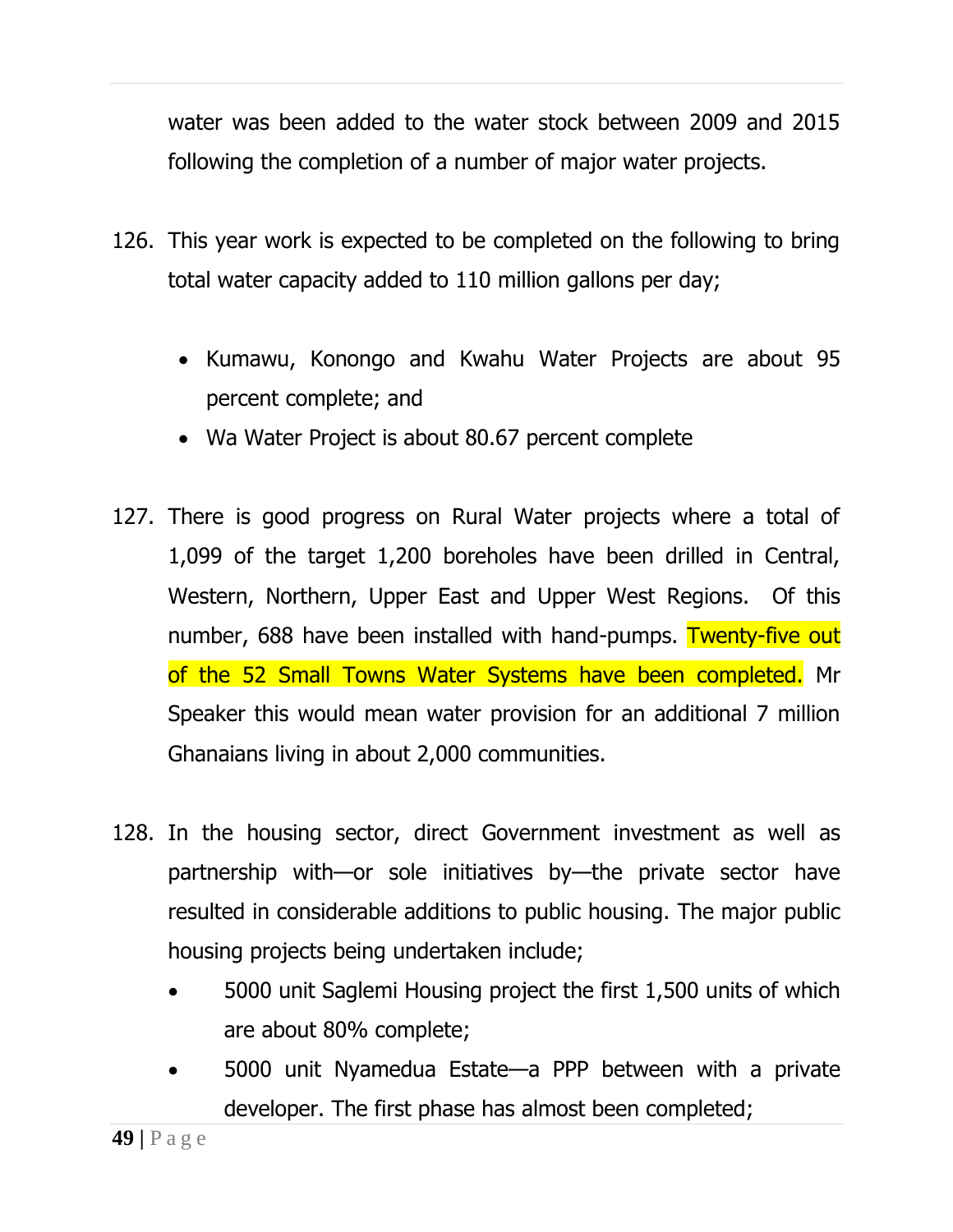- 836 unit Keta Sea Defence housing project out of which 616 have been completed and occupied;
- 368 unit Security Agencies housing project at Tema New Town, following completion of 168 unit at Tema Community 3 last year;
- the SSNIT housing projects at Klagon, Sakumono and Dunkunah will provide about 1,000 housing units by the end of the year.
- 129. In addition, the housing units at Borteyman, handed over to the Social Security and National Insurance Trust (SSNIT), is 95 percent complete. Other such SSNIT projects in the Greater Accra, Ashanti, Northern, Upper West and Eastern Regions are at various stages of completion.

## **PETROLEUM AND POWER SECTORS**

- 130. Mr. Speaker, the petroleum sector is being integrated into the economy and contributes about 7 percent per to GDP. Oil revenues contribute about 3 percent of total revenue and 1.0 percent to GDP. Among others, significant progress has been made on the following projects:
	- **TEN and SGN Project**s: Mr. Speaker, the two new fields, namely, the Tweneboa-Enyenra-Ntomme (TEN) and the Sankofa-Gye-Nyame (SGN) fields are at various stages of development. I am happy to report that, the first oil is expected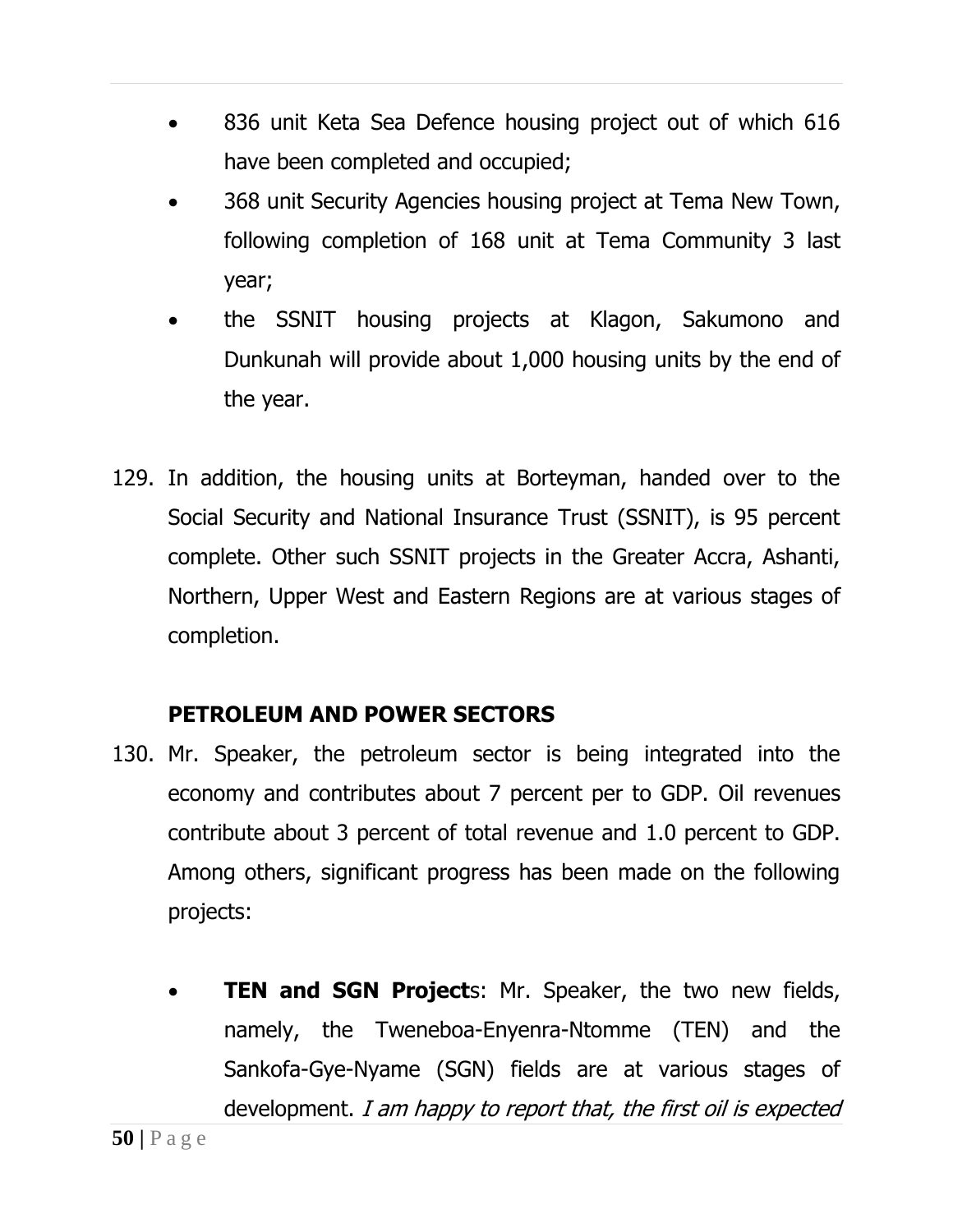from the TEN field in August this year, while the SGN field is scheduled to start operation in 2017.

- **Atuabo Gas Processing plant:** Mr. Speaker, the Western Corridor Gas Infrastructure Project (Atuabo Gas Processing plant) was commissioned in 2015 and is now delivering about 80 mmscf of gas/day for thermal plants at Aboadze as well as evacuating 400 metric tons of LPG a day to the domestic market.
- 131. Mr. Speaker, not too long ago, the country experienced shortages in power supply and extended periods of load-shedding, popularly called '*Dumsor'*. We recall that President Mahama repeatedly assured Ghanaians of his government's determination to **fix rather than manage the situation**. Consequently, under the able leadership of The President, the power sector benefited significantly from massive investments over the past few years, which resulted in substantial addition to the country's generation capacity.
- 132. In delivering on this promise, the government has added the following projects, which were at various stages of completion, to the national grid: Kpone Thermal Power Project (KTPP): 220MW; TICO Expansion Project: 110MW; First half of the Asogli Phase 2 Project: 180MW; BXC Solar Plant: 20MW; Karpowership: 225MW; and AMERI Plant: 250MW. Others include AKSA: 370MW; TEI: 110MW; Karpower II: 250MW; Second half of the Asogli Phase 2: 180MW; and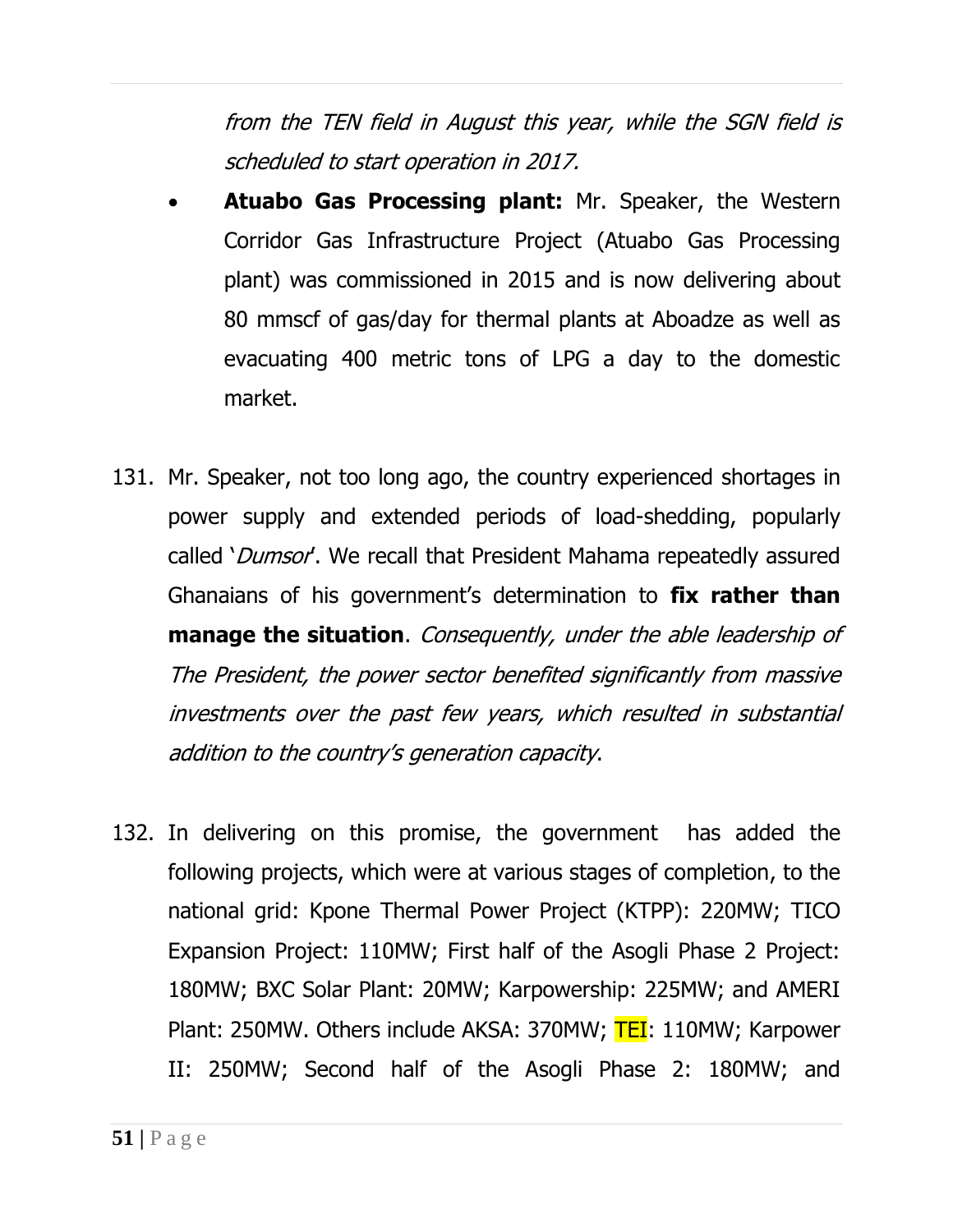CenPower: 350MW. In this regard, this will bring total installed capacity to 5,105MW.

- 133. In essence, Mr. Speaker, the country's existing installed capacity and continuing injection from new power plants is enough to meet current demand. Mr. Speaker in the last four years, 2,861 communities have been connected to the national grid. This has pushed access to electricity in Ghana from 80.5% to 82.34% between 2015 and June 2016. This is the highest in West Africa, second only to South Africa in Sub-Saharan Africa.
- 134. Despite these major investments, however, we are not out of the woods yet due to challenges of fuel security. The current power sector bottlenecks emanate from the turret bearing challenges on the FPSO Kwame Nkrumah and the vandalism to the West African Gas Pipeline in Nigeria. These incidents have reduced the amount of gas supplied to power plants which run mainly on gas.
- 135. Mr. Speaker, we are explaining, not complaining Typically, we meet challenges whenever they occur—a feature of determined governments. Hence, in a bid to ease the current challenges, Government is delivering about 400,000 barrels of light crude oil to feed and add to the stock for our dual-fuel plants, while planning to resolve the gas supply bottlenecks.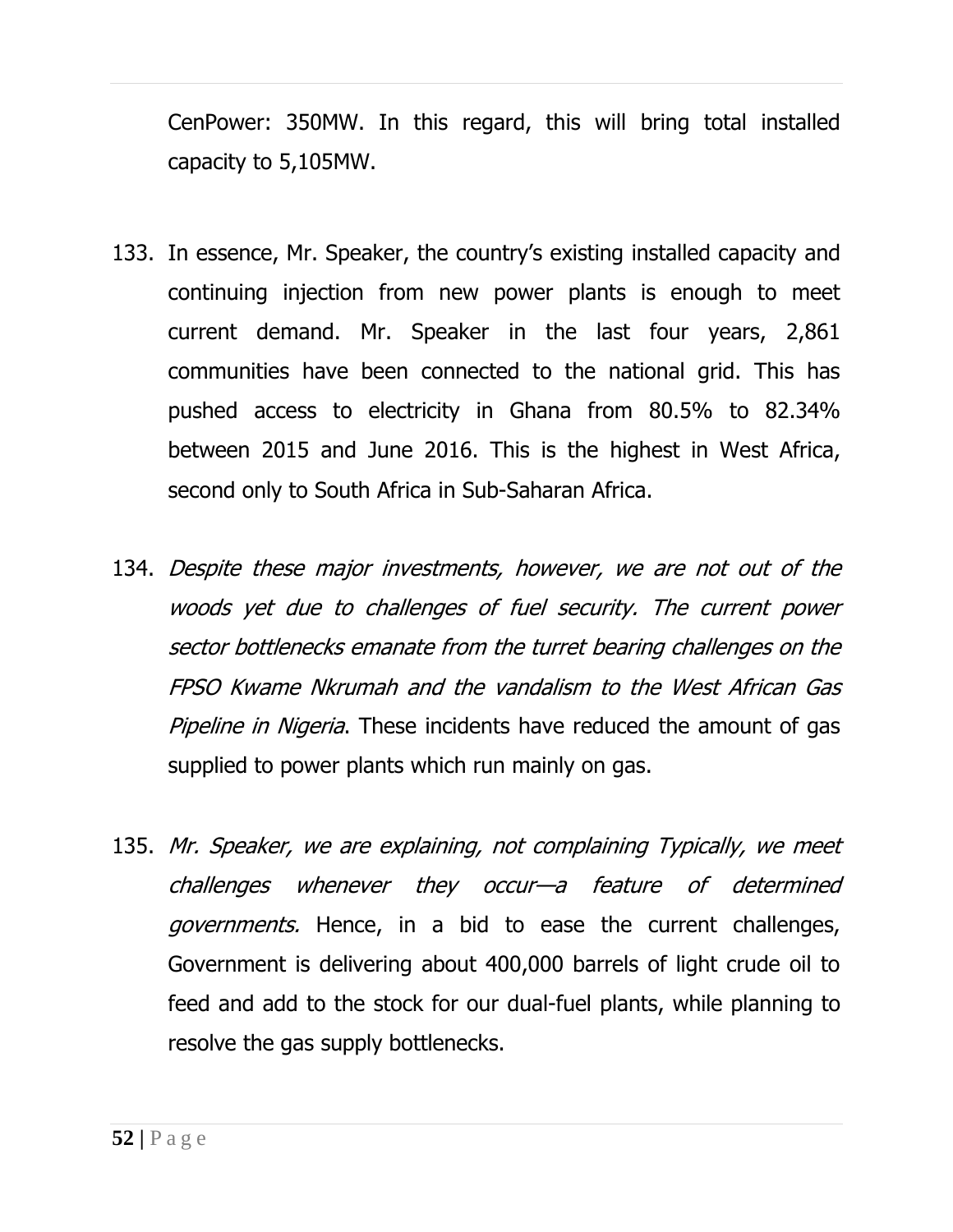- 136. In the near-to-medium term, the commencement of commercial operations of the TEN Project in August 2016 and OCTP Project in 2017 will boost the supply of gas in the power sector. First gas for TEN and OCTP are expected in 2017 and 2018, respectively—and, already the nation is over-subscribed with respect to the number of Independent Power Producers (IPPs) desiring to use our gas to generate power.
- 137. Also, we need to improve financial and operational management in the energy sector, particularly, in electricity processing and distribution. We have already spoken about the use of the Levies under the ESLA 2015 (Act 899), to restructure VRA's debt, which already underway. The improvements in operations is the essence of the proposed restructuring in the electricity sub-sector under the second Compact of the Millennium Challenge Account (MCA Compact 2). The grant of US\$498.2 million and Government contribution are dedicated to strengthening and make the sector self-sufficient, particularly, the electricity distribution sector.
- 138. **Subsidy and Liberalization Policy:** Mr. Speaker, the introduction of the deregulation of the Ghana downstream petroleum market in 2005, as part of reforms to the Energy sector, was far-reaching but failed to cover the pricing of petroleum products. The automatic pricing adjustment formula that was used was plagued with flaws leading to Government incurring an average of US\$402.5 million per annum on under-recoveries as subsidies and US\$250.0 million on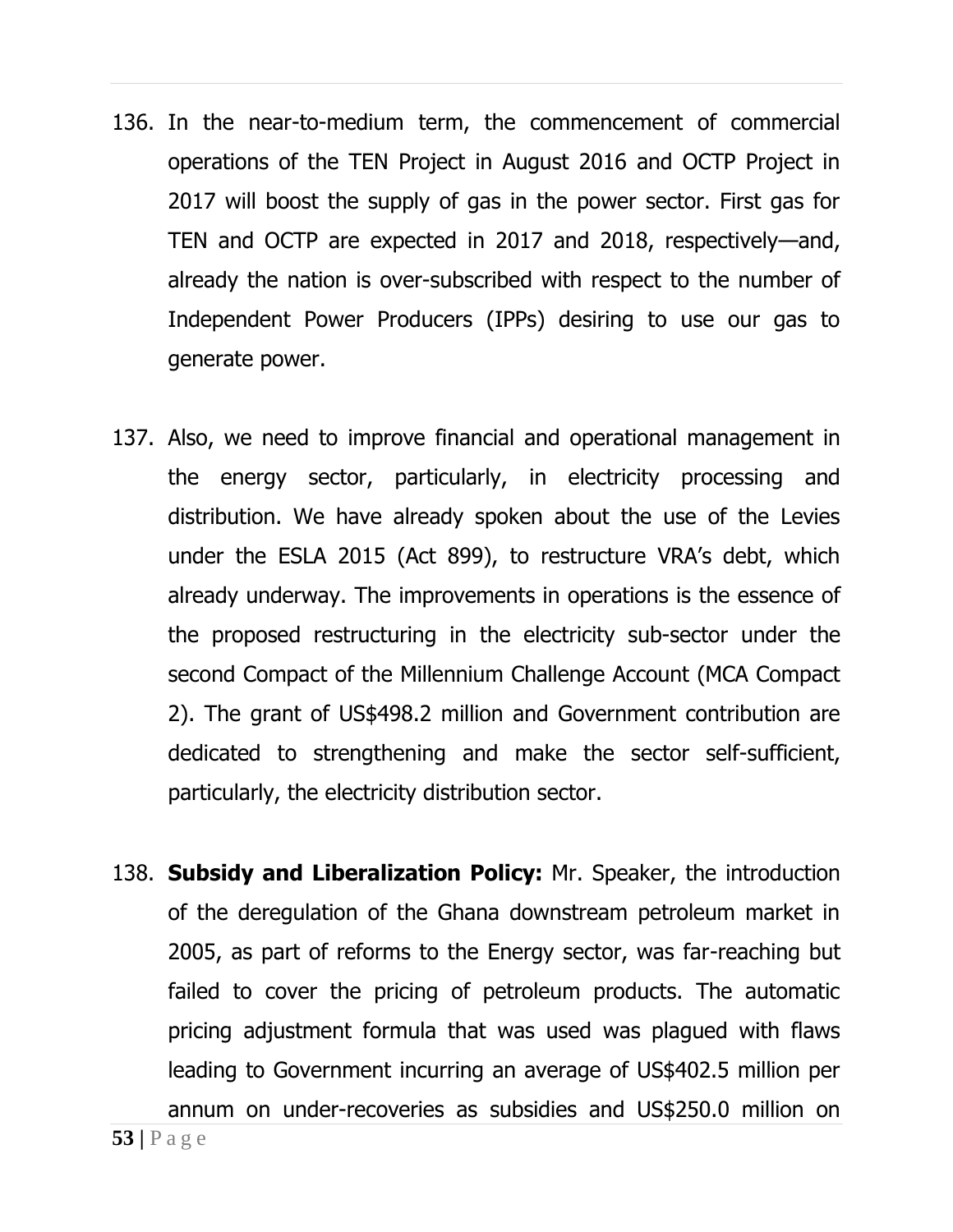FOREX losses. By the first half of 2015, it became obvious that the price regulation regime was unsustainable and posed a huge drain on the nation's fiscal and economic resources.

- 139. Mr. Speaker, Government, therefore, did not have a choice but to comprehensively reform and restructure the downstream sector to make it more robust and resilient and improve the sector's contribution to national development.
- 140. In this regard, Government took a bold decision to deregulate expump fuel prices and allow prices of oil to be determined by market forces. It decided to remove the "subsidy cover", absolving Government of huge debts created by the petroleum sector. The end of fuel subsidies appears to have triggered a more efficient petroleum system as a result of the price competition emanating from the repositioned and restructured BOST and subsequently the Tema Oil Refinery.
- 141. Mr. Speaker, the deregulation policy so far has been positive but its sustainability depends on our continuous ability to have a major stake in the supply chain. Government will continue to monitor the situation and implement the appropriate policies to mitigate risks associated with fuel price hikes on the international market.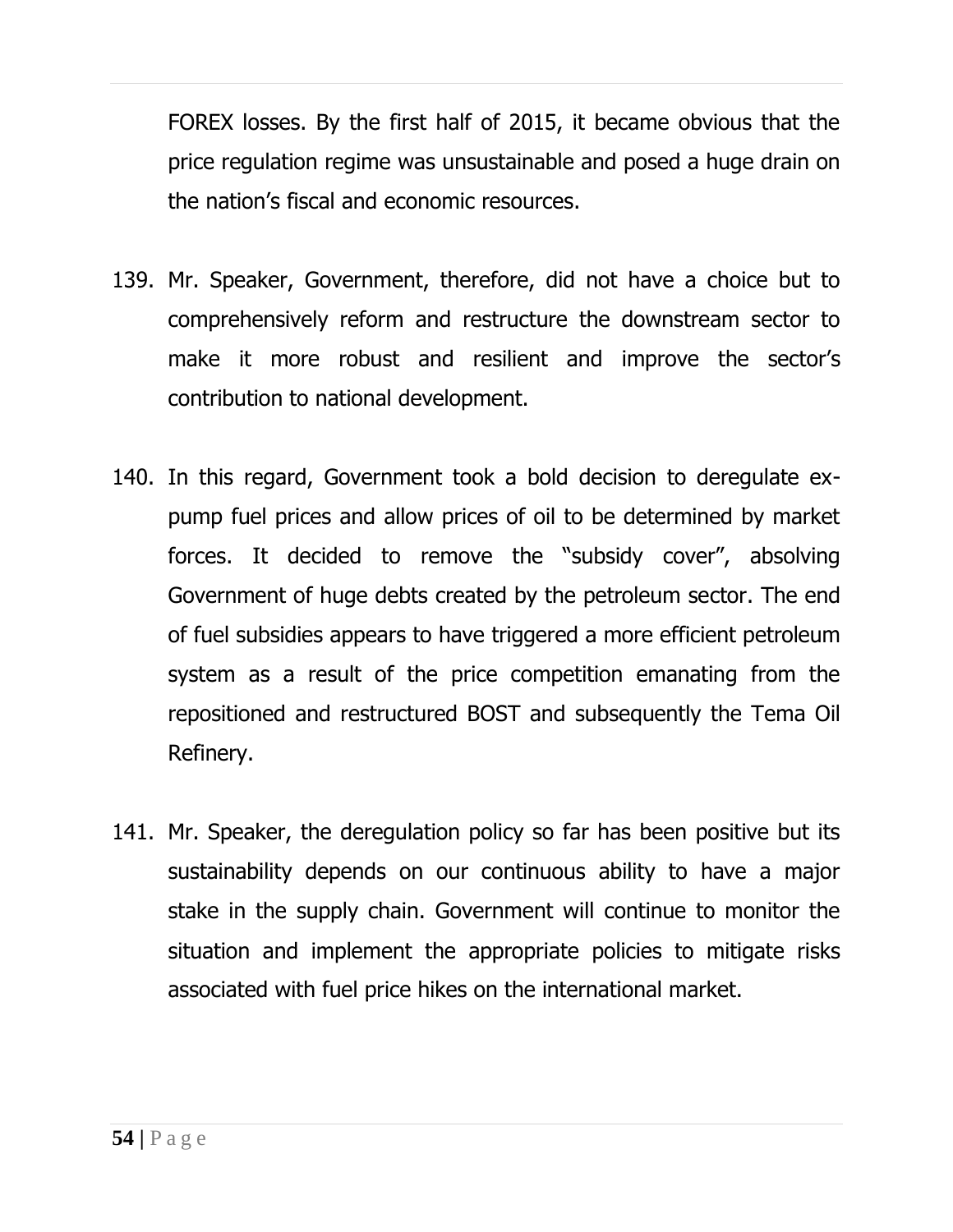#### **Job Creation / Youth Employment Initiative**

- 142. Government has over the medium term embarked on a number of projects to create more jobs for Ghanaians. The massive investments in the energy, health, education and roads sectors, among others are pointers to the number of jobs that have been created along with the implementation of those projects. The President recently commissioned the Komenda Sugar Factory to help create employment and has also inaugurated the Elmina Fish processing factories that would create numerous job opportunities.
- 143. The several infrastructure projects discussed as well as completion of projects such as Atuabo Gas Processing Plant, the Kumasi Shoe Factory and the Accra Business Process Outsourcing Center are expanding the scope for job creation for thousands of Ghanaians.
- 144. Government has issued financial clearance warrants for recruiting 2,500 mathematics and science teachers and 1,018 teaching staff for the Tertiary institutions. These numbers are well within the limits established for the education sector in 2016. These teachers will soon receive their appointment letters in good time for the commencement of the 2016/2017 academic year. This will add up to the number of people being employed in the public services.
- **55 |** P a g e 145. Mr. Speaker, in our effort to target the youth and provide them with decent jobs, The National Employment Policy was launched and Parliament also passed the Youth Employment Act, 2015 (Act 887)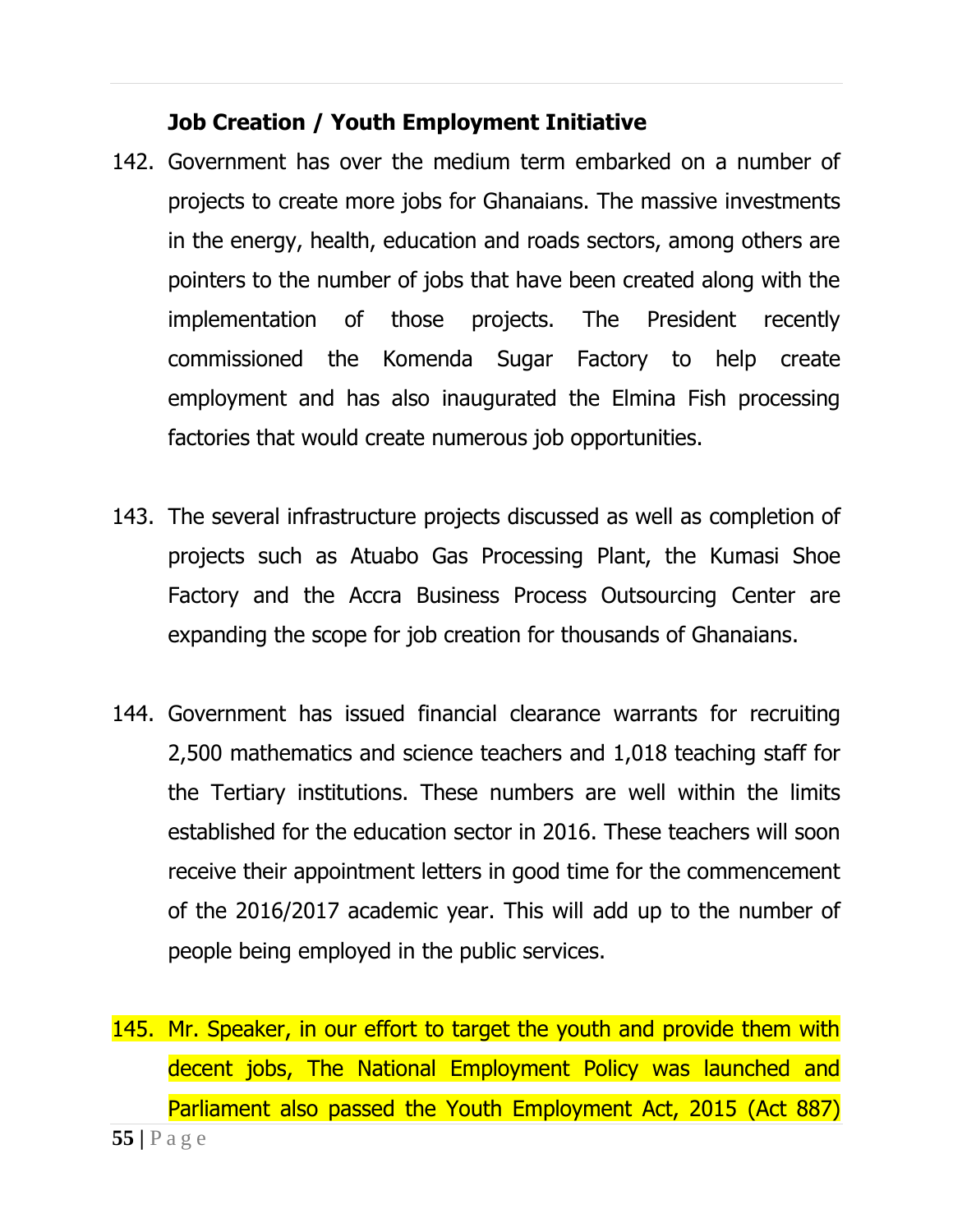and its accompanying Regulations. Towards the implementation of the Act, in the 2016 Budget, Government undertook to engage 100,000 youth in productive sectors of the economy.

- 146. Mr. Speaker, so far about 40,000 out of the number have been engaged in productive activities in six sectors of the economy, namely: Security Services; Community Teaching Assistant; Community Health Assistant; Youth in Afforestation; Youth in Apparel; and Sanitation modules.
- 147. Mr. Speaker, the registration of applicants for skills development is also ongoing. In this regard, Government is partnering with the Management Development and Productivity Institute (MDPI) to provide training to the youth in key vocational skills. Mr. Speaker, so far, 115 out of 1000 registered physically challenged persons have been engaged in gainful employment.
- 148. While measurement of job creation has focused heavily on the public sector, the private sector creates more jobs and its potential also increases with positive trends in the economy. Government will continue to support the private sector in this endeavour. According to the 2014 Integrated Business Establishment Survey (IBES) published by GSS in September 2015, 207,492 jobs were created in 2014. The private sector alone accounted for 182,856 jobs representing 88 percent. For the first time, survey covered all three sectors of the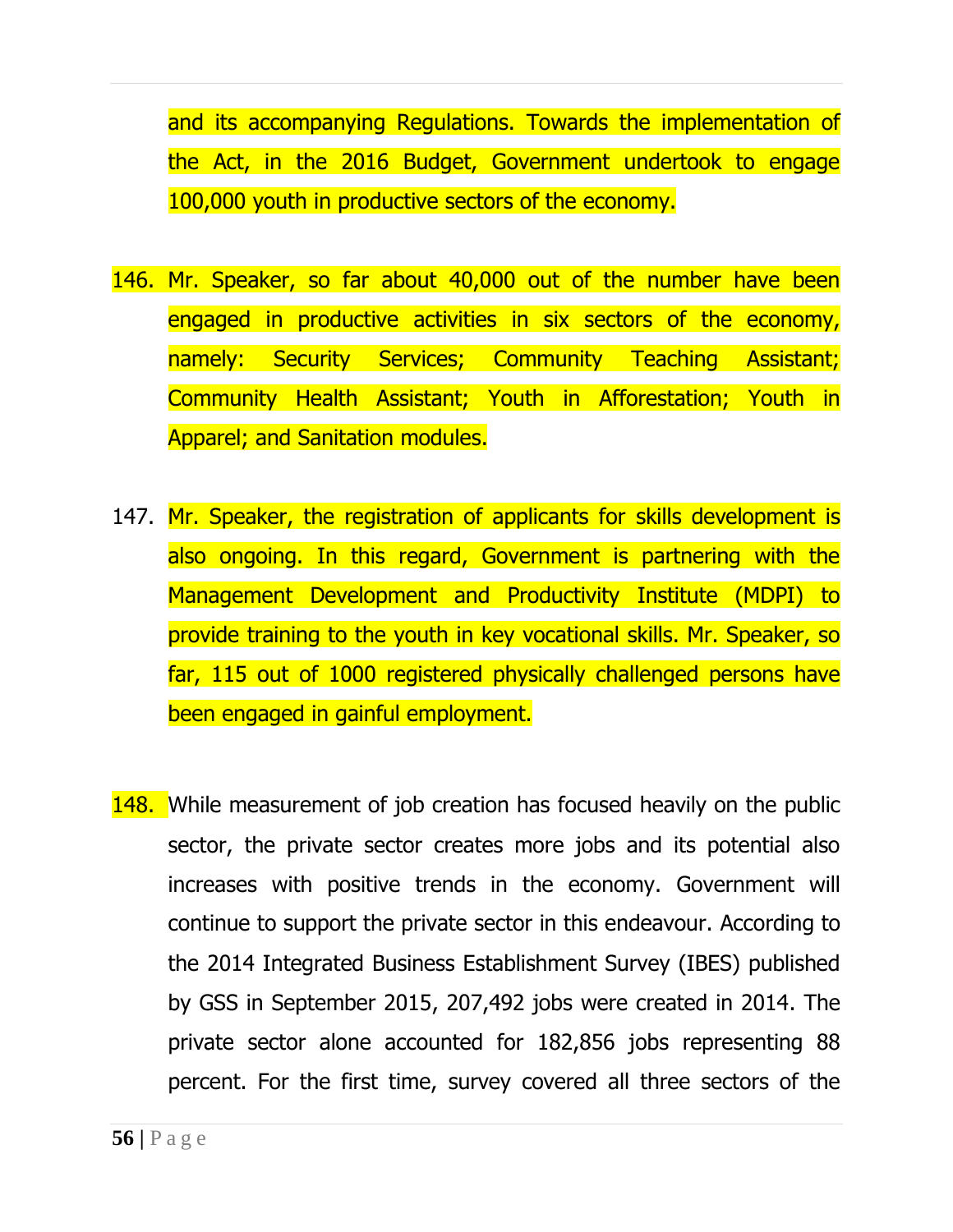economy—agriculture, industry and services. Government will continue to support the GSS to carry out its mandate of providing adequate and reliable data necessary for socio-economic development.

#### **INTERNATIONAL COOPERATION**

- 149. Mr. Speaker, Government continues to formulate and implement the country's foreign policy to ensure that Ghana establishes and sustains goodwill among the comity of Nations. Under the able leadership of President John Mahama, Ghana plays a pivotal role in promoting subregional and continental harmony and champions the resolution of crisis in the sub-region. Ghana has also been in the forefront for sustainable solutions to the challenges confronting international peace, stability, security and socio-economic development.
- 150. The global community is aware of Ghana's recent roles in Côte d'Ivoire, Mali, Guinea (Bissau), Sierra Leone, Liberia and Equatorial Guinea. In recognition of his leadership, the President's peers elected him as Chairman of ECOWAS in 2014 and his mandate was extended. At the 47th ECOWAS Summit in Accra at which President Mahama ended his term, he was given a standing ovation while a citation read in his honour described him as a leader deeply rooted in the advancement of the ECOWAS and who was leaving a worthy legacy.
- **57 |** P a g e 151. Mr. Speaker, it is also gratifying to note that, His Excellency John Mahama has been appointed a Co-Chair of a group of sixteen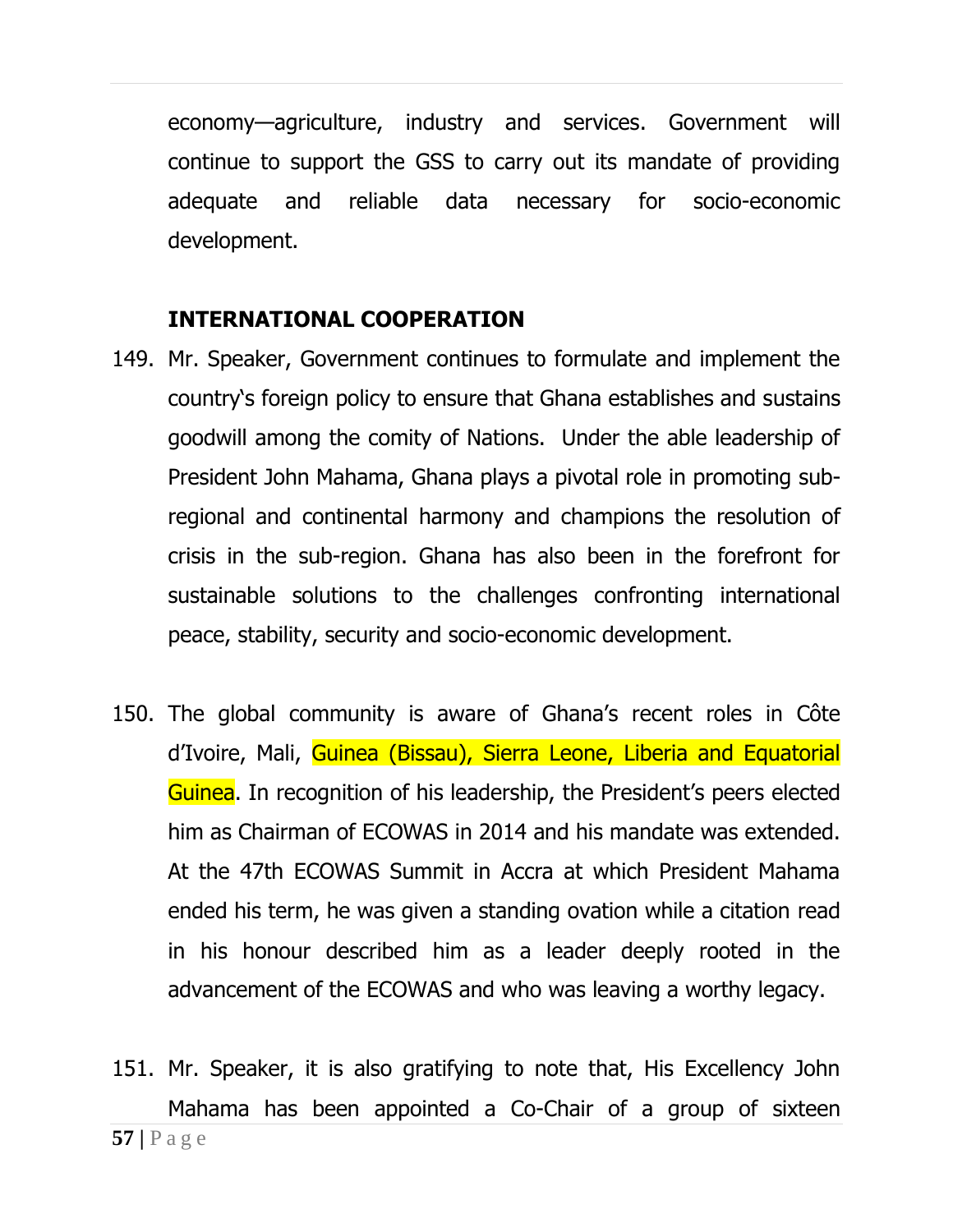eminent Sustainable Development Goals (SDGs) Advocates, to support the Secretary-General in his efforts to generate momentum and commitment to achieve the SDGs by 2030. This is a reflection of confidence and conviction the UN has in Ghana to lead the world and member states in particular in the attainment of the SDGs.

152. These achievements have no doubt contributed to deepening and diversifying relations with our immediate neighbours, as well as strengthening our relations with key bilateral and multilateral partners.

#### **UPDATE ON THE IMF PROGRAMME**

- 153. Mr. Speaker, Ghana's economic programme with the International Monetary Fund (IMF) is in its second year of implementation since the IMF Executive Board approved the 3-year Extended Credit Facility (ECF) Programme in April 2015. The Programme objective of restoring fiscal discipline, debt sustainability and macroeconomic stability, monetary policy, and rebuilding external buffers are consistent with the government's own Home-Grown policies that are integrated in Budget Statements and overviews. They establish our ownership of the Program.
- 154. Mr. Speaker, in addition to the first tranche of US\$114.6 million Balance of Payments support that was disbursed after the approval of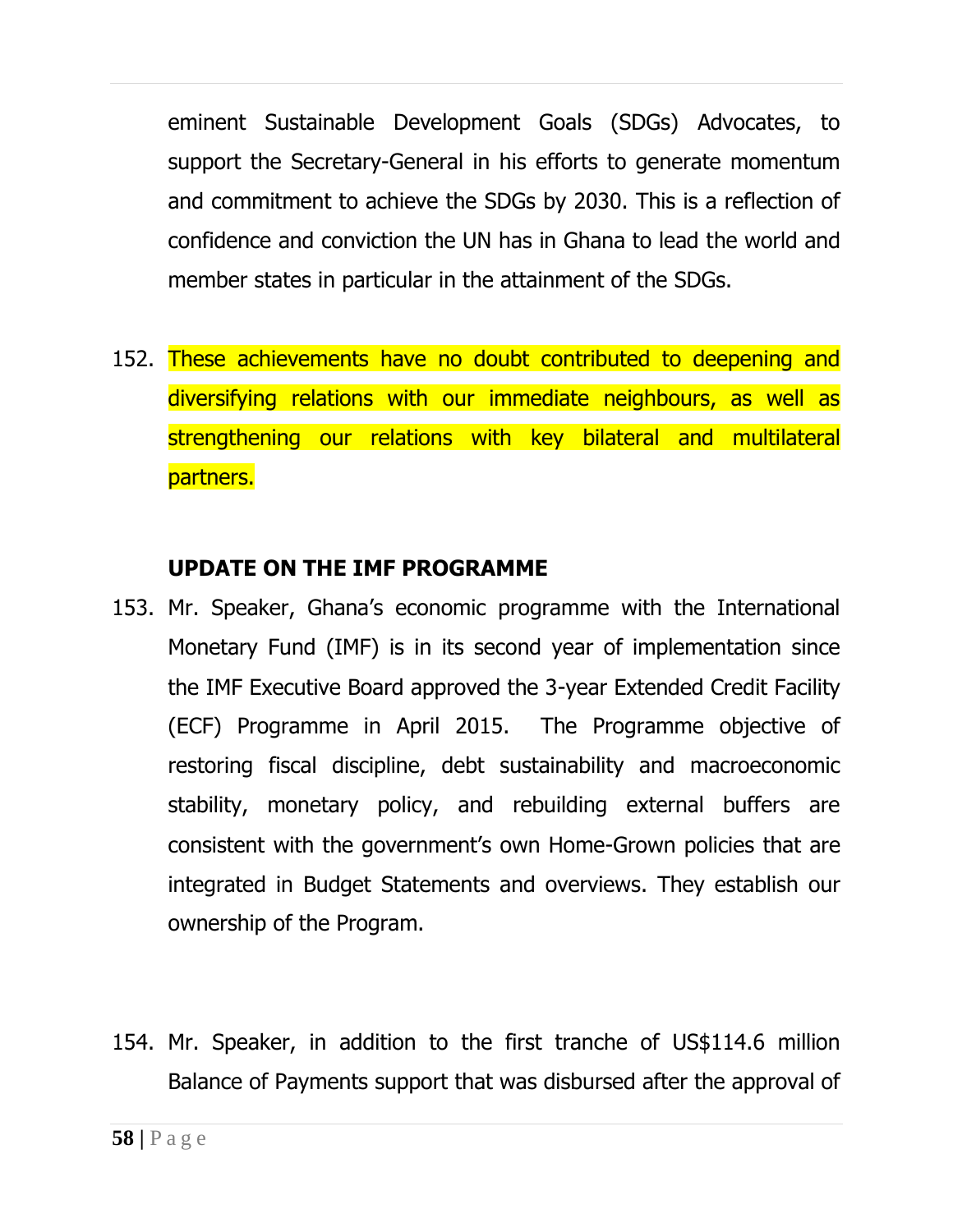the Programme in April 2015, Ghana has so far had additional US\$229.5 million resulting from the two successful reviews in September, 2015 and January, 2016.

- 155. Mr. Speaker, the third review Mission to assess performance under the 3-year ECF Programme was in held in May, 2016. As noted by the Mission in their concluding statement, implementation of the ECF programme, notwithstanding the headwinds from low commodity prices, remains broadly satisfactory with most of end-December 2015 performance criteria met.
- 156. The IMF Board is expected to approve the review by end-August, 2016 **after additional prior actions set by the IMF are satisfied**, including the passage of the new Public Financial Management Bill and the Bank of Ghana Amendment Act currently before this august House. **Mr. Speaker, while Honourable Members may be aware of the House's procedures, permit me to use this opportunity to inform the public that the House has not yet taken any decisions on the provisions or clauses in these Bills.**
- 157. Mr. Speaker, significant progress has been made in executing the other prior actions and, in general, Parliament has been very instrumental and supportive in supporting the Program in diverse ways.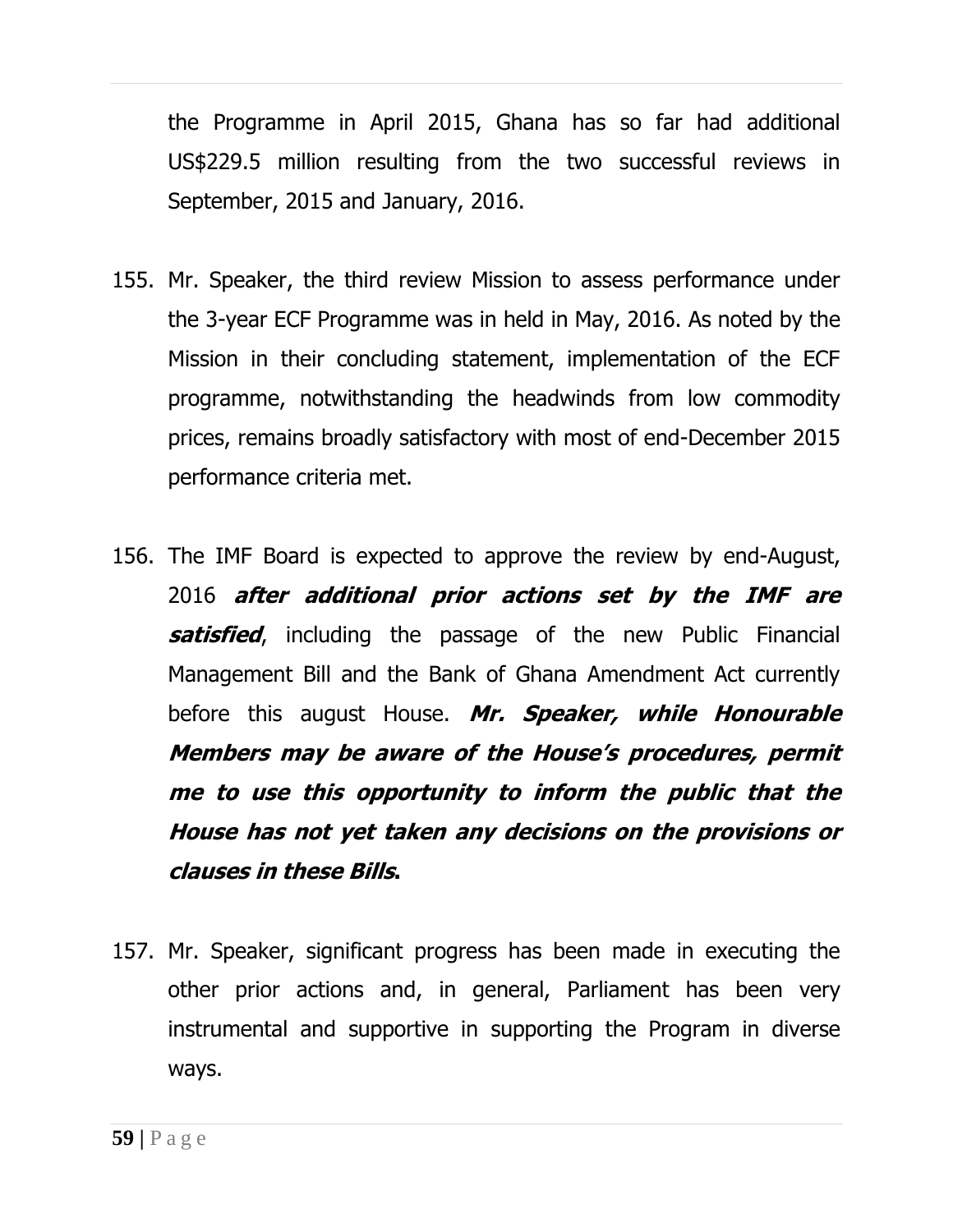# **SECTION FIVE: REVISED 2016 MACROECONOMIC TARGETS, FISCAL FRAMEWORK AND REQUEST FOR SUPPLEMENTARY BUDGET**

- 158. Mr. Speaker, since the approval of the 2016 Budget Statement and Economic Policy in December 2015, there have been a number of developments on the global and domestic economic environment. As noted earlier, and summarized below, these have affected some of the assumptions underpinning the 2016 Budget.
	- Crude oil prices fell to US\$28.0 per barrel in January 2016 but the recovery of about US\$46 in July, 2016 and annual projections to date fall below the US\$53 per barrel used in the Budget.
	- We also highlighted defects in the turret bearing of the FPSO Nkrumah adversely affected petroleum production in most of the first half of 2016.
	- On the other hand, some energy sector levies could have a positive impact on the allied flows that pass through the budget.
- 159. Mr. Speaker, using the methodology prescribed in the PRMA, 2011 (Act 815), the Benchmark Revenue Price for the 2016 was estimated at US\$86.02 per barrel. However, the Minister for Finance, with approval of Parliament, revised the Benchmark Price to US\$53.05 per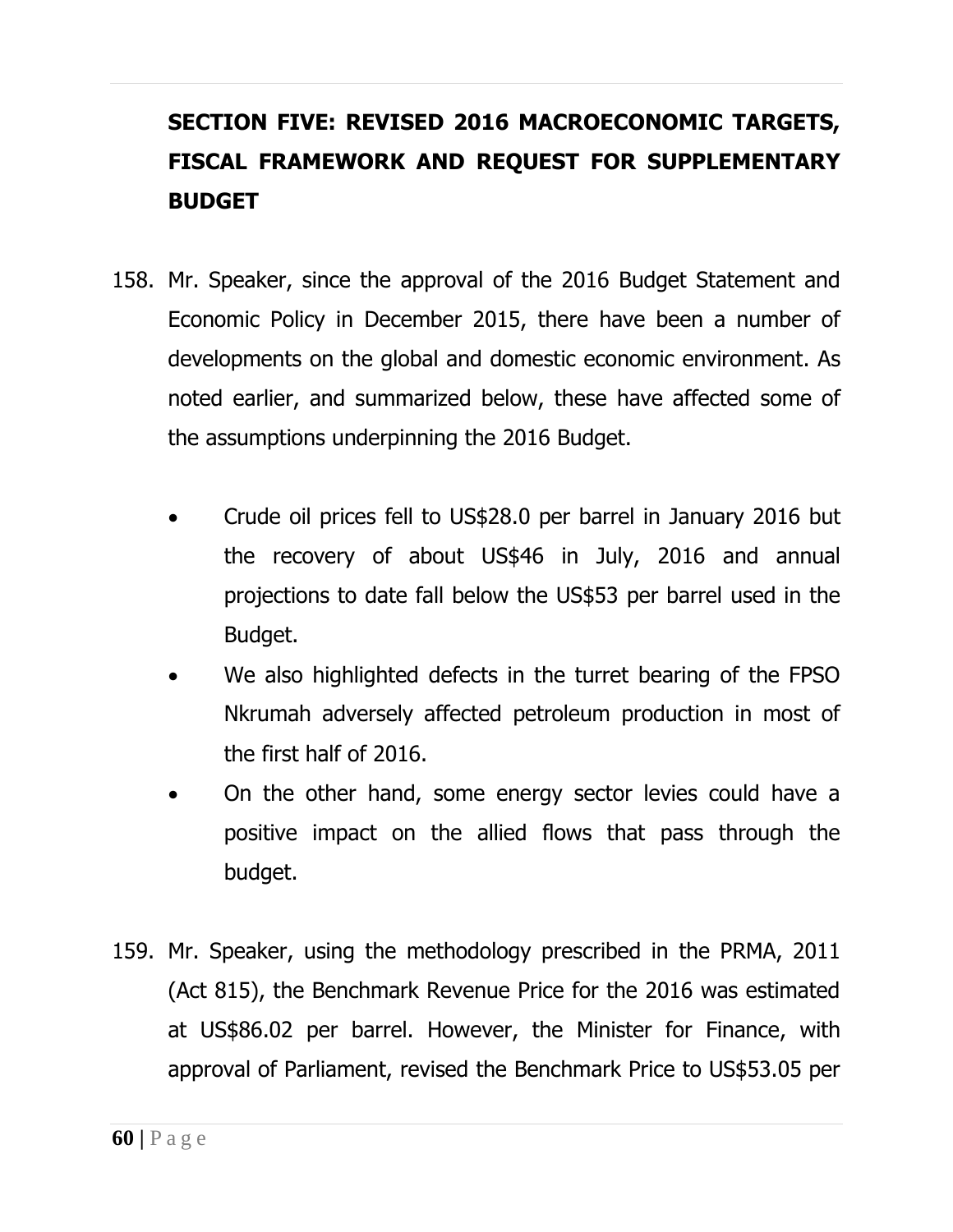barrel—based on market conditions at the time as well as IMF and other Brent-source projections.

- 160. Based on this revised price of US\$53.05 per barrel and quantity of 38.73 million barrels used for the 2016 Budget, the estimated total petroleum receipts is GH¢2.0 billion. Of this amount, GH¢1.0 billion was allocated to ABFA to finance specific projects and programmes in the Budget; about GH¢432.5 million was to be transferred into the Ghana Petroleum Funds; and GH¢567.0 million to the National Oil Company.
- 161. Mr. Speaker, the crude oil prices is estimated to average a wide range of US\$40 and US\$52 per barrel for 2016, lower than the average of US\$53.05. These developments will obviously have negative implications for the 2016 Budget execution, particularly the ABFA allocation in the Budget.
- 162. Mr. Speaker, on the authority of H.E. John Mahama and consistent with Section 7, sub-sections 2 and 3 of the Petroleum Revenue Management (Amendment) Act, 2015 (Act 893) as well as the ESLA, I would like to recommend to this august House, a revision to the Benchmark Revenue and its associated expenditures outlined in the 2016 Budget. The purpose is to ensure the achievement of our macroeconomic objectives, in line with Government's policy of prudent budget and fiscal management.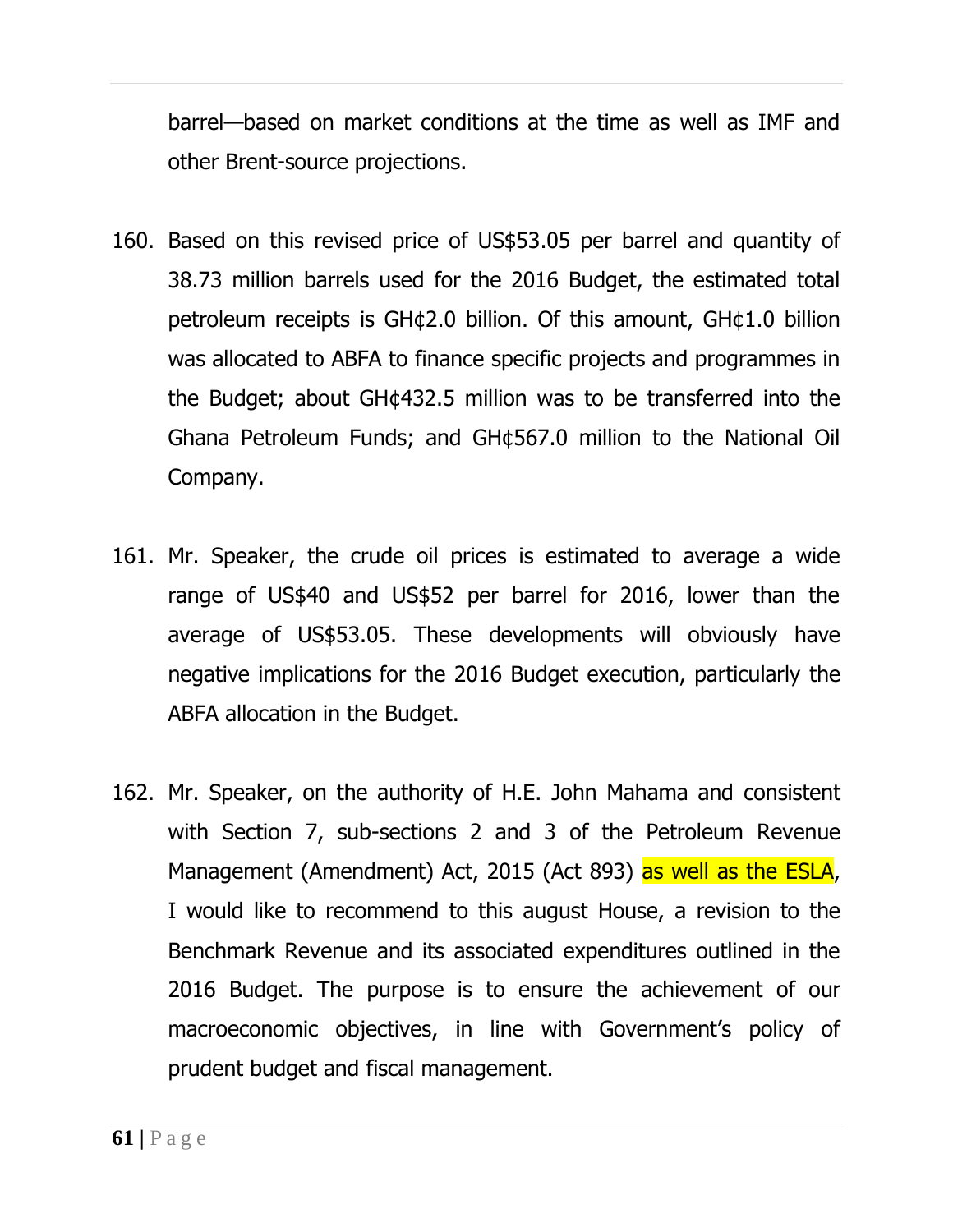163. Mr. Speaker, based on prevailing market conditions and projections in the IMF's World Economic Outlook, the Ministry has adopted an average crude oil price of US\$45.35 per barrel for 2016. Of the revised estimates for total petroleum receipts, GH¢524.5 million (0.3 percent of GDP) will be transferred to the National Oil Company, GH¢262.9 million (0.2 percent of GDP) to the Ghana Petroleum Funds and GH¢613.5 million (0.4 percent of GDP), as ABFA for specific projects and programmes in the Budget. The amount estimated for ABFA is about 39.2 percent lower than the GH¢1.0 billion estimated in the 2016 Budget.

#### **Revisions to the Fiscal Framework**

- 164. Mr. Speaker, as a result of the revisions made to the Benchmark oil revenue and the fiscal performance for the first five months of the year, the 2016 revenue and expenditure estimates have been revised to reflect these developments.
- 165. **Revisions to Total Revenue and Grants:** Mr. Speaker, based on the crude oil price assumption of US\$45.35 per barrel and revised oil output of 34.7 million barrels, total petroleum receipts for 2016 is now estimated at GH¢1.4 billion (0.8 percent of GDP), compared with the 2016 Budget estimate of GH¢2.0 billion (1.3 percent of GDP). The difference of GH¢600.0 million is about 32 percent lower than the 2016 Budget target.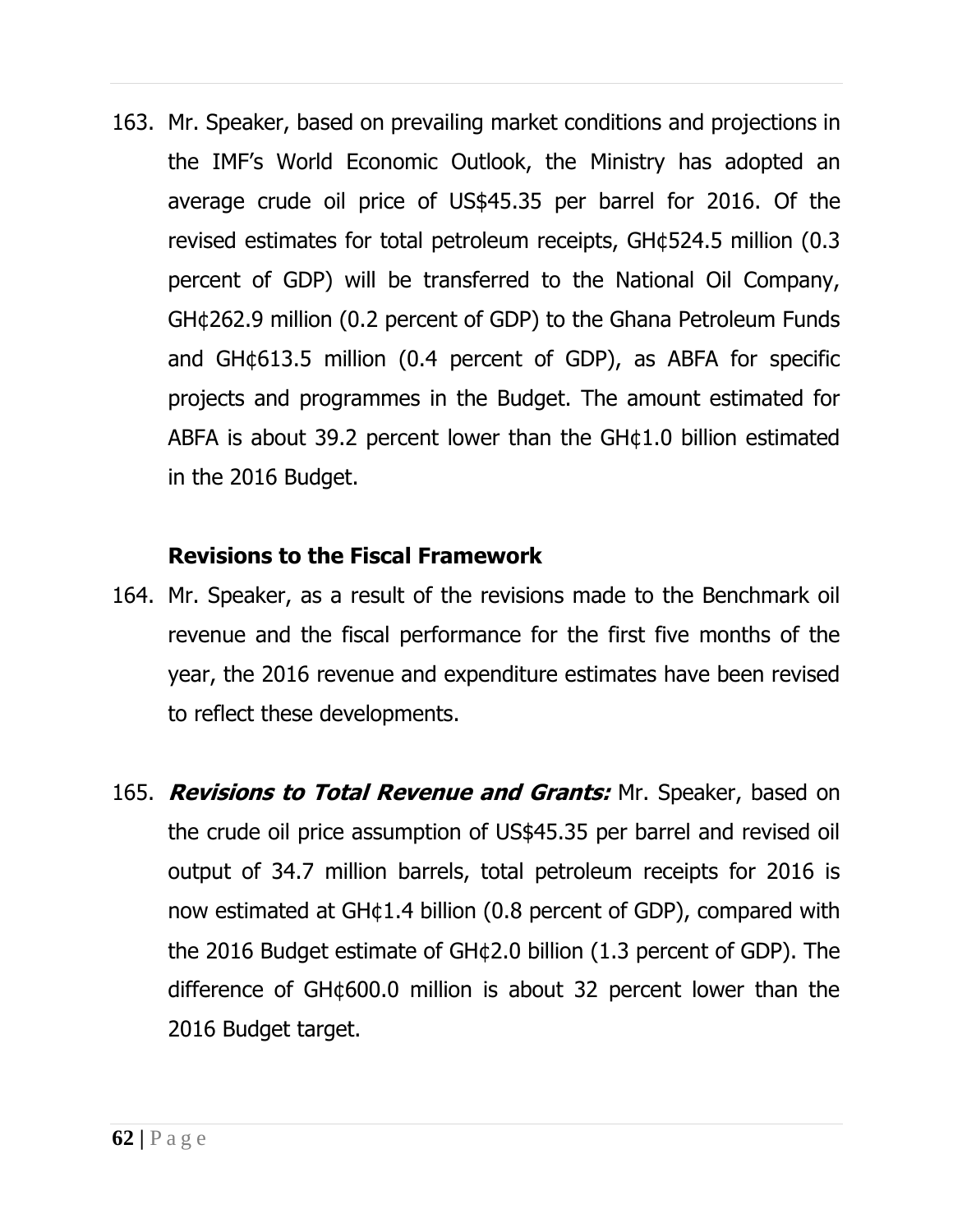- 166. Based on tax revenue performance in 2015 and the first five months of 2016, non-oil tax revenue is estimated to be lower than what the 2016 Budget projected. It is worth noting that estimates for some tax types such as Value Added Taxes and International Trade Taxes were revised upwards.
- 167. Mr. Speaker, you may recall that in December 2015, this august House passed the Energy Sector Levies Act, 2015 (ACT 899). Hence, the revenues from the levies and corresponding expenditures were not in the 2016 Budget estimates. To ensure transparency and accountability for the proceeds from the levies, the associated projected revenues—that traditionally go through the Consolidated Fund—and spending, have been included in the revised fiscal framework.
- 168. Mr. Speaker, in 2016, total revenue to be generated from the Road Fund Levy, Energy Fund Levy, the Price Stabilisation and Recovery Levy, Public Lighting Levy and National Electrification Levy as a result of the implementation of the Energy Sector Levies Act (ESLA) is estimated at GH¢1,092.7 million. Mr. Speaker, as a result of the revisions these receipts, total revenue and grants for the 2016 fiscal year have been revised downwards by GH¢148.7 million, from GH¢38,038.1 million (24.0 percent of GDP) to GH¢37,889.3 million (22.7 percent of GDP).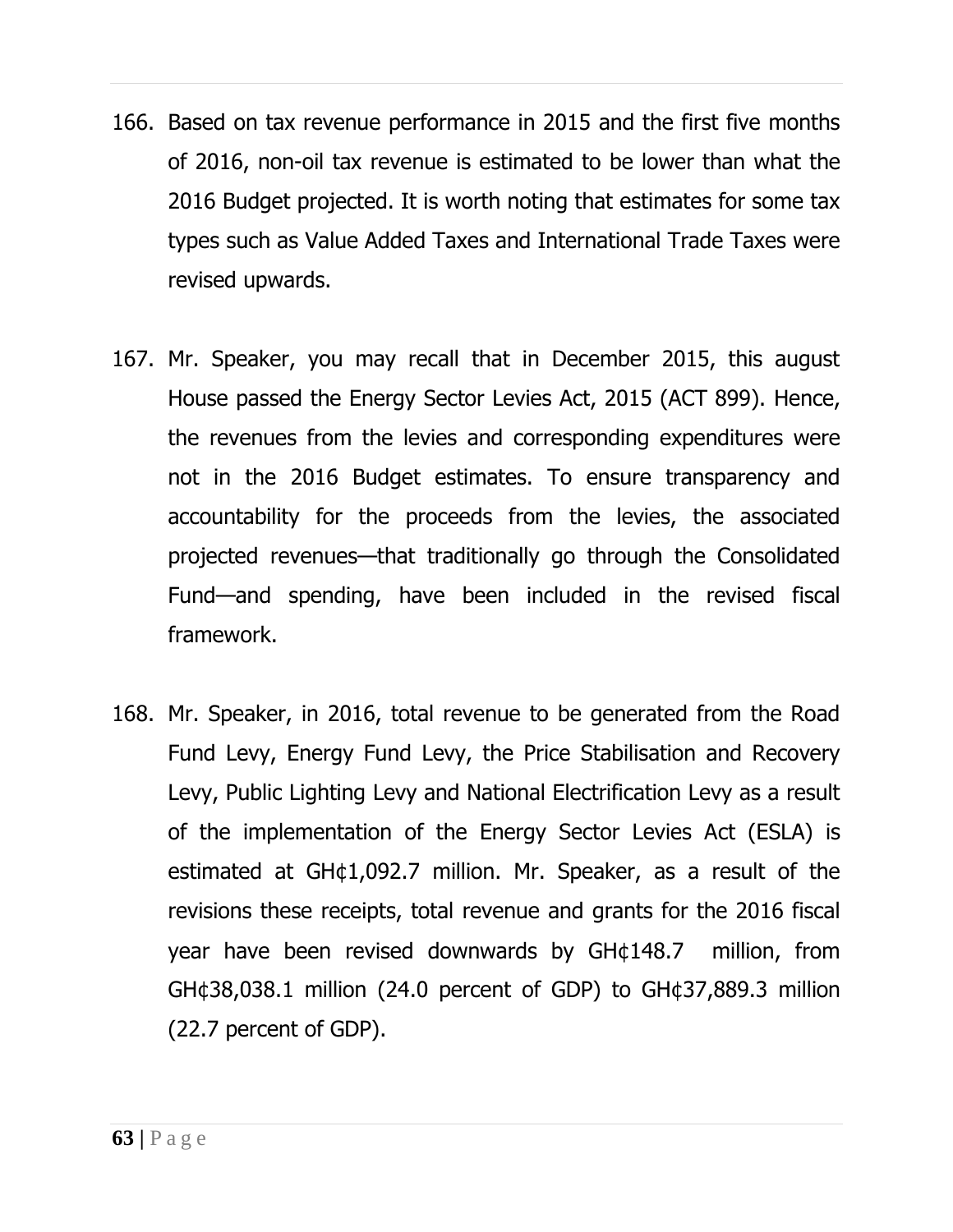- 169. **Revisions to Expenditures:** Mr. Speaker, total expenditure and arrears clearance have been revised downwards, from GH¢46,445.7 million (29.3 percent of GDP) to GH¢46,297.0 million (27.8 percent of GDP) mainly on account of lower spending from oil revenues.
- 170. Mr. Speaker, as a result of the downward revision made to oil revenue estimates and in line with Section 4 of the Petroleum Revenue Management (Amendment) Act, 2015 (Act 893), the Annual Budget Funding Amount estimates in the 2016 Budget have been revised downwards. Consequently, Goods and Services have been revised downwards by GH¢409.9 million from GH¢2,536.8 million to GH¢2,126.9 million. Likewise domestic-financed capital expenditure has also been revised downwards by GH¢177.7million from GH¢1,783.2 million to GH¢1,605.5 million.
- 171. Due to the lower estimated revenue from oil and in accordance with the Petroleum Revenue Management Act (Act 815), transfers to GNPC from the oil revenue have been revised downwards from GH¢567.0 million to GH¢524.5 million.
- 172. Foreign-financed capital expenditure have been revised downwards from GH¢4,893.7 million to GH¢4,787.5 million on account of a change in the exchange rate assumption for the Budget.
- **64 |** P a g e 173. On the other hand, transfers to the Ghana Education Trust Fund (GETFund) have been revised upwards by GH¢60.6 million to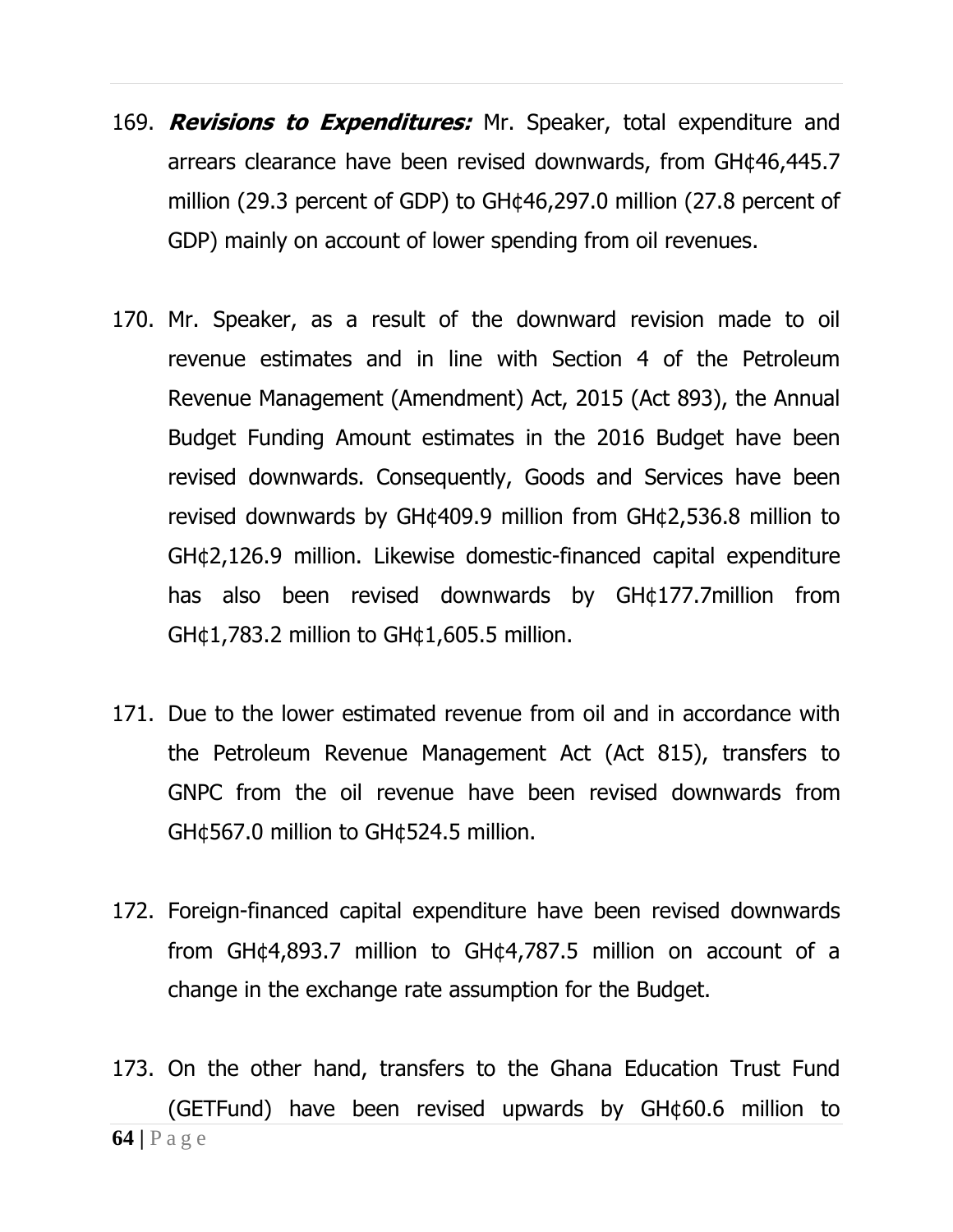GH¢1,082.1 million on account of higher estimates for VAT revenue collection.

- 174. Transfers to the Road Fund is estimated to increase by GH¢784.3 million, from GH¢277.5 million to GH¢1,061.8 million on account of the increase in the Road Fund Levy as indicated in the ESLA (Act 899).
- 175. **Revised Overall Budget Balance and Financing:** Mr. Speaker, on the basis of the revised revenue and estimates, the revised 2016 budget will result in an overall budget deficit of GH¢8,407.7 million (5.0 percent of GDP) same as the deficit of GH¢8,407.7 million (5.3 percent of GDP) in the original 2016 Budget. This will ensure that the pace of public debt accumulation remains as envisaged in the 2016 Budget and in line with our debt sustainability objectives.
- 176. The revised budget deficit will be financed from foreign and domestic sources. Foreign financing of the deficit is estimated at GH¢2,237.0 million, 34.2 percent lower than the amount of net foreign financing projected in the 2016 Budget. The lower net foreign financing is mainly on account of Government's plan to buy back the Ghana 2017 Bond in 2016 to avert the possible refinancing risk in 2017. It is, however, important to note that the country expects to receive additional programme loan of US\$75 million from the World Bank and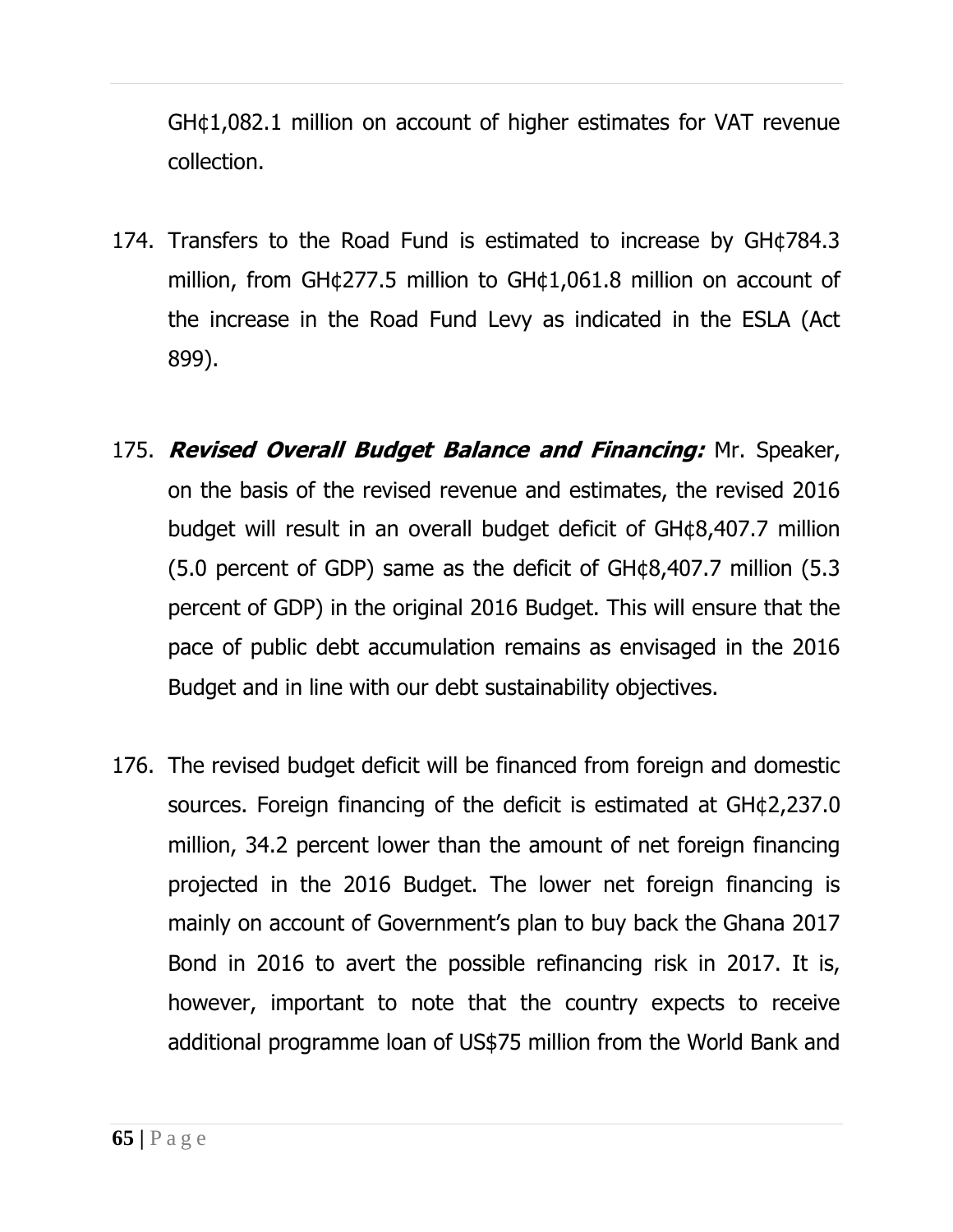increased financing of about US\$208 million from the IMF for Budget Support.

- 177. Net domestic financing of the 2016 fiscal deficit is now estimated at GH¢6,406.3 million, 17.7 percent higher than the projected amount of GH¢5,441.2 million in the 2016 Budget.
- 178. Mr. Speaker, the revisions to the fiscal framework will result in a requirement of an appropriation of GH¢51,998,055,121 against an amount of GH¢50,109,851,734 appropriated in the 2016 Budget.
- 179. **Request for Approval of Supplementary Estimates:** Mr. Speaker, as mentioned earlier on in this presentation, the aim of this Supplementary Estimate is to seek Parliamentary approval to commit additional resources outlined in this report to fund additional expenditures resulting from the revisions made to the 2016 Budget. In this regards, we are requesting approval for a total amount of GH¢1,888,203,387 as Supplementary Expenditures for the 2016 financial year.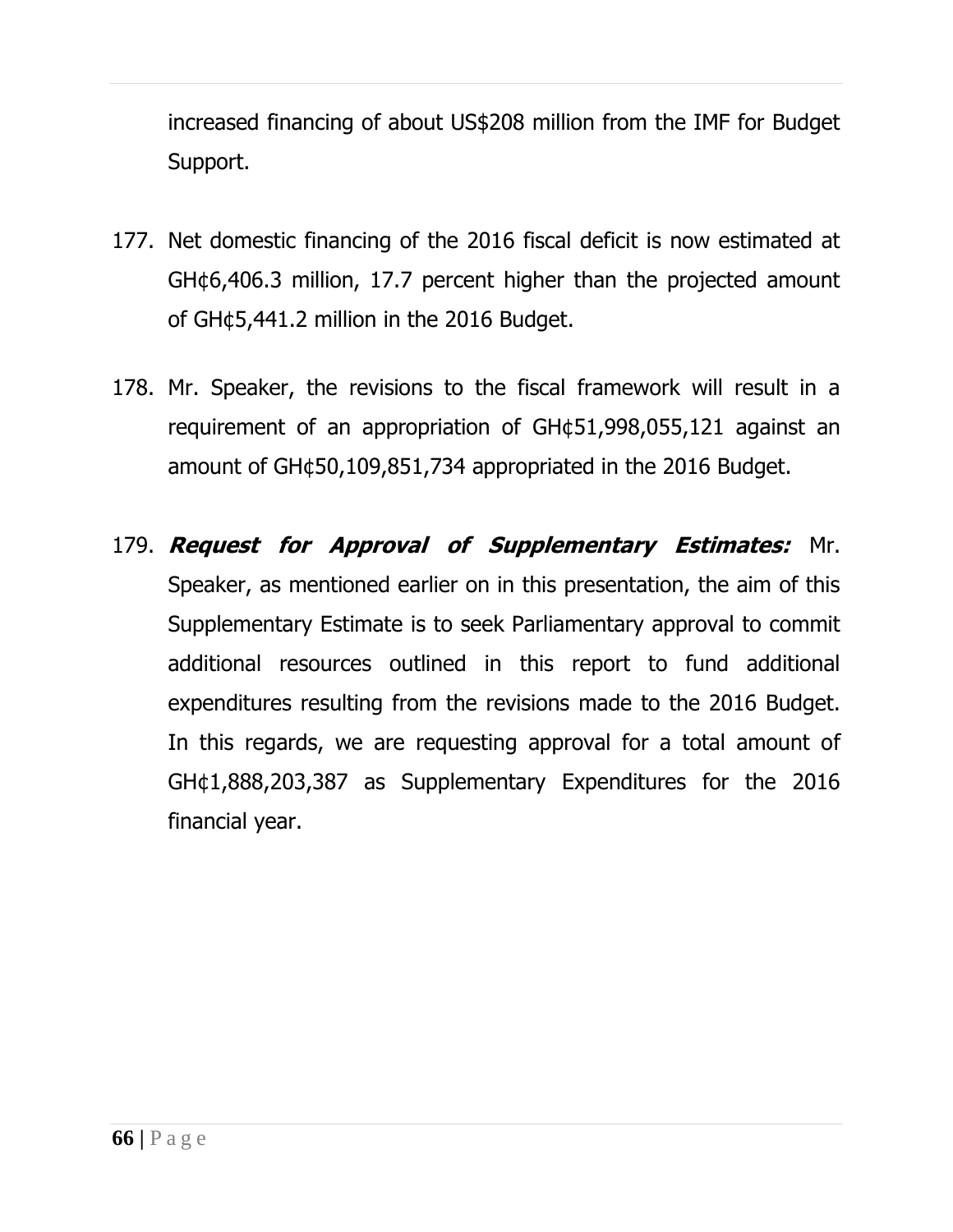## **SECTION SIX: CONCLUSION**

- 180. Right Honourable Speaker, we have made progress in addressing the economic challenges and we are poised to enter a brighter medium term era. We have remained focused despite the turbulent waters as is evidenced in the significant progress that has been made in all the bold initiatives we took.
- 181. Mr. Speaker, I beg to move that this august House approves the 2016 Supplementary Estimates of GH¢1,888,203,387 in accordance with Article 179 (8) of the Constitution and Standing Order 143 of this House.
- 182. The Appropriation Bill covering these Supplementary Estimates will be submitted to this august House in accordance with Article 179 (9) of the Constitution of the Republic of Ghana and Standing Order 144 of Parliament.
- 183. Mr. Speaker, I wish to assure this august House and the general public that we remain committed to our resolve to resist budget overruns, often associated with elections, and managing the public debt towards ensuring debt sustainability. We are determined to sustain fiscal discipline while investing prudently in infrastructure and social development.